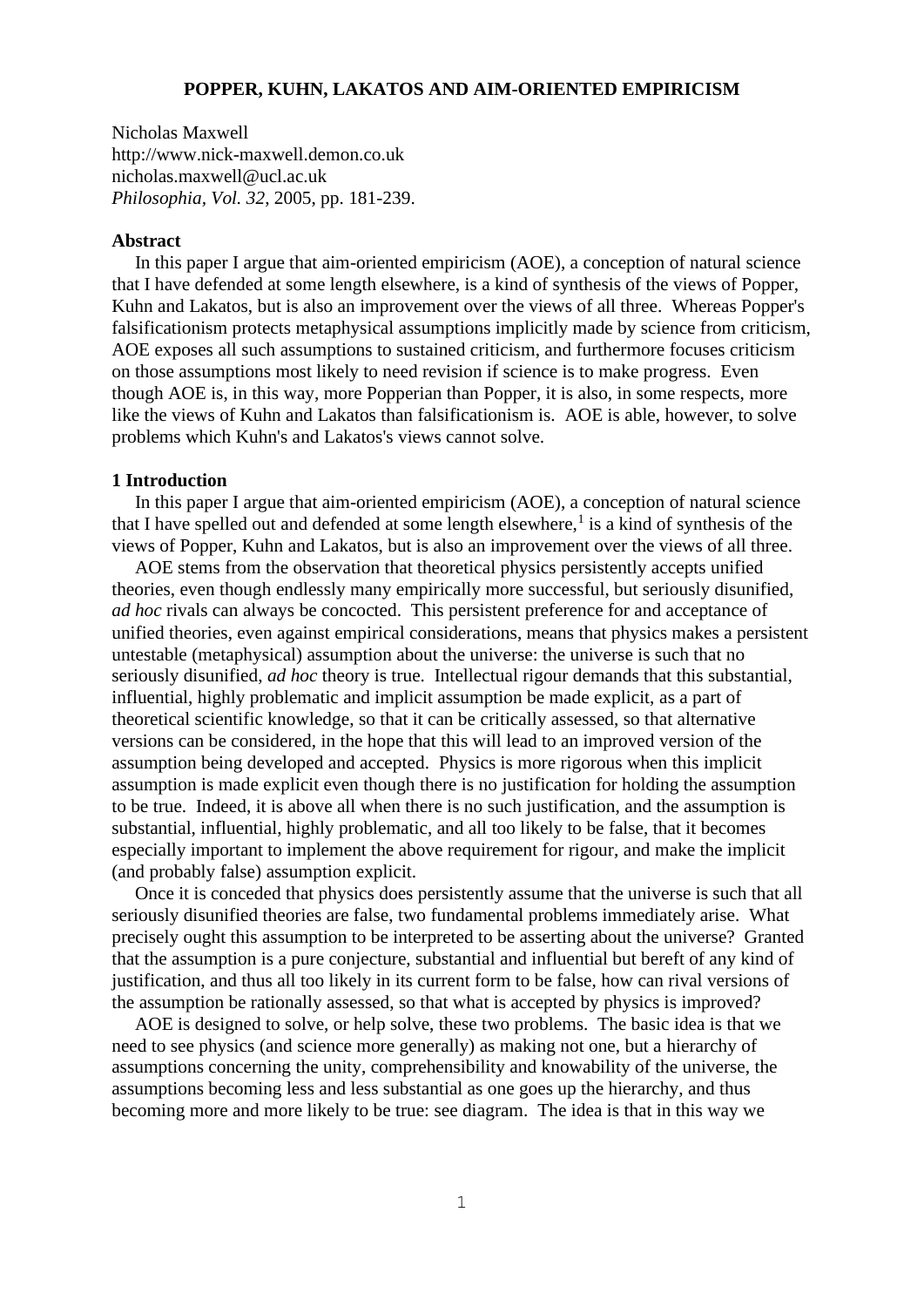separate out what is most likely to be true, and not in need of revision, at and near the top of the hierarchy, from what is most likely to be false, and most in need of criticism and revision, near the bottom of the hierarchy. Evidence, at level 1, and assumptions high up in the hierarchy, are rather firmly accepted, as being most likely to be true (although still open to revision): this is then used to



**Figure 1: Aim-Oriented Empiricism**

criticize, and to try to improve, theses at levels 2 and 3 (and perhaps 4), where falsity is most likely to be located.

 At the top there is the relatively insubstantial assumption that the universe is such that we can acquire some knowledge of our local circumstances. If this assumption is false, we will not be able to acquire knowledge whatever we assume. We are justified in accepting this assumption permanently as a part of our knowledge, even though we have no grounds for holding it to be true. As we descend the hierarchy, the assumptions become increasingly substantial and thus increasingly likely to be false. At level 5 there is the rather substantial assumption that the universe is comprehensible in some way or other, the universe being such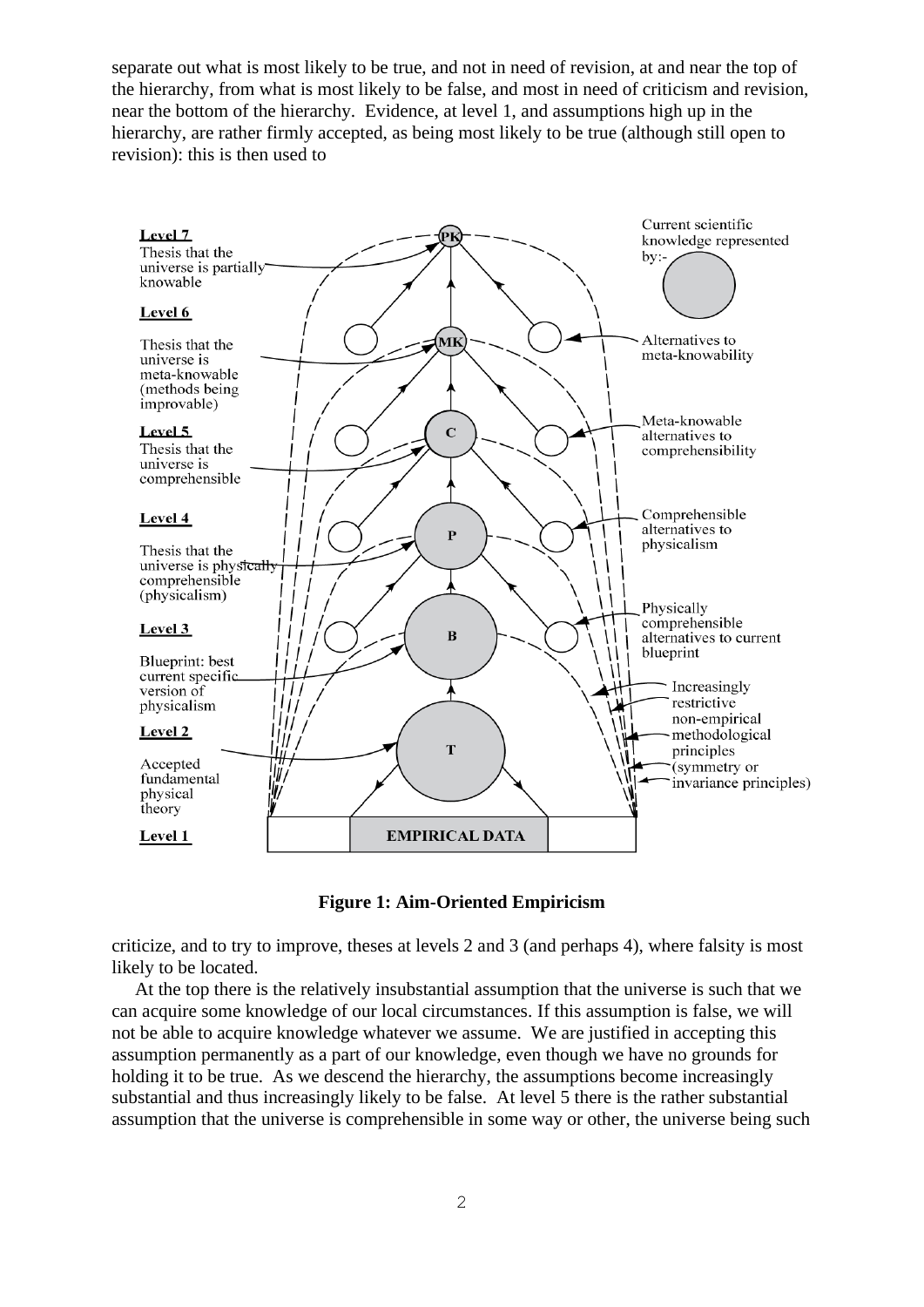that there is just one kind of explanation for all phenomena. At level 4 there is the more specific, and thus more substantial assumption that the universe is *physically* comprehensible, it being such that there is some yet-to-be-discovered, true, unified "theory of everything". At level 3 there is the even more specific, and thus even more substantial assumption that the universe is physically comprehensible in a more or less specific way, suggested by current accepted fundamental physical theories. Examples of assumptions made at this level, taken from the history of physics, include the following. The universe is made up of rigid corpuscles that interact by contact; it is made up of point-atoms that interact at a distance by means of rigid, spherically-symmetrical forces; it is made up of a unified field; it is made up of a unified quantum field; it is made up of quantum strings. Given the historical record of dramatically changing ideas at this level, and given the relatively highly specific and substantial character of successive assumptions made at this level, we can be reasonably confident that the best assumption available at any stage in the development of physics at this level will be false, and will need future revision. At level 2 there are the accepted fundamental theories of physics, currently general relativity and the standard model. Here, if anything, we can be even more confident that current theories are false, despite their immense empirical success. This confidence comes partly from the vast empirical content of these theories, and partly from the historical record. The greater the content of a proposition the more likely it is to be false; the fundamental theories of physics, general relativity and the standard model have such vast empirical content that this in itself almost guarantees falsity. And the historical record backs this up; Kepler's laws of planetary motion, and Galileo's laws of terrestrial motion are corrected by Newtonian theory, which is in turn corrected by special and general relativity; classical physics is corrected by quantum theory, in turn corrected by relativistic quantum theory, quantum field theory and the standard model. Each new theory in physics reveals that predecessors are false. Indeed, if the level 4 assumption of AOE is correct, then all current physical theories are false, since this assumption asserts that the true physical theory of everything is unified, and the totality of current fundamental physical theory, general relativity plus the standard model, is notoriously disunified. Finally, at level 1 there are accepted empirical data, low level, corroborated, empirical laws.

 In order to be acceptable, an assumption at any level from 6 to 3 must (as far as possible) be compatible with, and a special case of, the assumption above in the hierarchy; at the same time it must be (or promise to be) empirically fruitful in the sense that successive accepted physical theories increasingly successfully accord with (or exemplify) the assumption. At level 2, those physical theories are accepted which are sufficiently (a) empirically successful and (b) in accord with the best available assumption at level 3 (or level 4). Corresponding to each assumption, at any level from 7 to 3, there is a methodological principle, represented by sloping dotted lines in the diagram, requiring that theses lower down in the hierarchy are compatible with the given assumption.

When theoretical physics has completed its central task, and the true theory of everything, T, has been discovered, then T will (in principle) successfully predict all empirical phenomena at level 1, and will entail the assumption at level 3, which will in turn entail the assumption at level 4, and so on up the hierarchy. As it is, physics has not completed its task, T has not (yet) been discovered, and we are ignorant of the nature of the universe. This ignorance is reflected in clashes between theses at different levels of AOE. There are clashes between levels 1 and 2, 2 and 3, and 3 and 4. The attempt to resolve these clashes drives physics forward.

 In seeking to resolve these clashes between levels, influences can go in both directions. Thus, given a clash between levels 1 and 2, this may lead to the modification, or replacement of the relevant theory at level 2; but, on the other hand, it may lead to the discovery that the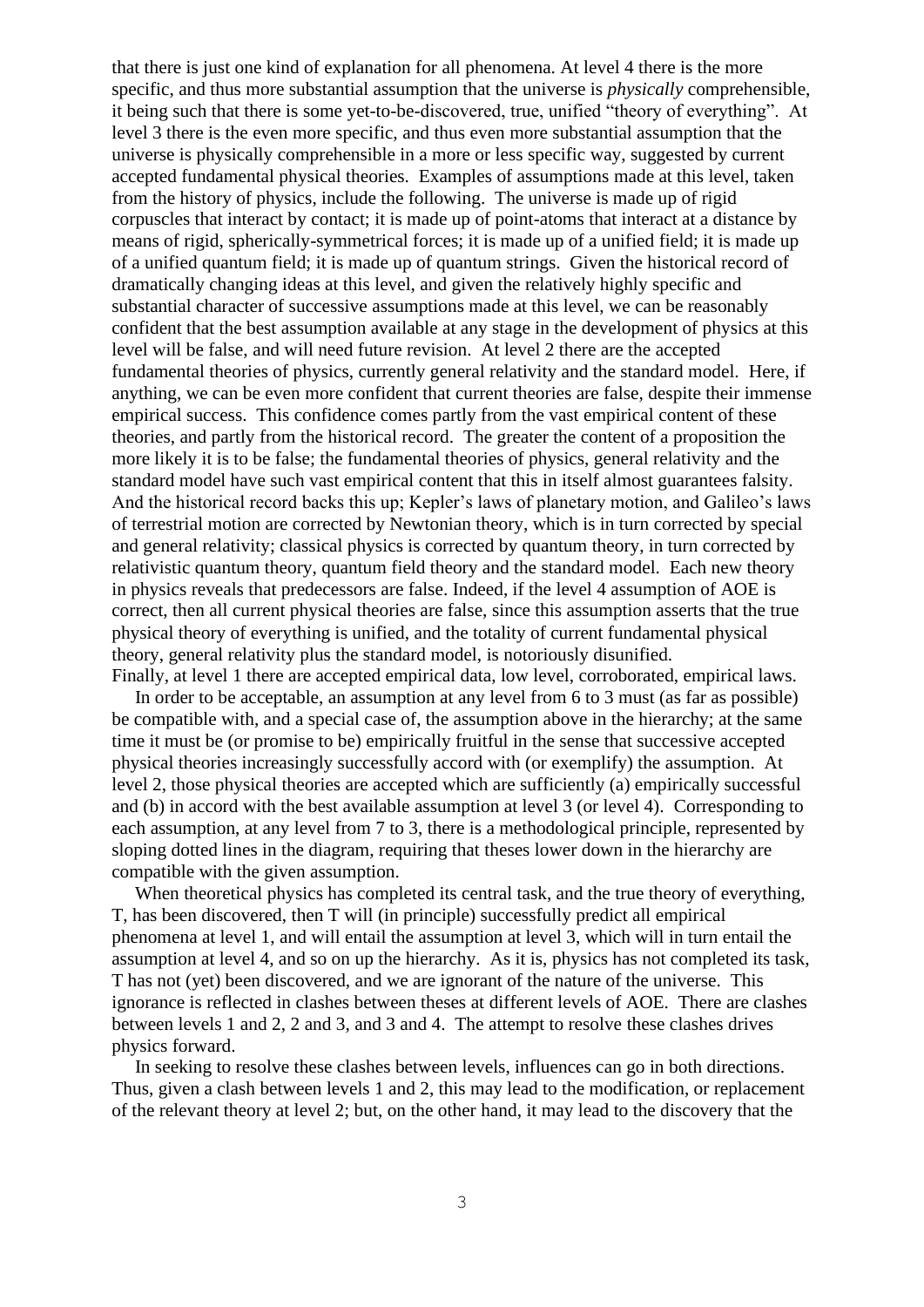relevant experimental result is not correct for any of a number of possible reasons, and needs to be modified. In general, however, such a clash leads to the rejection of the level 2 theory rather than the level 1 experimental result; the latter are held onto more firmly than the former, in part because experimental results have vastly less empirical content than theories, in part because of our confidence in the results of observation and direct experimental manipulation (especially after expert critical examination). Again, given a clash between levels 2 and 3, this may lead to the rejection of the relevant level 2 theory (because it is disunified, *ad hoc*, at odds with the current metaphysics of physics); but, on the other hand, it may lead to the rejection of the level 3 assumption and the adoption, instead, of a new assumption (as has happened a number of times in the history of physics, as we have seen). The rejection of the current level 3 assumption is likely to take place if the level 2 theory, which clashes with it, is highly successful empirically, and furthermore has the effect of increasing unity in the totality of fundamental physical theory overall, so that clashes between levels 2 and 4 are decreased. In general, however, clashes between levels 2 and 3 are resolved by the rejection or modification of theories at level 2 rather than the assumption at level 3, in part because of the vastly greater empirical content of level 2 theories, in part because of the empirical fruitfulness of the level 3 assumption (in the sense indicated above).

 It is conceivable that the clash between level 2 theories and the level 4 assumption might lead to the revision of the latter rather than the former. This happened when Galileo rejected the then current level 4 assumption of Aristotelianism, and replaced it with the idea that "the book of nature is written in the language of mathematics" (an early precursor of our current level 4 assumption). The whole idea of AOE is, however, that as we go up the hierarchy of assumptions we are increasingly unlikely to encounter error, and the need for revision. The higher up we go, the more firmly assumptions are upheld, the more resistance there is to modification.

 AOE is put forward as a framework which makes explicit metaphysical assumptions implicit in the manner in which physical theories are accepted and rejected, and which, at the same time, facilitates the critical assessment and improvement of these assumptions with the improvement of knowledge, criticism being concentrated where it is most needed, low down in the hierarchy. Within a framework of relatively insubstantial, unproblematic and permanent assumptions and methods (high up in the hierarchy), much more substantial, problematic assumptions and associated methods (low down in the hierarchy) can be revised and improved with improving theoretical knowledge. There is something like positive feedback between improving knowledge and improving (low-level) assumptions and methods - that is, knowledge-about-how-to-improve-knowledge. Science adapts its nature, its assumptions and methods, to what it discovers about the nature of the universe. This, I suggest, is the nub of scientific rationality, and the methodological key to the great success of modern science.

 The above is intended to be an introductory account of AOE; further clarifications and details will emerge below when I come to expound AOE again during the course of arguing that the position can be construed to be a kind of synthesis of, and improvement over, the views of Popper, Kuhn and Lakatos.

 In what follows I begin with Karl Popper, and argue that AOE can be seen to emerge as a result of modifying Popper's falsificationism<sup>2</sup> to remove defects inherent in that position. AOE does not, however, break with the spirit of Popper's work; far from committing the Popperian sin of "justificationism", AOE is even more Popperian than Popper, in that it is a conception of science which exposes more to effective criticism than falsificationism does. Falsificationism, in comparison, shields substantial, influential and problematic scientific assumptions from criticism within science. Whereas falsificationism fails to solve what may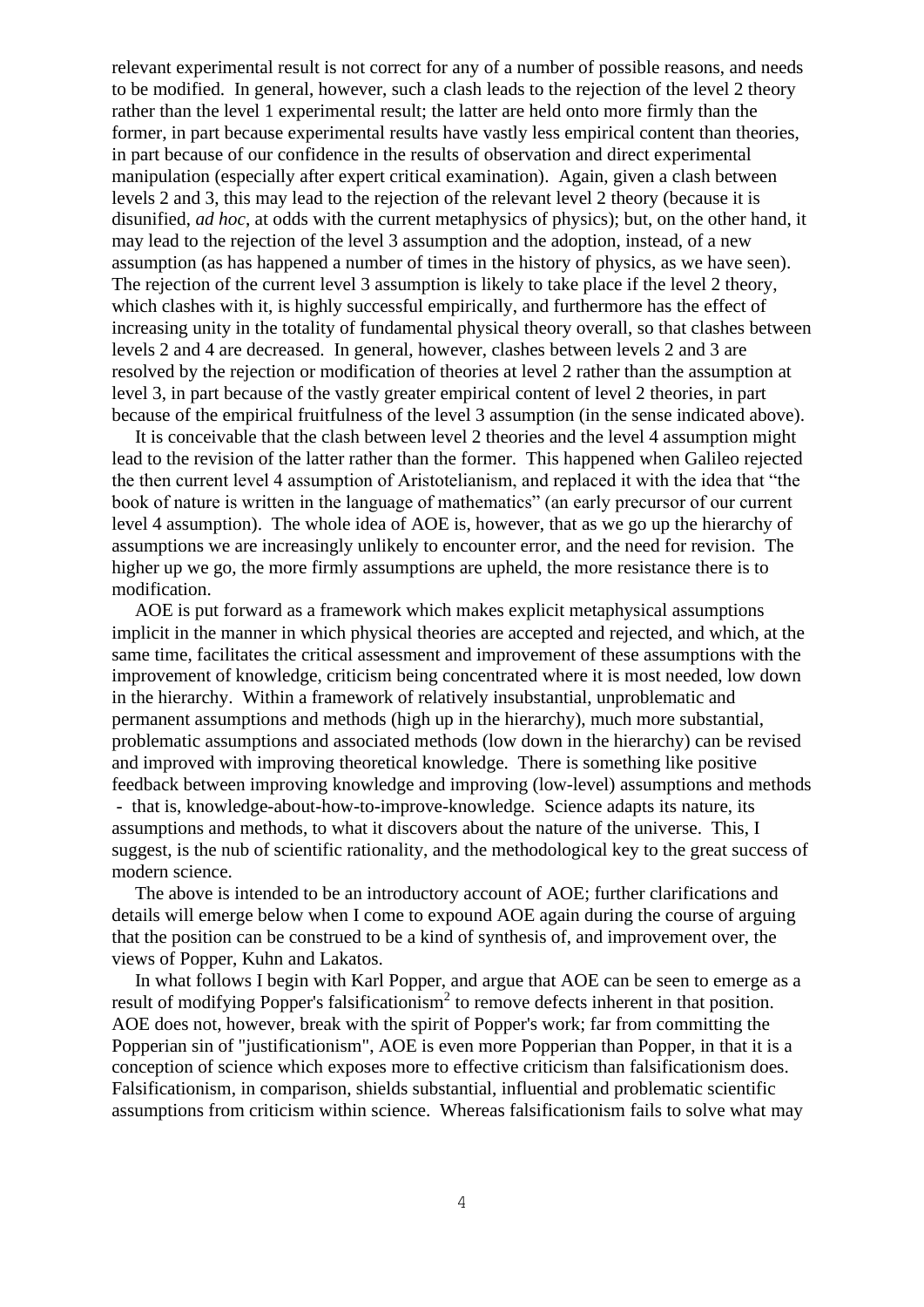be called the "methodological" problem of induction, AOE successfully solves the problem. And, associated with that success, AOE also solves the problem of what it means to assert of a physical theory that it is "simple", "explanatory" or "unified", a problem which falsificationism fails to solve.

 The conception of science expounded by Thomas Kuhn in his *The Structure of Scientific Revolutions* (1970) shares important elements with Popper's falsificationism. The big difference is that whereas Kuhn holds that "normal science" is an important, healthy and entirely rational (indeed, the most rational) part of science, Popper regards normal science as "dogmatic", the result of bad education and "indoctrination", something that is "a danger to science and, indeed, to our civilization" (Popper, 1970, p. 53). It is the apparent persistent dogmatism of normal science - the persistent retention of the current paradigm in the teeth of ostensible empirical refutations - that is so irrational, so unscientific, when viewed from a falsificationist perspective. AOE, however, though subjecting scientific assumptions to even greater critical scrutiny than Popper's falsificationism, turns out to have features which are, in some respects, closer to Kuhn than to Popper. For, according to AOE, substantial and influential metaphysical assumptions are persistently accepted as a part of scientific knowledge in a way which seems much closer to the way paradigms are accepted, according to Kuhn, during normal science, than to the way falsifiable theories are to be treated in science, according to Popper. AOE depicts science as, quite properly, proceeding in a way that is reminiscent, in important respects, of Kuhn's normal science, something that is anathema to Popper's falsificationism. At the same time, AOE is free of some of the serious defects inherent in Kuhn's conception of science. Even though AOE science mimics some aspects of Kuhnian normal science, it nevertheless entirely lacks the harmful dogmatism of this kind of science, and avoids problems that arise from Kuhn's insistence that successive paradigms are "incommensurable".

 Imre Lakatos's "methodology of scientific research programmes"<sup>3</sup> was invented, specifically, to do justice both to Popper's insistence on the fundamental importance of subjecting scientific theories to persistent, ruthless attempted empirical refutation, and to Kuhn's insistence on the importance of preserving accepted paradigms from refutation, scientists, not paradigms, being under test when ostensible refutations arise. It is, like AOE, a kind synthesis of the ideas of Popper and Kuhn. Just as AOE incorporates elements of Popper and Kuhn, so too it incorporates elements of Lakatos's research programme methodology. At the same time, AOE is an improvement over Lakatos's view; it solves problems which Lakatos's view is unable to solve. Whereas Lakatos's view provides no means for the assessment of "hard cores" (Lakatos's "paradigms") other than by means of the empirical success and failure of the research programmes to which they give rise, AOE specifies a way in which "hard cores" (or their equivalent) can be rationally, but fallibly assessed, independent of the kind of empirical considerations to which Lakatos is restricted. This has important implications for the question of whether or not there is a rational method of discovery. It also has important implications for the *strength* of scientific method. For Lakatos, notoriously, scientific method could only decide which of two competing research programmes was the better long after the event, when one had proved to be vastly superior, empirically, to the other. "The owl of Minerva flies at dusk", as Lakatos put it, echoing Hegel. AOE provides a much more decisive methodology than Lakatos's, one which is able to deliver verdicts when they are needed, and not long after the event.

 It may be thought that yet another critique of Popper, Kuhn and Lakatos is unnecessary, given the flood of literature that has appeared on the subject in the last 30 years or so: for an excellent recent survey article see Nola and Sankey (2000). My reply to this objection comes in two parts.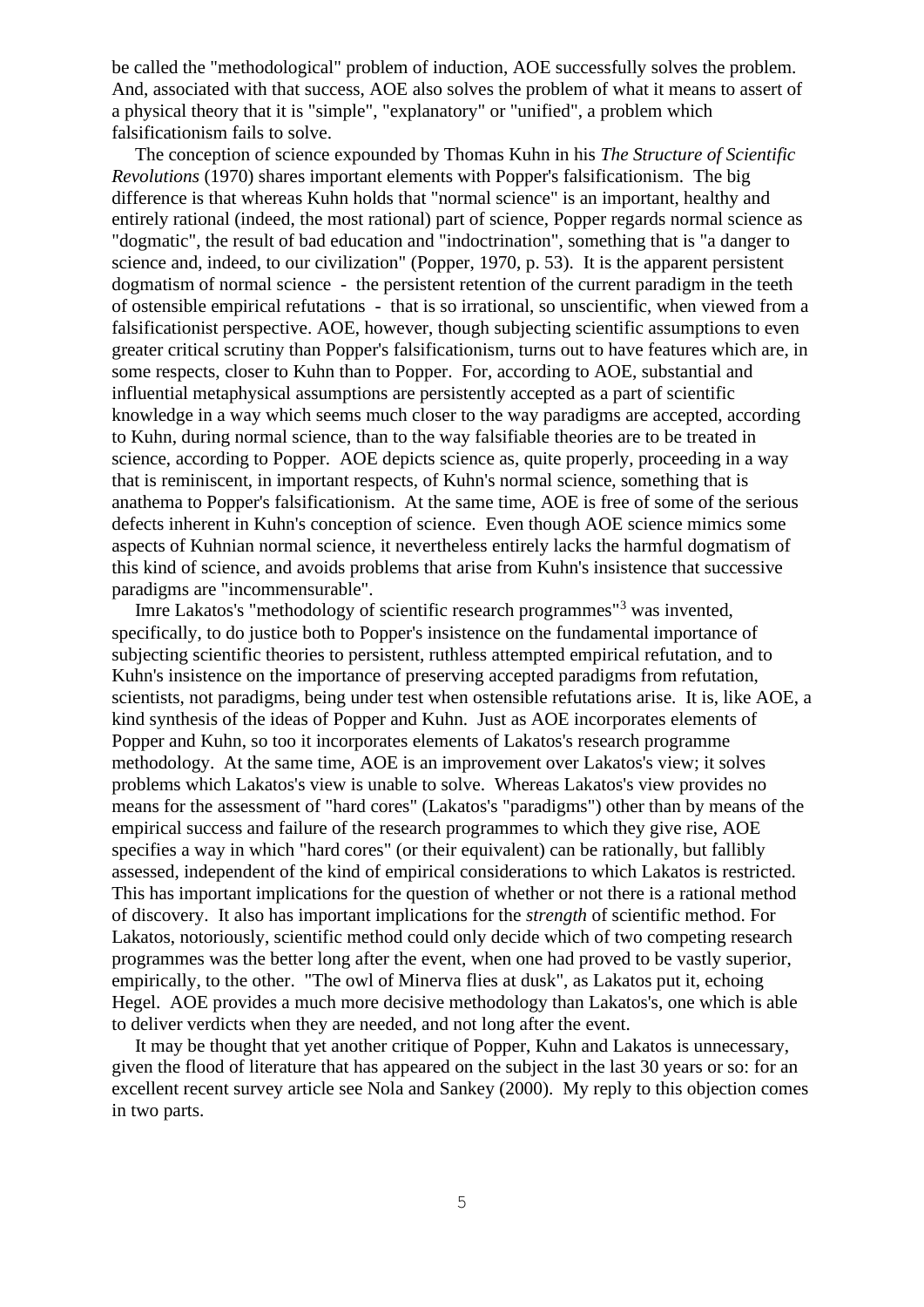First, nowhere in this large body of critical literature can one find the particular line of criticism developed in the present paper. This line of criticism is, furthermore, especially fundamental and insightful in that it reveals, as other criticisms do not, what needs to be done radically to *improve* the views of Popper, Kuhn and Lakatos. Second, the improved view, namely AOE, that emerges from the criticism to be expounded here, has been entirely overlooked by the body of literature discussing and criticizing Popper, Kuhn and Lakatos. This is the decisive point. It is not enough merely to show that the views of Popper, Kuhn and Lakatos are defective. What really matters is to develop a view that overcomes these defects. That is what I set out to do here.

 It is also true that, during the last 30 years, a substantial body of work has emerged on scientific method quite generally. I have in mind such publications as Holton (1973), Feyerabend (1978), Glymour (1980), van Fraassen (1980), Laudan (1984), Watkins (1984), Hooker (1987), Hull (1988), Howson and Urbach (1993), Kitcher (1993), Musgrave (1993), Dupré (1995), McAllister (1996), Cartwright (1999). In none of these works does one find the criticism of Popper, Kuhn and Lakatos, expressed below, or the synthesis, namely AOE, which emerges from this criticism. Furthermore, the methodological views developed in the works just cited all fall to the line of criticism deployed against Popper, Kuhn and Lakatos in the present paper. There is no space to develop this last point here: it is however spelled out in Maxwell (1998, ch. 2). One implication, then, of the present paper is that philosophy of science took a wrong turning around 1974 when it failed to take up the line of argument of this paper, an early version of which is to be found in Maxwell (1974).

### **2 Karl Popper**

 As everyone knows, Popper held that science proceeds by putting forward empirically falsifiable conjectures which are then subjected to severe attempts at falsification by means of observation and experiment. Scientific theories cannot be verified by experience, but they can be falsified. Once a theory is falsified, scientists have the task of developing a potentially better theory, even more falsifiable than its predecessor, at least as ostensibly empirically successful as its predecessor, and such that it is corroborated where its predecessor was falsified. In order to be accepted (tentatively) as a part of conjectural scientific knowledge a theory must (at least) be empirically falsifiable. Non-falsifiable, metaphysical theses are meaningful, and may influence the direction of scientific research. There can even be what Popper has called "metaphysical research programmes" - programmes of research "indispensable for science, although their character is that of metaphysical or speculative physics rather than of scientific physics ... more in the nature of myths, or of dreams, than of science" (Popper, 1982, p. 165). For Popper, metaphysical (that is, unfalsifiable) theses cannot be a part of (conjectural) scientific knowledge; such theses cannot help determine what is accepted and rejected as (conjectural) scientific knowledge, but they can influence ideas, choice of research aims and problems, in the context of scientific discovery. For further details see Popper (1959, 1963, 1983).

 Popper defended two distinct versions of falsificationism which, echoing terminology of Maxwell (1998), I shall call bare and dressed falsificationism. According to bare falsificationism, defended in Popper (1959), only empirical considerations, and such things as the falsifiability of theories and degrees of falsifiability, decide what is to be accepted and rejected in science. According to dressed falsificationism, a new theory, in order to be acceptable, "should proceed from some *simple, new, and powerful, unifying idea* about some connection or relation (such as gravitational attraction) between hitherto unconnected things (such as planets and apples) or facts (such as inertial and gravitational mass) or new "theoretical entities" (such as field and particles)" (Popper, 1963, p. 241). This "requirement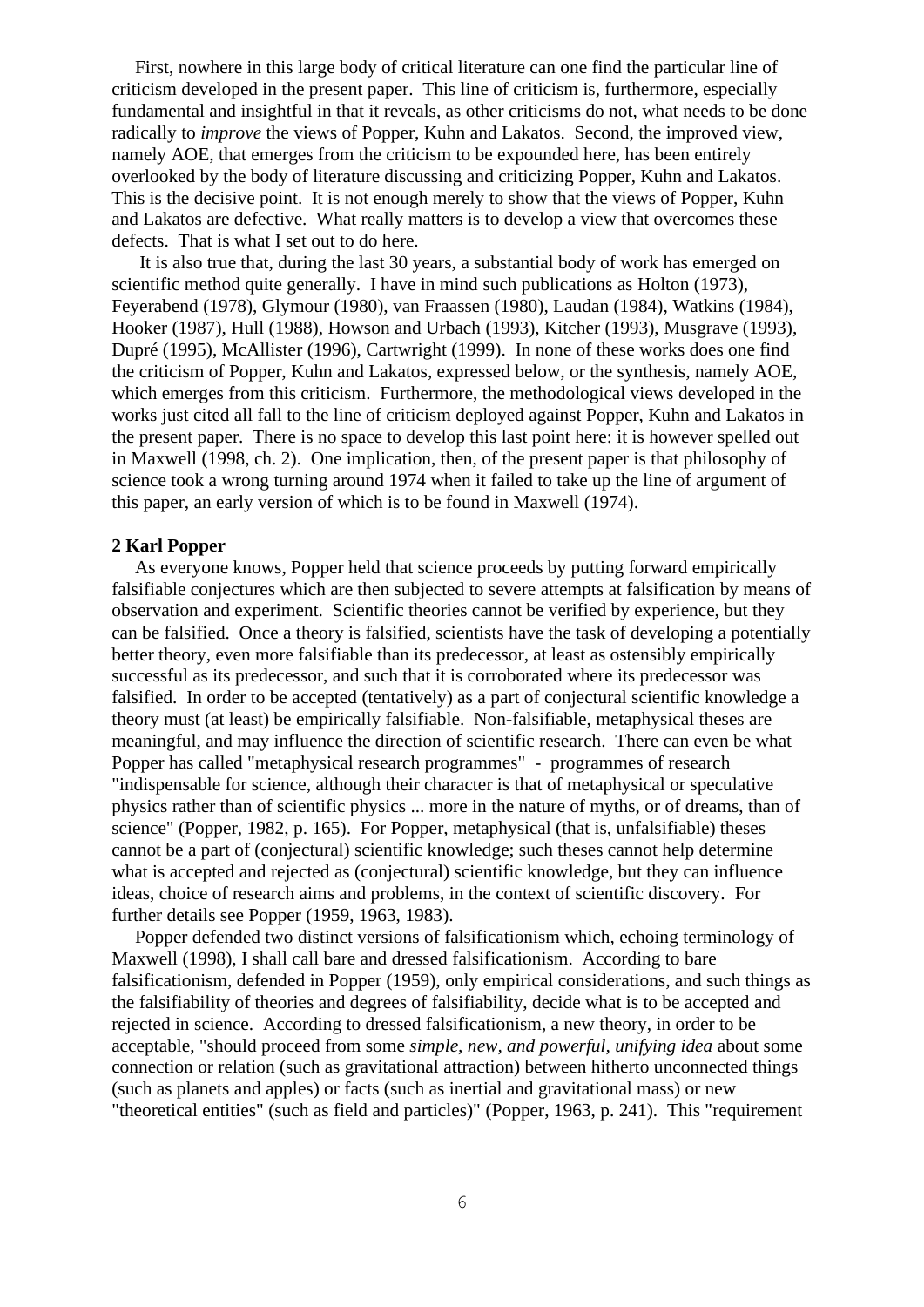of simplicity" (as Popper calls it) is in addition to anything specified in Popper (1959). In his (1959), Popper does, it is true, demand of a theory that it should be as simple as possible, but Popper there identifies degree of simplicity of a theory with degree of falsifiability. (There is a second, related notion, but Popper makes it clear that if the two clash it is the falsifiability notion, just indicated, which takes priority: see page 130). Thus, in his (1959), in requiring of an acceptable theory that it should be as simple as possible, Popper is demanding no more than that it should be as falsifiable as possible. But Popper's "requirement of simplicity" of his (1963) is wholly in addition to falsifiability. A theory of high falsifiability may not "proceed from some simple, new, and powerful unifying idea", and vice versa. We thus have two versions of falsificationism before us: bare falsificationism of Popper's (1959), and dressed falsificationism of (1963, chapter 10), with the new "requirement of simplicity" added onto the (1959) doctrine.

 I now give my argument for holding that neither doctrine is tenable. My argument is *not* that Popper fails to show how theories can be verified, or rendered probable; nor is my argument that Popper fails to show how scientific theories can be falsified, in that falsification requires the *verification* of a low-level falsifying hypothesis (which, according to Popper, is not possible). $4$  There is nothing "justificationist", in other words, about my criticism. It amounts simply to this. Bare falsificationism fails dramatically to do justice to the way theories are selected in science (entirely independently of any question of verification, justification or falsification). Dressed falsificationism does better justice to scientific practice, but commits science to making substantial, influential and problematic assumptions that remain implicit, and cannot adequately be made explicit within science. Science pursued in accordance with dressed falsificationism is irrational, in other words, because it fails to implement the elementary, and quasi-Popperian, requirement for rationality that "assumptions that are substantial, influential, problematic and implicit need to be made explicit, so that they can be critically assessed and so that alternatives may be put forward and considered, in the hope that such assumptions can be improved" (Maxwell, 1998, p. 21). Dressed falsificationism fails, in other words, for good Popperian reasons: it fails to expose substantial, influential, problematic assumptions to *criticism* within science.

### **3 Refutation of Bare Falsificationism**

 Here, then, in a little more detail, is my refutation of bare falsificationism. Given any accepted physical theory, at any stage in the development of physics, however empirically successful (however highly corroborated) - Newtonian theory, say, or classical electrodynamics, quantum theory, general relativity, quantum electrodynamics, chromodynamics or the standard model - there will always be endlessly many rival falsifiable theories that can easily be formulated which will fit the available data just as well as the accepted theory. Taking Newtonian theory (NT) as an example of an accepted theory, here are two examples of rival theories. NT\*: "Everything occurs as NT asserts, until the first second of 2100, when an inverse cube law of gravitation will abruptly hold". NT\*\*: "Everything occurs as NT asserts, except for systems consisting of gold spheres, each having a mass of 1,000 tons, interacting with each other gravitationally in outer space, in a vacuum, within a spherical region of 10 miles: for these systems, Newton's law of gravitation is repulsive, not attractive". (For further examples and discussion, see Maxwell, 1998, pp. 47-54). It is easy to see that there are infinitely many such rivals to NT, just as empirically successful (at the moment) as NT. The predictions of NT may be represented as points in a multi-dimensional space, each point corresponding to some specific kind of system (there being infinitely many points). NT has only been verified (corroborated) for a minute region of this space. In order to concoct a (grossly *ad hoc*) rival to NT, just as empirically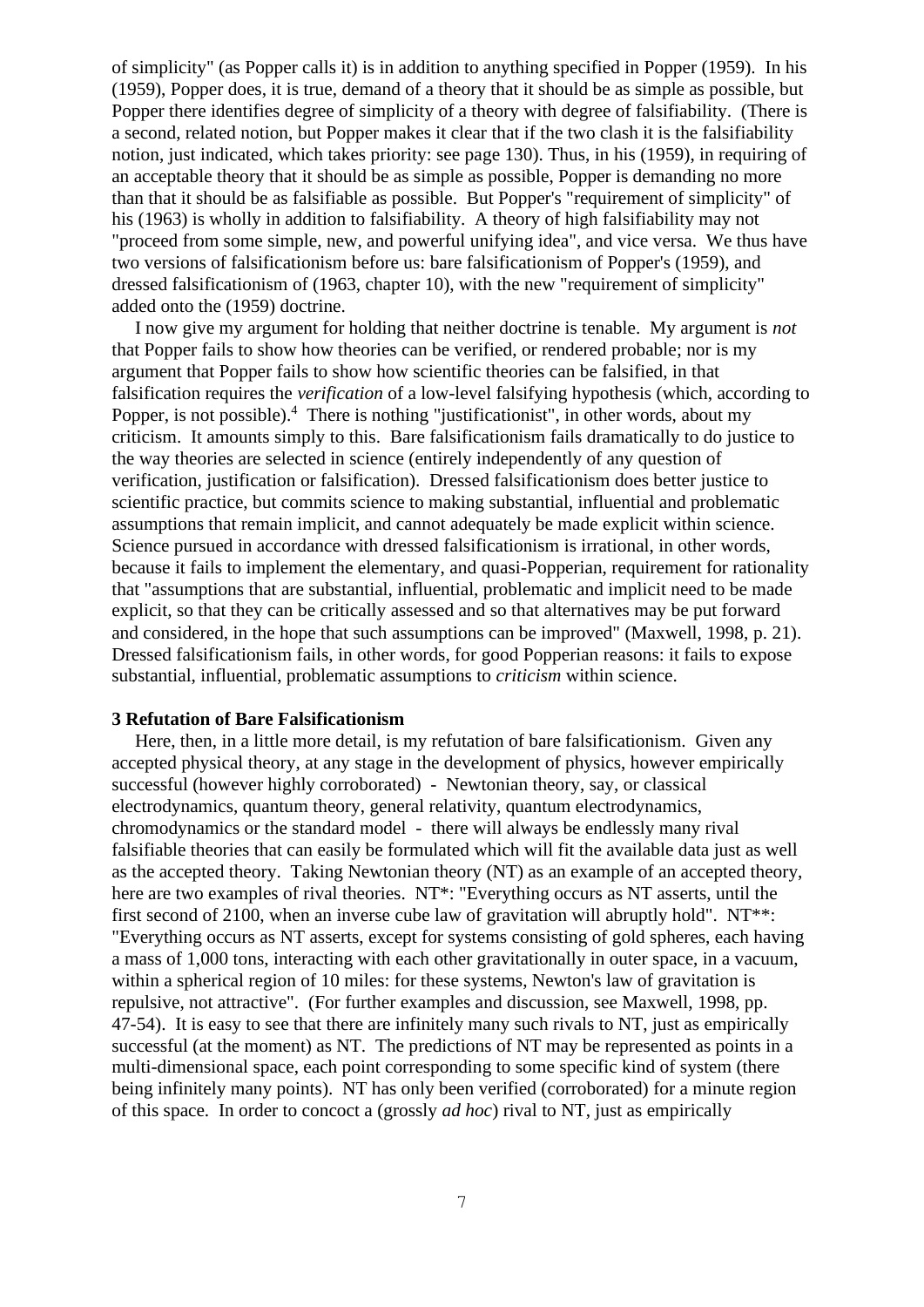successful as NT, all we need do is identify some region in this space that includes no prediction of NT that has been verified, and then modify the laws of NT arbitrarily, for just that identified region.

 The crucial question now is this: on what basis does bare falsificationism reject all these falsifiable but unfalsified rival theories? According to bare falsificationism,  $T_2$  is to be accepted in preference to  $T_1$  if  $T_1$  has been falsified,  $T_2$  has greater empirical content (is more falsifiable) than  $T_1$ ,  $T_2$  successfully predicts all that  $T_1$  successfully predicts,  $T_2$  successfully predicts the phenomena that falsified  $T_1$ , and  $T_2$  successfully predicts new phenomena not predicted by  $T_1$  (see Popper, 1959, pp. 81-84 and elsewhere). Given NT, it is a simple matter to concoct rival theories, of the above type, that satisfy all the above bare falsificationist requirements for being more acceptable than NT. Most accepted physical theories yield empirical predictions that clash with experiments, and thus are ostensibly falsified. We can always concoct new theories, in the way just indicated, doctored to yield the "correct" predictions. We can add on independently testable auxiliary postulates, thus ensuring that the new theory has greater empirical content than the old one. And no doubt this excess content will be corroborated. For details of how this can be done see Maxwell (1998, pp. 52-54). Such theories are, of course, grossly *ad hoc*, grossly "aberrant" as I have called them; but they satisfy Popper's (1959) requirements for being better theories than accepted physical theories.

 It is worth noting that such "better" theories need not be quite as wildly *ad hoc* as the ones indicated above; sometimes such theories are actually put forward in the scientific literature, and yet are not taken seriously, even by their authors, let alone by the rest of the scientific community. An example is an *ad hoc* version of NT put forward by Maurice Levy in 1890, which combined in an *ad hoc* way two distinct modifications of Newton's law of gravitation, one based on the way Weber had proposed Coulomb's law should be modified, the other based on the way Riemann had proposed Coulomb's law should be modified: for details see North (1965). By 1890, NT had been refuted by observation of the precession of the perihelion of the orbit of Mercury; attempts to salvage NT by postulating an additional planet, Vulcan, had failed. Levy's theory successfully predicted all the success of NT, and in addition successfully predicted the observed orbit of Mercury, just that which refuted NT; in addition, of course, it made predictions different from NT for further Sun-Mercury type systems not yet observed. Despite this, Levy's theory was not taken seriously for a moment, not even by Levy himself. How can bare falsificationism recommend rejection of such *ad hoc* versions of NT when they satisfy all the requirements of bare falsificationism for being more acceptable theories? No adequate answer is forthcoming, and it is this which spells the downfall of bare falsificationism (as Popper may himself have realized when he put forward dressed falsificationism in his (1963), chapter 10).

 Note, again, that this criticism of Popper has nothing justificational about it whatsoever: it simply points to the drastic failure of bare falsificationism to do justice to what actually goes on in physics.

 It may be objected that *ad hoc* rivals to NT of the kind just considered are so silly, so crackpot, that they do not *deserve* to be taken seriously within physics.<sup>5</sup> This is of course correct. The crucial point, however, is that bare falsificationism ought to be able to deliver this verdict, and this it singularly fails to do. Bare falsificationism actually declares of appropriately concocted *ad hoc* rivals to NT that these are *better, more acceptable* than NT.

 But can a criticism of Popper that appeals to such silly, crackpot theories be taken seriously? I have two replies to this question. First, not all the *ad hoc* or aberrant variants are entirely silly. Levy's theory is perhaps an example. There are degrees of *ad hocness*, from the utterly crackpot and absurd, to a degree of *ad hocness*, so slight, so questionable, in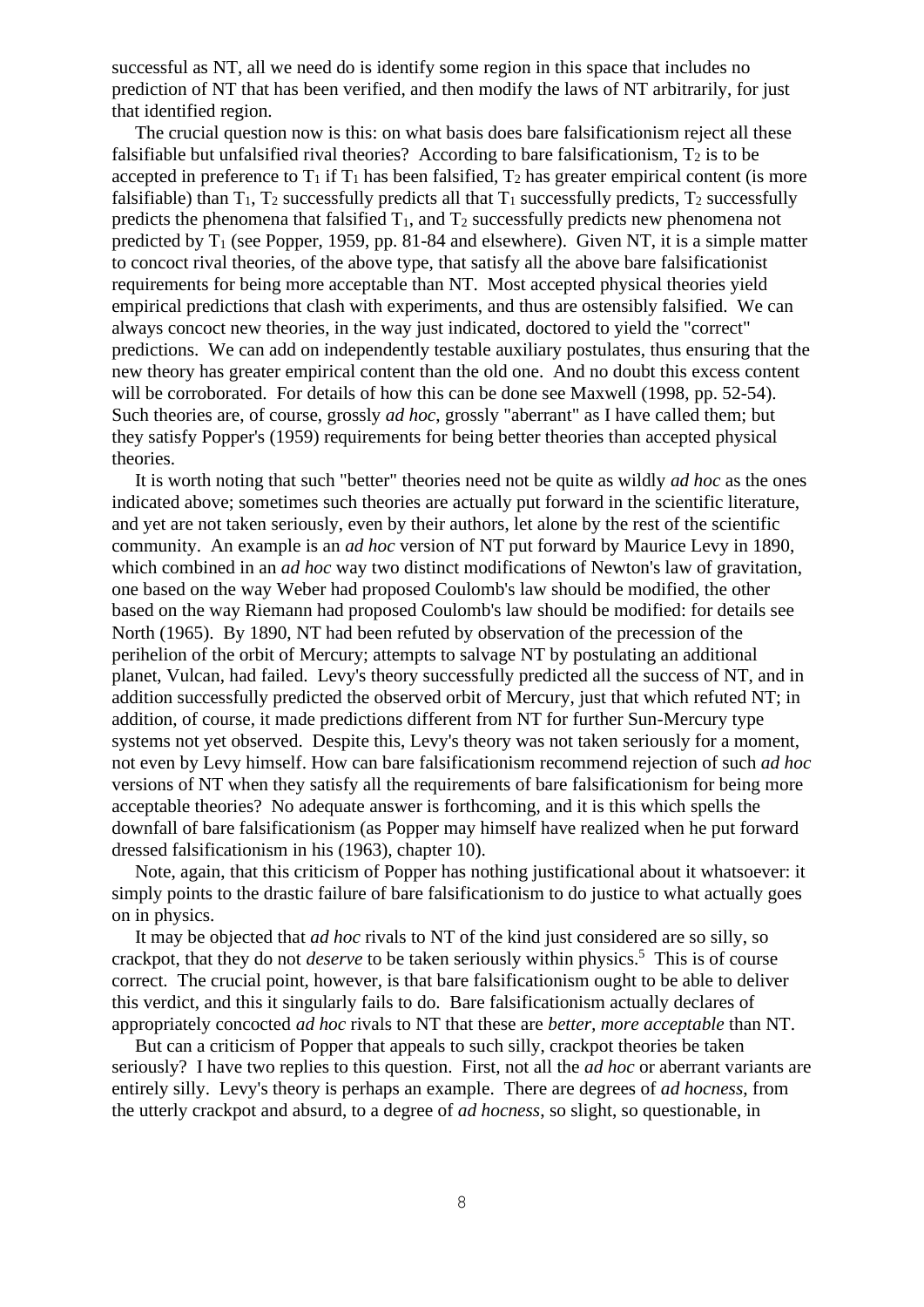comparison, that the issue of whether the theory really is *ad hoc* or not may be hotly disputed by physicists themselves. (Such disputes arise especially during scientific revolutions.) This is an important point which will have a bearing on the argument of the next section. Second, it is, I submit, the very silliness of these crackpot theories that makes the above criticism of Popper so serious. If bare falsificationism favoured  $T_1$  over  $T_2$ , while most scientists favoured  $T_2$  over  $T_1$ , even though admitting that  $T_1$  is nevertheless a good theory, almost as acceptable as  $T_2$ , bare falsificationism would not be in such trouble. What is lethal for bare falsificationism is that it declares  $T_1$  to be better than  $T_2$  in circumstances where scientists themselves (and all of us) can see that  $T_2$  is vastly superior to  $T_1$ ,  $T_1$  being grossly *ad hoc*, aberrant, wholly crackpot and silly. Bare falsificationism favours theories that receive, and deserve, instant rejection: there could scarcely be a more decisive falsification of falsificationism than that.

# **4 Refutation of Dressed Falsificationism**

 Having argued that Popper's (1959) bare falsificationism is untenable, I turn my attention now to Popper's (1963, chapter 10) doctrine of dressed falsificationism. As I have mentioned, this adds onto the (1959) doctrine Popper's new "requirement of simplicity (Popper, 1963, p. 241): see section 2 above.

 As long as there is no serious ambiguity as to what proceeding "from some simple, new, and powerful, unifying idea" means, it is at once clear that the new doctrine is able to exclude from science all the empirically successful but *ad hoc*, aberrant, crackpot, silly theories, of the kind discussed above. They do not proceed "from some simple...unifying idea", and are to be rejected on that account, whatever their empirical success may be, even if this empirical success is greater than accepted scientific theories.

 However, adopting Popper's new "principle of simplicity" as a basic methodological principle of science has the effect of permanently excluding from science all *ad hoc* theories that fail to satisfy the principle, however empirically successful such theories might be if considered. This amounts to assuming permanently that the universe is such that no *ad hoc* theory, that fails to satisfy Popper's principle of simplicity, is true. It amounts to accepting, as a permanent item of scientific knowledge, the substantial metaphysical thesis that the universe is non-*ad hoc*, in the sense that no theory that fails to satisfy Popper's principle of simplicity is true, however empirically successful it might turn out to be if considered. But this, of course, clashes with Popper's criterion of demarcation: that no unfalsifiable, metaphysical thesis is to be accepted as a part of scientific knowledge. If the demarcation principle is upheld, then the metaphysical thesis just indicated, asserting that the universe is non-*ad hoc*, remains implicit in the permanent adoption of Popper's principle of simplicity as a basic methodological principle of science. (And this is the way Popper himself seems to have conceived the matter: he says of metaphysical research programmes that they are "often held unconsciously", and "are implicit in the theories and in the attitudes and judgements of the scientists": (Popper, 1982, p. 161).) But in leaving the metaphysical thesis of non-*ad hocness* implicit in the methodological principle of simplicity, science violates an elementary requirement for rationality, already mentioned, according to which "assumptions that are substantial, influential, problematic and implicit need to be made explicit, so that they can be critically assessed and so that alternatives may be put forward and considered, in the hope that such assumptions can be improved" (Maxwell, 1998, p. 21). The non-*ad hoc* metaphysical assumption may, after all, be false. We may need to adopt a modified version of the assumption. It may be essential for the progress of science that this assumption is modified. Just this turns out to be the case, given certain formulations of the assumption, as we shall see below. In leaving the non-*ad hoc* metaphysical assumption implicit in the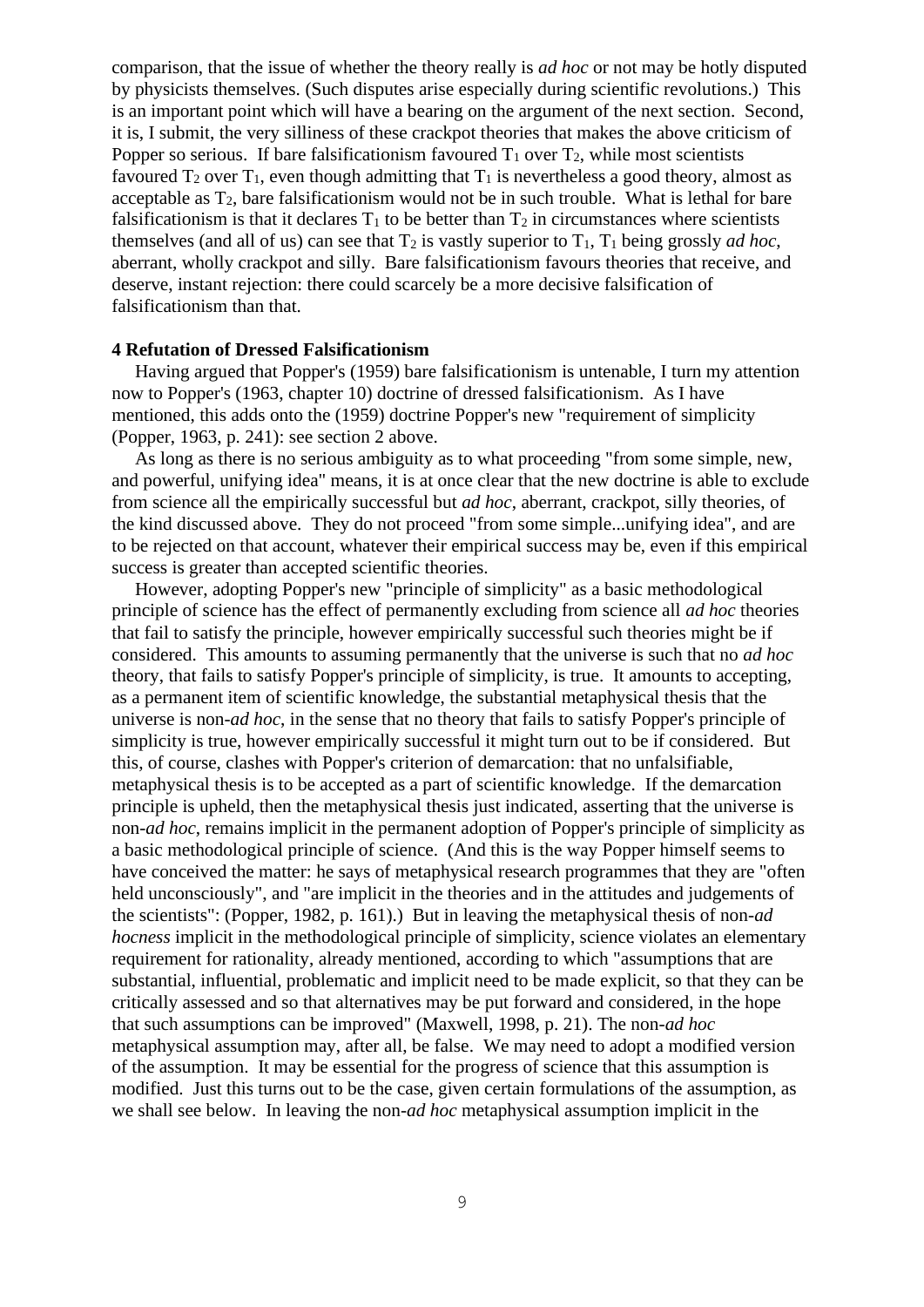adoption of the methodological principle of simplicity, dressed falsificationism protects this substantial, influential and highly problematic assumption from *criticism*, from the active consideration of alternatives.<sup>6</sup>

 Dressed falsificationism fails, in other words, for good Popperian reasons: it is either inconsistent (in that the untestable, metaphysical thesis that the universe is non-*ad hoc* is held to be a part of conjectural scientific knowledge, in conflict with the principle of demarcation), or it irrationally protects an implicit, substantial assumption from explicit criticism within the intellectual domain of science.

 Here again, it should be noted, there is nothing justificationist about this criticism of Popper's dressed falsificationism. On the contrary, what the argument shows is that dressed falsificationism protects a substantial, influential, problematic but implicit assumption from criticism within science: Popper's doctrine fails for the good Popperian reason of restricting criticism.

 It may be objected that adopting Popper's methodological principle of simplicity does *not* commit science to making a substantial metaphysical assumption about the universe namely, that it is such that no falsifiable theory, however empirically successful, which fails to satisfy the principle, is true. But I do not see how such an objection can be valid. Suppose, instead of adopting Popper's principle, science adopted the principle: in order to be acceptable, a new physical theory must postulate that the universe is made up of atoms. This methodological principle is upheld in such a way that even though theories are available which postulate fields rather than atoms, and which are much more empirically successful than any atomic theory, nevertheless these rival field theories are all excluded from science. Would it not be clear that science, in adopting and implementing the methodological principle of atomicity in this way, is making the assumption that the universe is made up of atoms, whether this is acknowledged or not? How can this be denied? Just the same holds if science adopts and implements Popper's methodological principle of simplicity.

 Popper might have tried to wriggle out of accepting this conclusion by pointing to the fact that he only declared that a new theory, in order to be acceptable, "should" proceed from some simple, unifying idea. It is desirable, but not essential, that new theories should satisfy this principle. The principle is relevant to the context of discovery, perhaps, but not to the context of acceptance and rejection. (It is a heuristic principle, not a methodological one.) But if Popper's doctrine is interpreted in this way, it immediately fails to overcome the objections spelled out in section 3 above. Either falsificationism adopts Popper's principle of simplicity as a *methodological* principle, or it does not. If it does, it encounters the objections just indicated; if it does not, it encounters the objections of section 3.

#### **5 From Falsificationism to Aim-Oriented Empiricism**

 The conclusion to be drawn from the argument so far is that science is more rational, more intellectually rigorous, if it makes explicit, as a criticizable tenet of (conjectural) scientific knowledge, that substantial, influential and problematic metaphysical thesis which is implicit in the way physics persistently rejects *ad hoc* theories, however empirically successful they may be. At once two important new problems leap to our attention. What, precisely, does this metaphysical thesis assert? And on what grounds is it to be (conjecturally) accepted as a part of scientific knowledge? The conception of science which I uphold as a radical improvement over Popper's falsificationism, namely aim-oriented empiricism (AOE), is put forward as the solution to these two problems. I now expound AOE (in a little more detail than the introductory exposition of section 1) and indicate how it solves the two problems just mentioned; I indicate further how it solves the methodological problem of induction and the related problem of simplicity, and then consider possible objections.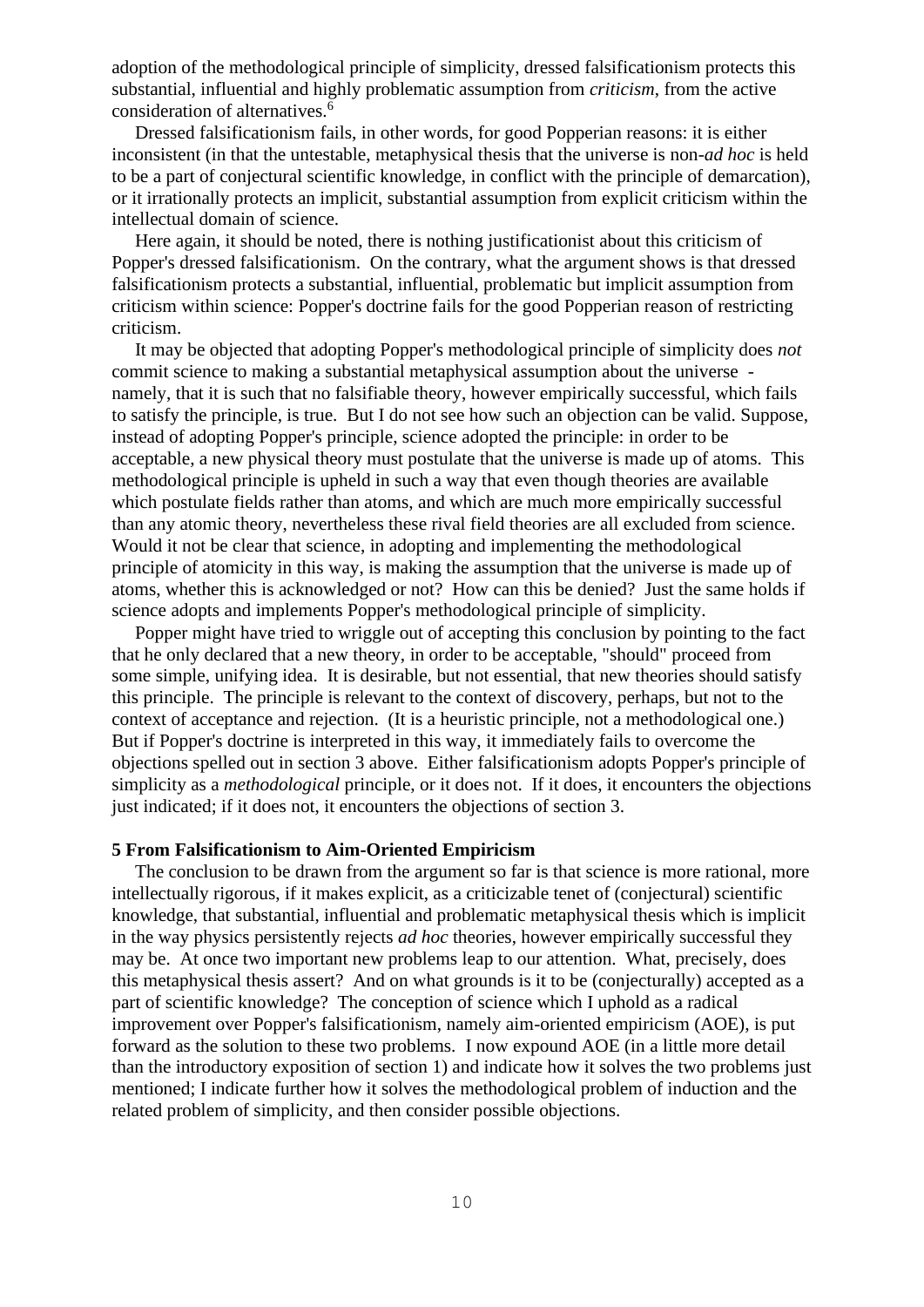As far as the first of the above two problems is concerned, a wide range of metaphysical theses are available. As I indicated in section 3 above, *ad hoc* theories range from the utterly crackpot and silly, to theories that are only somewhat lacking in simplicity or unity. At one extreme, we might adopt a metaphysical thesis that excludes only utterly silly theories; at the other extreme, we might adopt the thesis that the universe is physically comprehensible in the sense that it has a unified dynamic structure, some yet-to-be-discovered unified physical "theory of everything" being true - a thesis that I shall call "physicalism". We might even adopt some specific version of physicalism, which asserts that the underlying physical unity is of a specific type: it is made up of a unified field perhaps, or a quantum field, or empty topologically complex curved space-time, or a quantum string field. Other things being equal, the more specific the thesis (and thus the more it excludes) so the more likely it is to be false, whereas the more unspecific it is so the more likely it is to be true.

 As far as the second of the above two problems is concerned, there are four considerations that we can appeal to, three wholly Popperian in spirit if not in the letter of Popperian doctrine.

(1) If some metaphysical thesis, M, is implicit in some scientific methodological practice, then science is more rigorous if M is made explicit, since this facilitates criticism of it, the consideration of alternatives.

(2) A metaphysical thesis may be such that its truth is a necessary condition for it to be possible for us to acquire knowledge: if so, accepting the thesis can only help, and cannot undermine, the pursuit of knowledge of truth.

(3) Given two rival metaphysical theses,  $M_1$  and  $M_2$ , it may be the case that  $M_1$  supports an empirical scientific research programme that has apparently met with far greater empirical success than any rival empirical research programme based on  $M_2$ : in this case we may favour  $M_1$  over  $M_2$ , at least until  $M_2$ , or some third thesis,  $M_3$ , shows signs of supporting an even more empirically progressive research programme.

(4)  $M_1$  may be preferred to  $M_2$  on the grounds that it gives greater promise of supporting an empirically progressive research programme.

 The arguments of sections 3 and 4 have established that physics must accept (conjecturally) some kind of metaphysical thesis of non-*ad hocness*, if crackpot theories are to be excluded: it makes sense to adopt that thesis which seems to be the most fruitful in promoting scientific progress. (To say that  $M_1$  "supports" an empirically successful research programme is to say that the programme develops a succession of theories, each empirically more successful than its predecessors, in a Popperian sense, and each being closer to exemplifying, to being a precise, testable instantiation of,  $M_1$  than its predecessors.)

 Two difficulties arise, however, when one attempts to use (2) and (3) to select the best available metaphysical thesis from the infinitely many options available. First, as far as (2) is concerned, any thesis sufficiently substantial to exclude empirically successful crackpot theories from science is such that acquisition of knowledge might still be possible even if the thesis is false. On the other hand, any thesis such that its truth is necessary for knowledge to be acquired is much too insubstantial to exclude crackpot theories. Second, as far as (3) is concerned, given any metaphysical thesis, M, that supports a non-crackpot empirically progressive scientific research programme, we can mimic this with a crackpot M\* that supports a crackpot empirically progressive research programme, with a series of crackpot theories, T1\*, T2\*, ..., these theories becoming progressively more and more empirically successful, and closer and closer to exemplifying M\*.

 These two difficulties can be overcome, however, if physics is construed as adopting a hierarchy of metaphysical conjectures concerning the comprehensibility and knowability of the universe, these conjectures becoming more and more insubstantial as one ascends the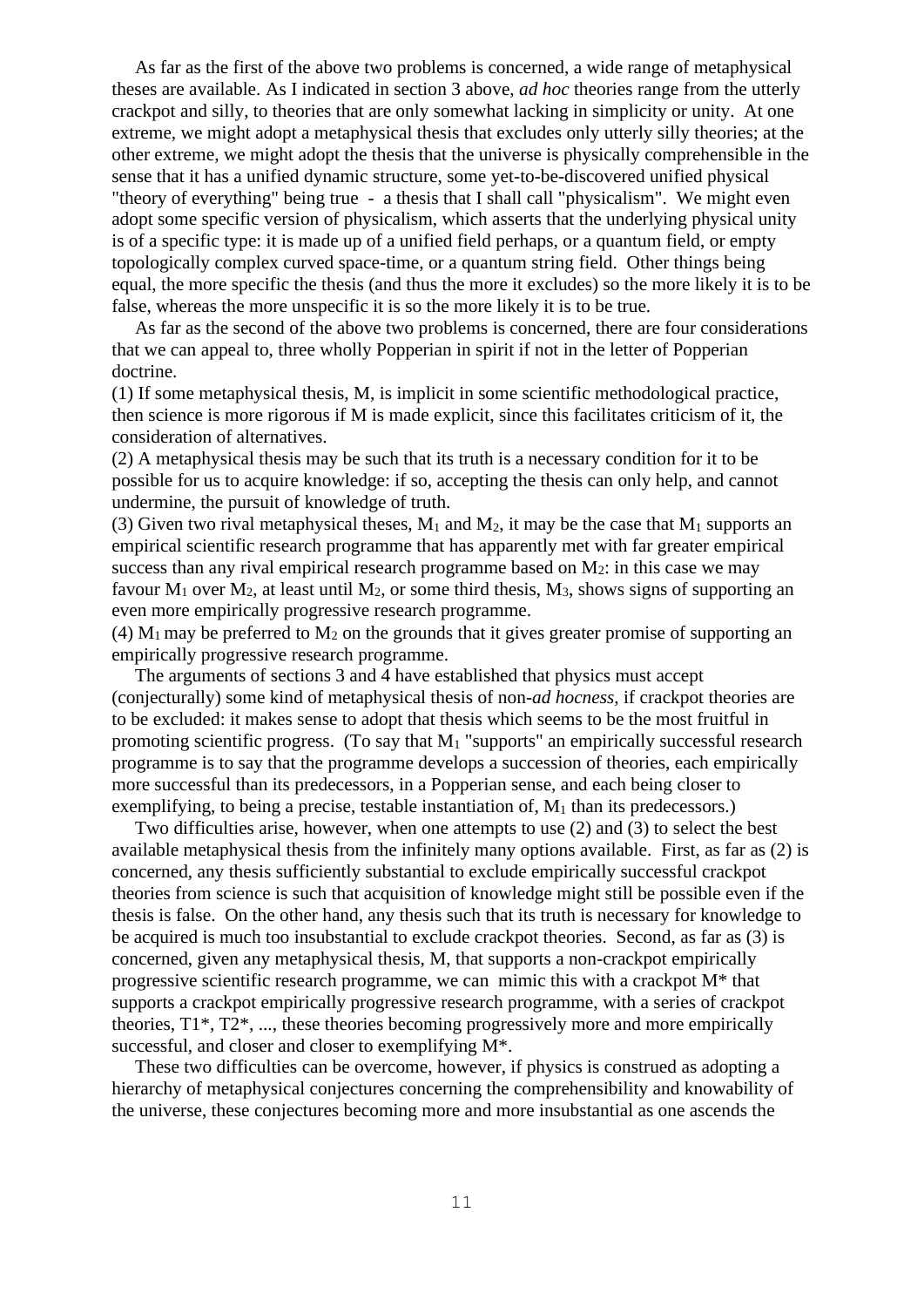hierarchy, more and more likely to be true: see diagram. At level 7 there is the thesis that the universe is such that we can continue to acquire knowledge of our local circumstances, sufficient to make life possible. At level 6 there is the more substantial thesis that there is some rationally discoverable thesis about the nature of the universe which, if accepted, makes it possible progressively to improve methods for the improvement of knowledge. "Rationally discoverable", here, means at least that the thesis is not an arbitrary choice from infinitely many analogous theses. At level 5 we have the even more substantial thesis that the universe is *comprehensible* in some way or other, whether physically or in some other way. This thesis asserts that the universe is such that there is *something* (God, tribe of gods, cosmic goal, physical entity, cosmic programme or whatever), which exists everywhere in an unchanging form and which, in some sense, determines or is responsible for everything that changes (all change and diversity in the world in principle being explicable and understandable in terms of the underlying unchanging *something*). A universe of this type deserves to be called "comprehensible" because it is such that everything that occurs, all change and diversity, can in principle be explained and understood as being the outcome of the operations of the one underlying *something*, present throughout all phenomena. At level 4 we have the still more substantial thesis that the universe is *physically* comprehensible in some way or other (a thesis I shall call *physicalism<sup>7</sup>*). This asserts that the universe is made up one unified self-interacting physical entity (or one kind of entity), all change and diversity being in principle explicable in terms of this entity. What this amounts to is that the universe is such that some yet-to-be-discovered unified physical theory of everything is true. At level 3, we have an even more substantial thesis, the best, currently available specific idea as to how the universe is physically comprehensible. This asserts that everything is made of some specific kind of physical entity: corpuscle, point-particle, classical field, quantum field, convoluted space-time, string, or whatever. Because the thesis at this level is so specific, it is almost bound to be false (even if the universe is physically comprehensible in some way or other). Here, ideas evolve with evolving knowledge. At level 2, we have our best fundamental physical theories, currently general relativity and the so-called standard model, and at level 1 we have empirical data (low level experimental laws).

 The thesis at the top of the hierarchy, at level 7, is such that, if it is false, knowledge cannot be acquired whatever is assumed. This thesis is, quite properly, accepted as a permanent part of scientific knowledge, in accordance with (2) above, since accepting it can only help, and cannot hinder, the acquisition of knowledge whatever the universe is like.

 I have two arguments (appealing to (4) above) for the acceptance of the thesis of metaknowability, at level 6.

(i) Granted that there is *some* kind of general feature of the universe which makes it possible to acquire knowledge of our local environment (as guaranteed by the thesis at level 7), it is reasonable to suppose that we do not know all that there is to be known about what the *nature* of this general feature is. It is reasonable to suppose, in other words, that we can improve our knowledge about the nature of this general feature, thus improving methods for the improvement of knowledge. Not to suppose this is to assume, arrogantly, that we already know all that there is to be known about how to acquire new knowledge. Granted that learning is possible (as guaranteed by the level 7 thesis), it is reasonable to suppose that, as we learn more about the world, we will learn more about how to learn. Granted the level 7 thesis, in other words, meta-knowability is a reasonable conjecture.

(ii) Meta-knowability is too good a possibility, from the standpoint of the growth of knowledge, not to be accepted initially, the idea only being reluctantly abandoned if all attempts at improving methods for the improvement of knowledge fail.

These two arguments for accepting meta-knowability are, admittedly, weak. It is crucial,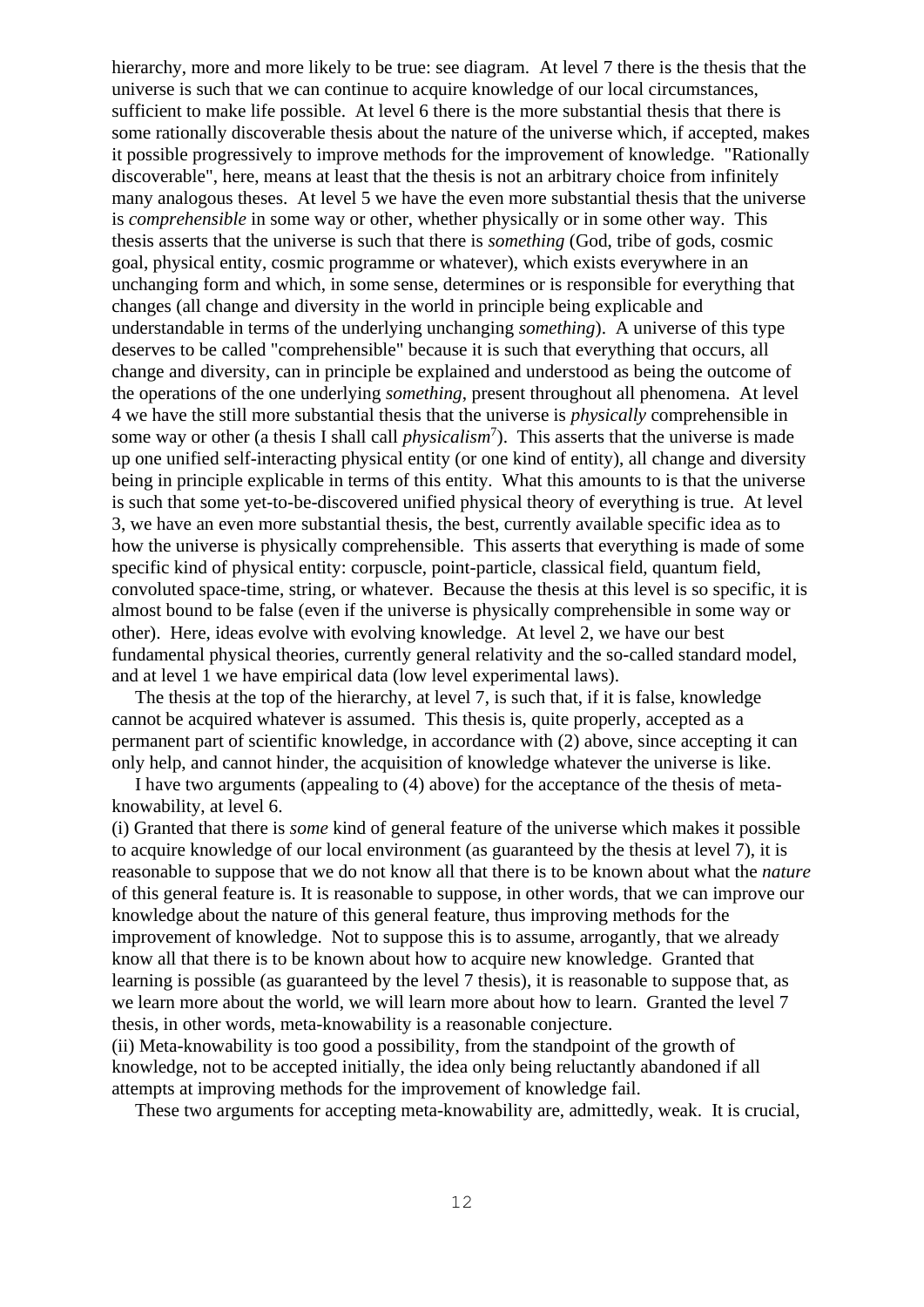however, that these two arguments make no appeal to the success of science, for a reason that will become apparent in a moment.

 The thesis that the universe is comprehensible, at level 5 is accepted because no rival thesis, at that level, has been so fruitful in leading to empirically progressive research programmes. It is hardly an exaggeration to say that all empirically successful research programmes into natural phenomena have been organized around the search for explanatory theories, of one kind or another. Aberrant rivals to the thesis of comprehensibility, which might be construed as supporting aberrant empirically successful research programmes, are rejected because of incompatibility with the thesis of meta-knowability at level 6. Such rival ideas are not "rationally discoverable" in that each constitutes an arbitrary choice from infinitely many equivalent rivals.

 Physicalism at level 4 is accepted because it is by far the most empirically fruitful thesis at that level that is compatible with the thesis of comprehensibility, at level 5. Since the scientific revolution of the  $17<sup>th</sup>$  century, all new fundamental physical theories have enhanced overall unity of theoretical physics. Thus Newtonian theory (NT) unifies Galileo's laws of terrestrial motion and Kepler's laws of planetary motion (and much else besides). Maxwellian classical electrodynamics, (CEM), unifies electricity, magnetism and light (plus radio, infra red, ultra violet, X and gamma rays). Special relativity (SR) brings greater unity to CEM (in revealing that the way one divides up the electromagnetic field into the electric and magnetic fields depends on one's reference frame). SR is also a step towards unifying NT and CEM in that it transforms space and time so as to make CEM satisfy a basic principle fundamental to NT, namely the (restricted) principle of relativity. SR also brings about a unification of matter and energy, via the most famous equation of modern physics,  $E = mc^2$ , and partially unifies space and time into Minkowskian space-time. General relativity (GR) unifies space-time and gravitation, in that, according to GR, gravitation is no more than an effect of the curvature of space-time. Quantum theory (QM) and atomic theory unify a mass of phenomena having to do with the structure and properties of matter, and the way matter interacts with light. Quantum electrodynamics unifies QM, CEM and SR. Quantum electroweak theory unifies (partially) electromagnetism and the weak force. Quantum chromodynamics brings unity to hadron physics (via quarks) and brings unity to the eight kinds of gluon of the strong force. The standard model unifies to a considerable extent all known phenomena associated with fundamental particles and the forces between them (apart from gravitation). The theory unifies to some extent its two component quantum field theories in that both are locally gauge invariant (the symmetry group being  $U(1)XSU(2)XSU(3)$ . String theory, or M-theory, holds out the hope of unifying all phenomena. All these theories have been accepted because they progressively (a) *increase* the overall unity of theoretical physics and (b) *increase* the predictive power of physical theory, (a) being as important as (b). Physicalism is the key, persisting thesis of the entire research programme of theoretical physics since Galileo, and no obvious rival thesis, at that level of generality, can be substituted for physicalism in this research programme.

 It may be asked: But how can this succession of theories reinforce physicalism when the totality of physical theory has always, up till now, clashed with physicalism? The answer: If physicalism is true, then all physical theories that only unify a restricted range of phenomena, must be false. Granted the truth of physicalism, and granted that theoretical physics advances by putting forward theories of limited but ever increasing empirical scope, then it follows that physics will advance from one false theory to another (as it has done: see point 7 of section 6 below), all theories being false until a unified theory of everything is achieved (which just might be true). The successful pursuit of physicalism requires progressive *increase* in both empirical scope and unity of the totality of fundamental physical theory. It is just this which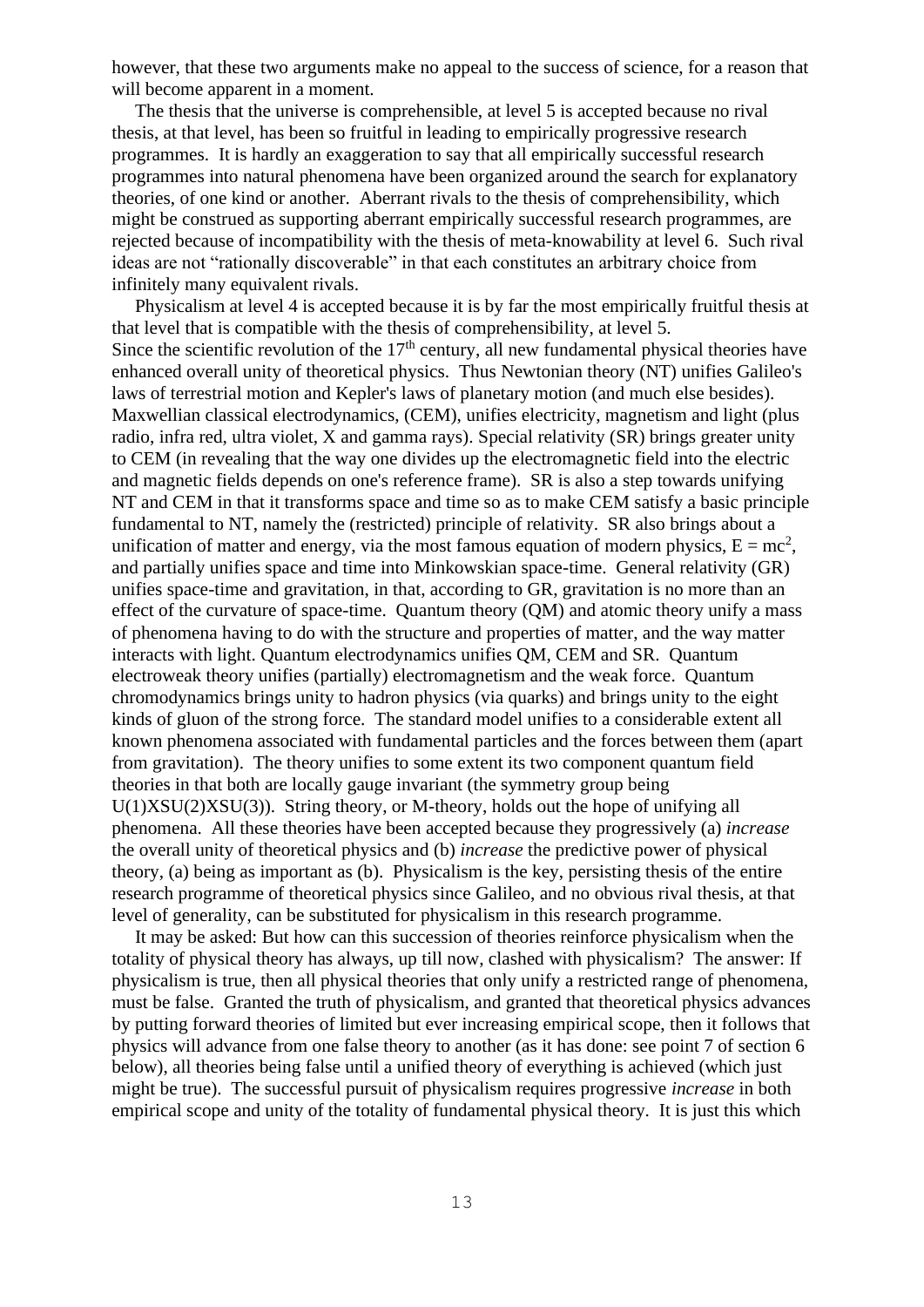the history of physics, from Galileo to today, exemplifies - thus demonstrating the unique fruitfulness of physicalism.

 At level 3 that metaphysical thesis is accepted which is the best specific version of physicalism available, that seems to do the best justice to the evolution of physical theory.

 Two considerations govern acceptance of testable fundamental dynamical physical theories. Such a theory must be such that (i) it, together with all other accepted fundamental physical theories, exemplifies, or is a special case of, the best available metaphysical blueprint (at level 3), and physicalism (at level 4) to a sufficiently good extent, and (ii) it is sufficiently successful empirically (where empirical success is to be understood, roughly, in a Popperian sense).

 How does this hierarchical view of AOE overcome the problems and difficulties, indicated above, that confront any view which holds that science makes just one, possibly composite metaphysical assumption, at just one level? Given the one-thesis view, it must remain entirely uncertain as to what the one thesis should be. If it is relatively contentful and precise, more or less equivalent to the current level 3 thesis of AOE, then it is all too likely that this is false, and will need to be replaced in the future. If it is relatively contentless and imprecise, equivalent to theses at levels 7 or 6, this will not be sufficiently precise to exclude empirically successful but grossly *ad hoc*, aberrant theories. Even the level 4 thesis of physicalism is both too contentful and precise, and not contentful and precise enough. Physicalism may be false, and may need to be revised. At the same time, physicalism lacks the potential heuristic power to suggest good new fundamental theories which the more precise and contentful theses at level 3 possess. All these difficulties are avoided by the hierarchical view of AOE, just because of the hierarchy of assumptions, graded from the relatively contentless, imprecise and permanent at the top, to the relatively contentful, precise and impermanent (but methodologically and heuristically fruitful) at the bottom.

 Any one-thesis view faces the even more serious problem of how this one thesis is to be critically assessed, revised, and improved. The hierarchical view of AOE overcomes this problem by providing severe constraints on *what* is to be revised, and *how* this revision is to proceed. In the first instance, and only in quite exceptional circumstances, only the current level 3 thesis can be revised. This revision must

proceed, however, within constraints provided by the level 4 thesis of physicalism, on the one hand, and accepted, empirically successful level 2 theories, on the other hand. In a really exceptional situation, scientific progress might require the revision of the level 4 thesis of physicalism, but this too would proceed within the constraints of the thesis at level 5, and empirically successful theories at level 2, or empirically progressive research programmes at levels 2 and 3. The great merit of AOE is that it separates out what is most likely to be true from what is most likely to be false in the metaphysical assumptions of physics, and employs the former to assess critically, and to constrain, theses that fall into the latter category. It concentrates criticism and innovation where it is most likely to promote scientific progress.

 Finally, any one-thesis view cannot, as we have seen, simultaneously call upon principles (1) to (4) to justify acceptance of the single thesis, whatever it may be. The hierarchical view of AOE is able to do just that. It can appeal to *different* principles, (1) to (4) above, to justify<sup>8</sup> (to provide a rationale for) acceptance of the *different* theses at the different levels of the hierarchy of AOE. Thus acceptance of the thesis at level 7 is justified by an appeal to (2); acceptance of theses at levels 3 to 5 are accepted as a result of (a) an appeal to (3), and (b) compatibility with the thesis above in the hierarchy. The thesis at level 6 is accepted as a result of an appeal to (4). Aberrant rivals to theses accepted at levels 3 to 5 (which might be construed to support aberrant, rival empirically progressive research programmes) are excluded on the grounds that these clash with the thesis at level (6). For further details of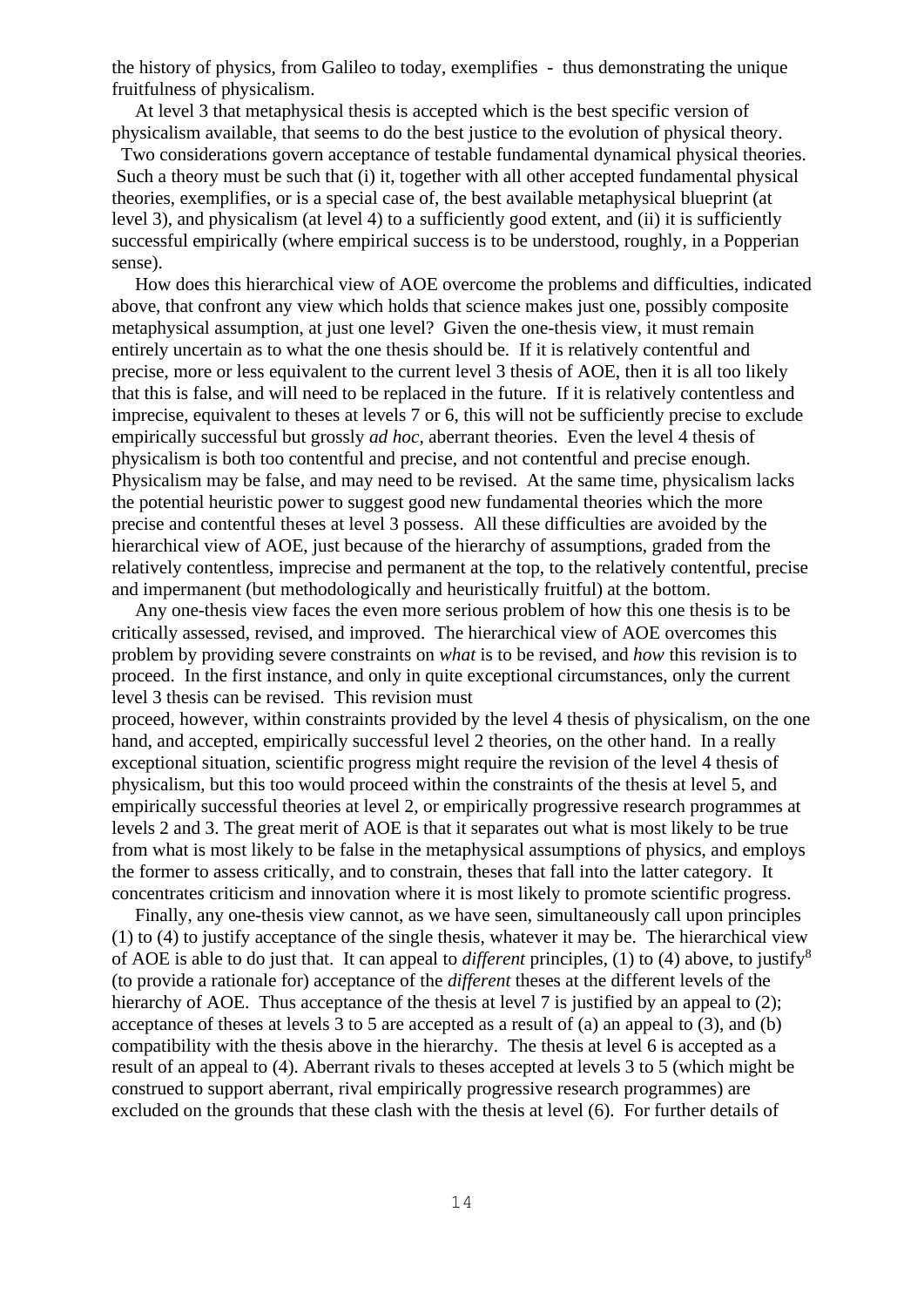how AOE overcomes the two difficulties indicated above, and for further details of the view itself, see Maxwell (1998, chapter 5, and elsewhere).

 It may be objected that AOE suffers from vicious circularity, in that acceptance of physical theories is justified by (in part) an appeal to physicalism, the acceptance of which is justified, in turn, by the empirical success of physical theory. My reply to this objection is that the level 6 thesis of meta-knowability asserts that the universe is such that this kind of circular methodology, there being positive feedback between metaphysics, methods, and empirically successful theories, is just what we need to employ in order to improve our knowledge. The thesis of meta-knowability, if true, justifies implementation of AOE. This response is only valid, of course, if reasons for accepting the level 6 thesis of metaknowability do not themselves appeal to the success of science (which would just reintroduce vicious circularity at a higher level). As I made clear above, the two arguments given for accepting meta-knowability make no appeal to the success of science whatsoever.<sup>9</sup>

 A basic idea of AOE is to channel or direct criticism so that it is as fruitful as possible, from the standpoint of aiding progress in knowledge. The function of criticism within science is to promote scientific progress. When criticism demonstrably cannot help promote scientific progress, it becomes irrational (the idea behind (2) above). In an attempt to make criticism as fruitful as possible, we need to try to direct it at targets which are the most fruitful, the most productive, to criticize (from the standpoint of the growth of knowledge). This is the basic idea behind the hierarchy of AOE. Conjectures at all levels remain open to criticism. But, as we ascend the hierarchy, conjectures are less and less likely to be false; it is less and less likely that criticism, here, will help promote scientific knowledge. The best currently available level 3 conjecture is almost bound to be false: the history of physics reveals, at this level, as I have indicated above, that a number of different conjectures have been adopted and rejected in turn. Here, criticism, the activity of developing alternatives (compatible with physicalism) is likely to be immensely fruitful for progress in theoretical physics. Indeed, in Maxwell (1998, pp. 78-89, 159-163 and especially 217-223), I argue that this provides physics with a rational, though fallible and non-mechanical method for the discovery of new fundamental physical theories, a method invented and exploited by Einstein in discovering special and general relativity (Maxwell, 1993, pp. 275-305 ), something which Popper has argued is not possible: see Popper (1959, pp. 31-32). Criticizing physicalism, at level 4, may also be fruitful for physics, but (the conjecture of AOE is) that this is not as likely to be as fruitful as criticism at level 3. (Elsewhere I have suggested an alternative to physicalism: see Maxwell, 2005, pp. 198-205.) And, as we ascend the hierarchy (so AOE conjectures), criticism becomes progressively less and less likely to be fruitful. Against that, it must be admitted that the higher in the hierarchy we need to modify our ideas, so the more dramatic the intellectual revolution that this would bring about. If physicalism is rejected altogether, and some quite different version of the level 5 conjecture of comprehensibility is adopted instead, the whole character of natural science would change dramatically; physics, as we know it, might even cease to exist.

 The biggest change, in moving from falsificationism to AOE, has to do with the role of metaphysics in science, and the scope of scientific knowledge. According to falsificationism, untestable metaphysical theses may influence scientific research in the context of discovery, and may even lead to metaphysical research programmes; they cannot, however, be a part of scientific knowledge itself. But according to AOE, the metaphysical theses at levels 3 to 7 are all a part of current (conjectural) scientific knowledge. In particular, physicalism is. According to AOE, it is a part of current scientific knowledge that the universe is physically comprehensible - certainly not the case granted falsificationism.

Another important change has to do with the relationship between science and the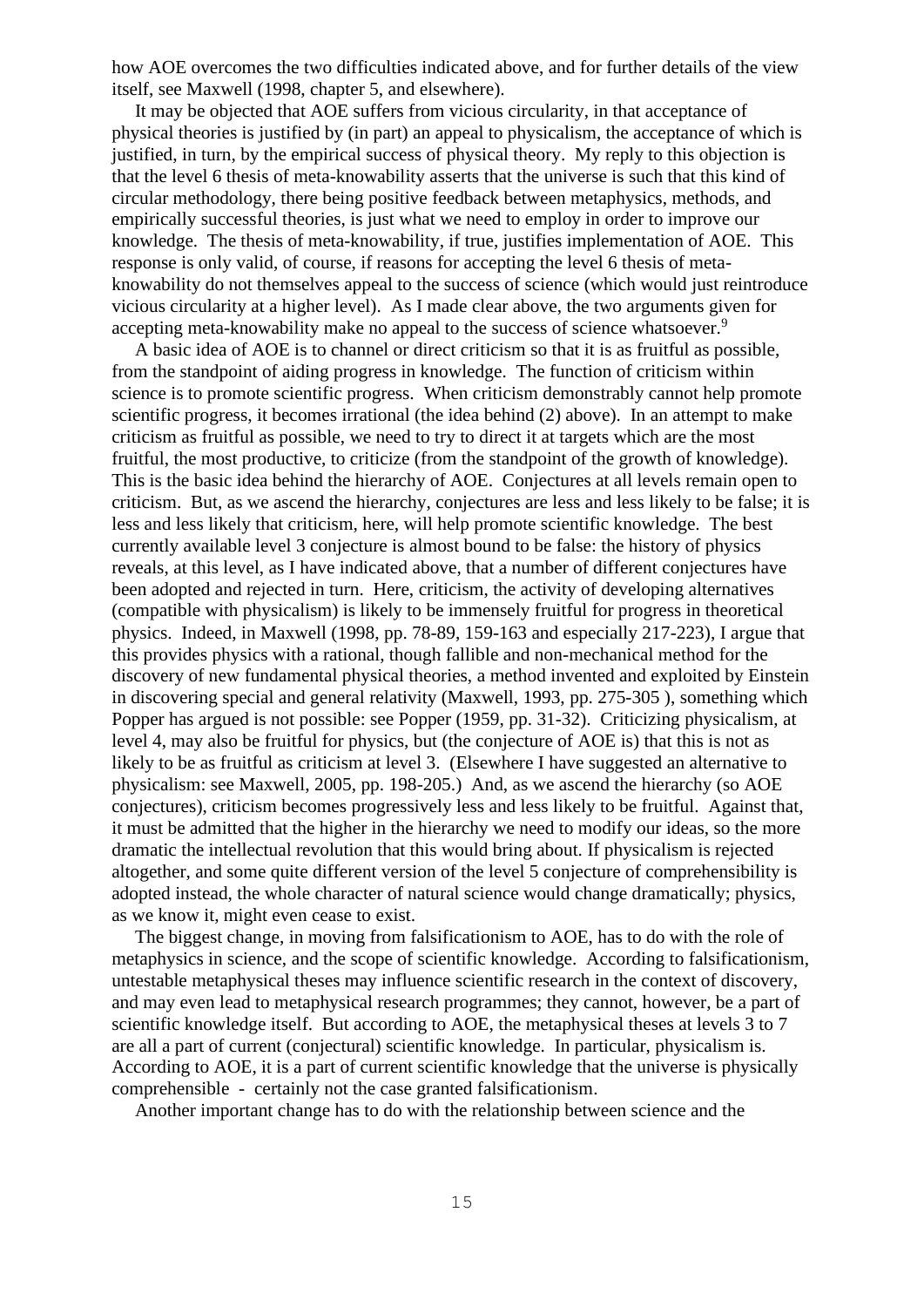philosophy of science. Falsificationism places the study of scientific method, the philosophy of science, outside science itself, in accordance with Popper's demarcation principle. AOE, by contrast, makes scientific method and the philosophy of science an integral part of science itself. The activity of tackling problems inherent in the aims of science, at a variety of levels, and of developing new possible aims and methods, new possible more specific or less specific philosophies of science (views about what the aims and methods of science ought to be) is, according to AOE, a vital research activity of science itself. But this is also philosophy of science, being carried on within the framework of AOE.<sup>10</sup>

 AOE differs in many other important ways from Popper's falsificationism, whether bare or dressed (see Maxwell, 1998). Nevertheless the impulse, the intellectual aspirations and values, behind the hierarchical view of AOE are, as I have tried to indicate, thoroughly Popperian in character and spirit. The whole idea is to turn implicit assumptions into explicit conjectures in such a way that criticism may be directed at what most needs to be criticized from the standpoint of aiding progress in knowledge, so that conjectures may be developed and adopted that are the most fruitful in promoting scientific progress, at the same time no substantial conjecture, implicit or explicit, being held immune from critical scrutiny.

# **6 Aim-Oriented Empiricism an Improvement over Falsificationism**

 AOE is also, in a number of ways, a considerable improvement over Popper's falsificationism.

1. *Consistency*. Bare falsificationism fails dramatically to do justice to scientific practice, and is an inherently unworkable methodology, in any case. (In what follows I shall mostly ignore bare falsificationism as obviously untenable, and concentrate on comparing dressed falsificationism and AOE.) Dressed falsificationism does better justice to scientific practice, but at the cost of consistency; persistent rejection of empirically successful theories that do not "proceed from some simple...unifying idea" commits science to accepting a metaphysical thesis of simplicity as a part of scientific knowledge (though this is not recognized); this contradicts Popper's demarcation principle. AOE is free of such lethal defects.

2. *Criticism*. Pursuing physics in accordance with dressed falsificationism protects the implicit metaphysical thesis of simplicity from criticism within science itself, just because this thesis is metaphysical (and therefore not a part of science) and implicit (and therefore not available for sustained, explicit critical scrutiny). AOE, by contrast, is specifically designed to provide a framework of metaphysical assumptions and corresponding methodological rules within which level 3 metaphysical blueprints may be developed, and critically assessed, within science.

3. *Rigou*r. Science pursued in accordance with AOE is more rigorous than science pursued in accordance with falsificationism. An elementary, but important requirement for rigour is that assumptions that are substantial, influential, problematic and implicit need to be made explicit so that they can be criticized, and so that alternatives can be considered. If the attempt is made to do science in accordance with falsificationism, bare or dressed, one substantial, influential and problematic assumption must remain implicit (as we have just seen), namely the metaphysical assumption that nature behaves as if simple or unified, no *ad hoc* theory being true. This is implicit in the adoption of the simplicity methodological principle of dressed falsificationism. AOE, by contrast, makes this implicit assumption explicit, and provides a framework within which rival versions can be proposed and critically assessed.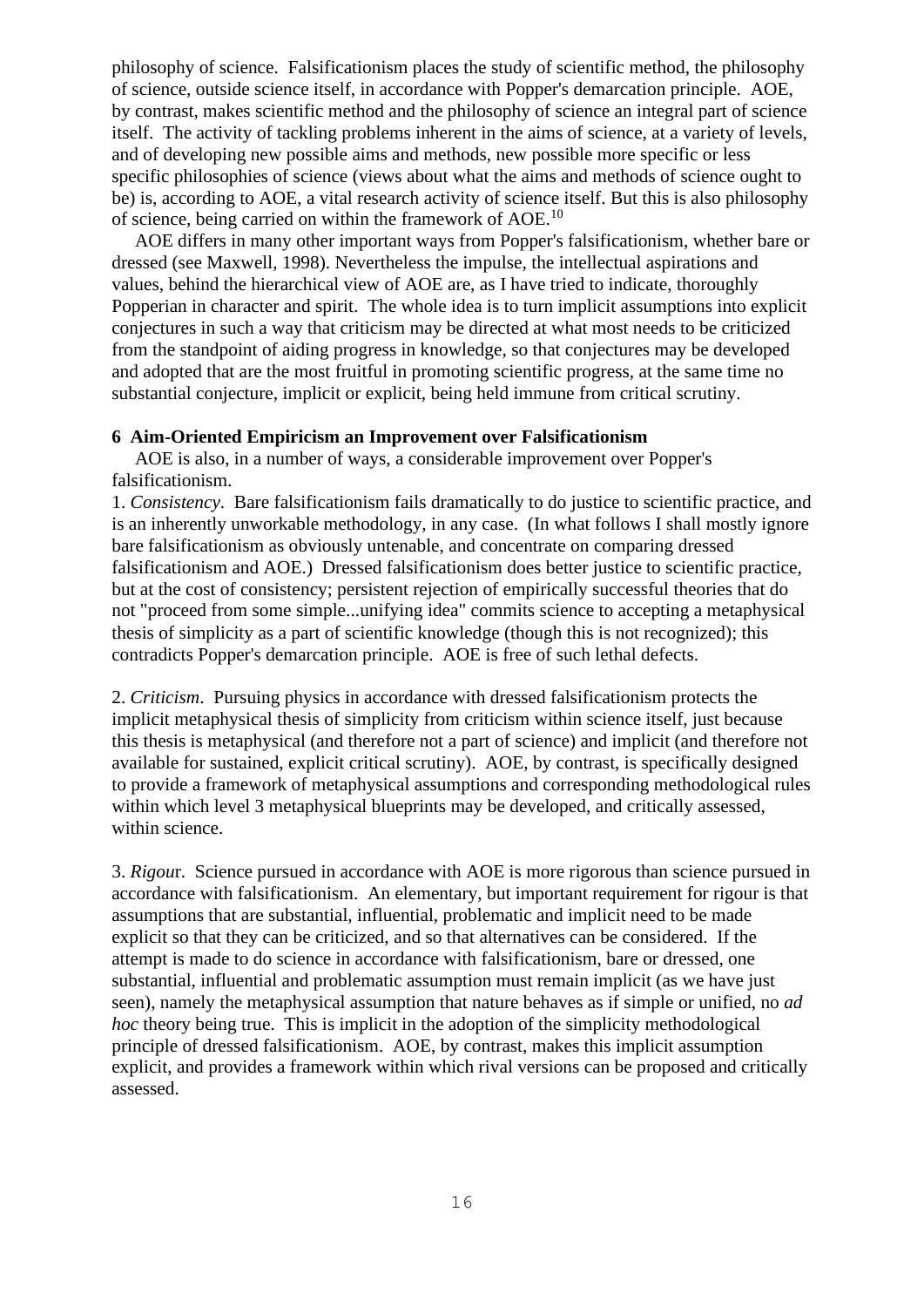4. *Simplicity*. Falsificationism fails to say what the simplicity of a theory *is*. Bare falsificationism provides an account of simplicity in terms of falsifiability, but we have already seen that this account is untenable. Popper's (1963) "requirement of simplicity" appeals to a conception of simplicity or unity that is wholly in addition to falsifiability, but does not explain what the simplicity or unity of a theory is. It fails to explain how the simplicity of a theory can possibly be methodologically or epistemologically significant when a simple theory can always be made complex by a suitable change of terminology, and *vice versa*. Popper himself recognized the inadequacy of his simplicity requirement when he called it "a bit vague", said that "it seems difficult to formulate it very clearly", and acknowledged that it threatened to involve one in infinite regress (Popper, 1963, p. 241). By contrast, AOE solves the problems of explaining what the simplicity or unity of a theory is without difficulty. The totality of fundamental physical theory, T, is unified to the extent that its *content* exemplifies physicalism. The more the content of T departs from exemplifying physicalism, the more disunified  $T$  is.<sup>11</sup> Because what matters is content, not form, the way  $T$ is *formulated* is irrelevant to this way of assessing simplicity or unity. Falsificationism cannot avail itself of this way of assessing unity because it involves acknowledging that physicalism is a basic tenet of scientific knowledge, something which falsificationism denies. Within AOE, there is a second way in which the unity of T may be assessed: in terms of the extent to which the content of T exemplifies the best available level 3 metaphysical blueprint. This second conception of simplicity or unity evolves with the evolution of level 3 ideas. As we improve our ideas about how the universe is unified, with the advance of knowledge in theoretical physics, so non-empirical methods for selecting theories on the basis of simplicity or unity improve as well.

 Thus current symmetry principles of modern physics, such as Lorentz invariance and gauge invariance, which guide acceptance of theory, are an advance over simplicity criteria upheld by Newton. This account of simplicity can be extended to individual theories in two ways. First, we may treat an individual theory as a candidate theory of everything. Second, given two individual theories,  $T_1$  and  $T_2$ , and given the rest of fundamental theory, T,  $T_1$  is simpler than  $T_2$  iff  $T + T_1$  is simpler than  $T + T_2$ , where the latter is assessed in one or other of the ways indicated above.<sup>12</sup>

 It may be objected that this proposed solution to the problem of simplicity is circular: the unity of level 2 theory is explicated in terms of the unity of level 4 physicalism. But this objection is not valid. In order to solve the problem, it is not necessary to explicate what "simplicity" or "unity" mean; rather, what needs to be done is to show how theories can be partially ordered with respect to "simplicity" or "unity" in a way that does not depend on formulation. This is achieved by partially ordering theories in terms of how well their content exemplifies the content of physicalism, so that, roughly, the more the content of a theory violates the symmetries associated with the content of physicalism, the less unity it has. As long as physicalism is a meaningful thesis, and provides a formulation-independent way of partially ordering theories in the way indicated, this suffices to solve the problem. That physicalism embodies intuitive ideas of "unity" is a bonus. For a more detailed rebuttal of this objection, see Maxwell (1998, pp. 118-123; 2005, pp. 160-174).

5. *Scientific Method*. Dressed falsificationism acknowledge (correctly) that two considerations govern selection of theory in science, namely considerations that have to do with (a) evidence, and (b) simplicity. But because it cannot solve the problem of what simplicity *is*, dressed falsificationism cannot, with any precision, specify what methods are involved when theories are selected on the basis of simplicity. Nor can the view do justice to the way in which the methods of physics evolve with evolving knowledge, especially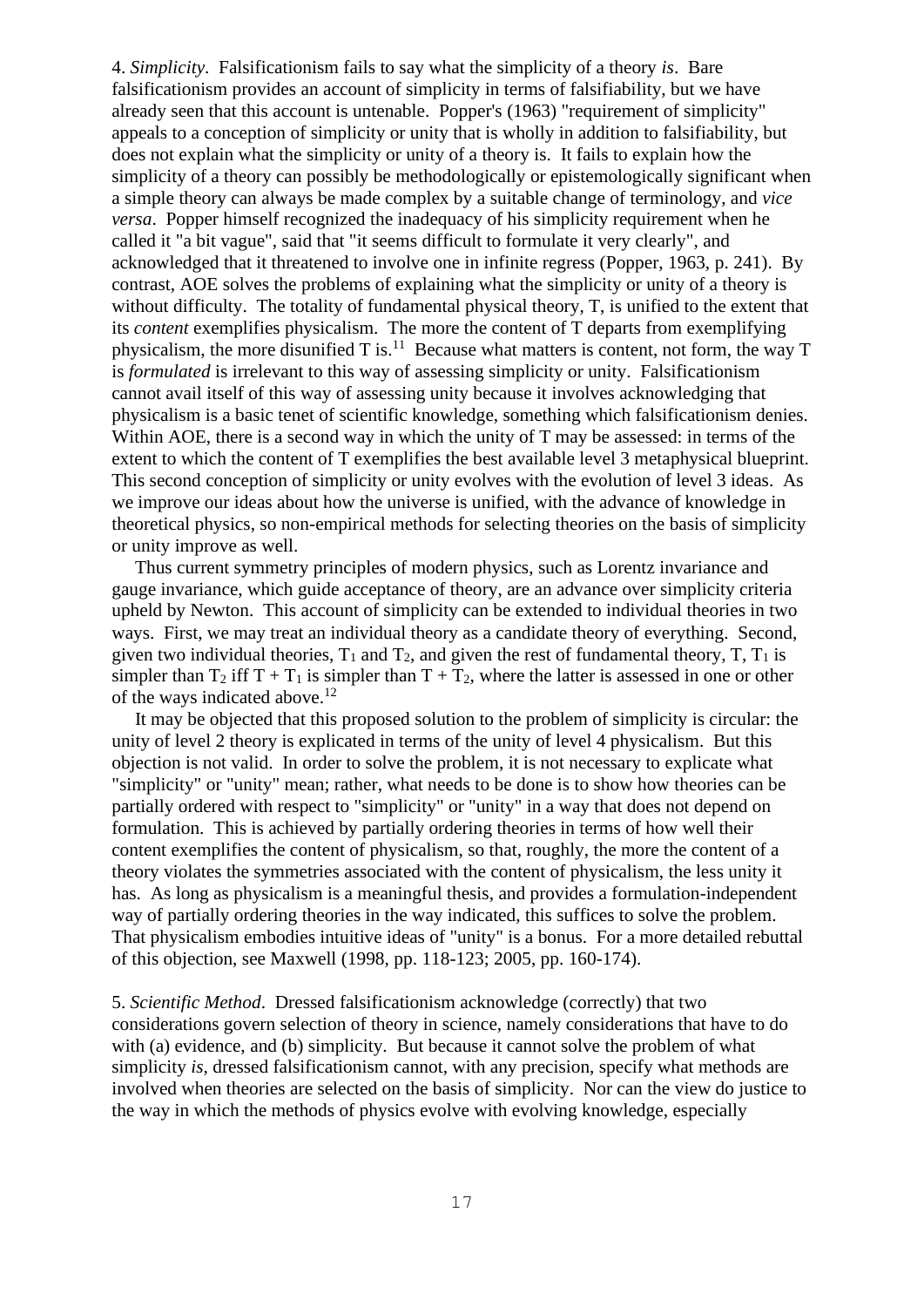methods that assert that acceptable theories must satisfy this or that *symmetry*. In other words, falsificationism fails to solve what may be called the "methodological" problem of induction, the problem of specifying, merely, what the methods are that are employed by science in accepting and rejecting theories (leaving aside the further problem of justifying these methods given that the aim is to acquire knowledge). AOE, by contrast, solves the problem of simplicity, and thus can specify precisely what methods are involved when theories are selected on the basis of simplicity. Furthermore, AOE can do justice to *evolving* criteria of simplicity (as we have just seen), and hence evolving methods. According to AOE, the totality of fundamental physical theory, T, can be assessed with respect to how well its content exemplifies (i) the relatively fixed level 4 thesis of physicalism, or (ii) the evolving, best available level 3 thesis. Whereas (i) constitute fixed criteria of simplicity or unity (as long as physicalism is not modified), (ii) constitute evolving criteria, criteria of unity that improve with improving knowledge.

6. *Evolving Aims and Methods*. A point, briefly alluded to in 4 and 5 above, deserves further emphasis. As physics has evolved, from Newton's time to today, non-empirical methods, determining what theories will be accepted and rejected, have evolved as well. Newton, in his *Principia*, formulated four rules of reasoning, three of which are concerned with simplicity (Newton, 1962, vol 2, pp. 398-400). Principles that have been proposed since include: invariance with respect to position, orientation, time, uniform velocity, charge conjugation, parity, time-reversal; principles of conservation of mass, momentum, angular momentum, energy, charge; Lorentz invariance; Mach's principle, the principle of equivalence; principles of gauge invariance, global and local; supersymmetry; duality principles; the principle that different kinds of particle should be reduced to one kind, and different kinds of force should be reduced to one kind; the principle that space-time on the one hand, and particles-and-forces on the other, should be unified. All of these principles can be interpreted as methodological rules which specify requirements theories must meet in order to be accepted. They can also be interpreted as physical principles, making substantial assertions about such things as space, time, matter, force. Some, such as conservation of mass, parity, and charge conjugation, have been shown to be false; others, such as Mach's principle, have never been generally accepted; still others, such as supersymmetry, remain speculative.

 Principles such as these, which can be interpreted either as physical assertions or as methodological principles, which are made explicit, developed, revised and, on occasions, rejected or refuted, are hard to account for within the framework of falsificationism. It is especially difficult, within this framework, to account for principles which (a) have a quasi *a priori* role in specifying requirements theories must satisfy in order to be accepted, but which at the same time (b) make substantial *physical* assertions about the nature of the universe. AOE, on the other hand, predicts the existence of such principles, with just the features that have been indicated. Accepted principles are components of the currently accepted level 3 blueprint. As the accepted blueprint evolves, these principles, interpreted either as physical or methodological principles, evolve as well. Indeed, according to AOE, these principles, and associated blueprints, do not just evolve; they are *improved* with improving theoretical knowledge. AOE provides a more or less fixed framework of relatively unproblematic assumptions and associated methods (at level 4 or above) within which highly problematic level 3 assumptions and associated methods may be improved in the light of the empirical success and failure of rival research programmes (which adopt rival level 3 assumptions and associated methods).

This can be reformulated in terms of *aims* and methods of physics. A basic aim of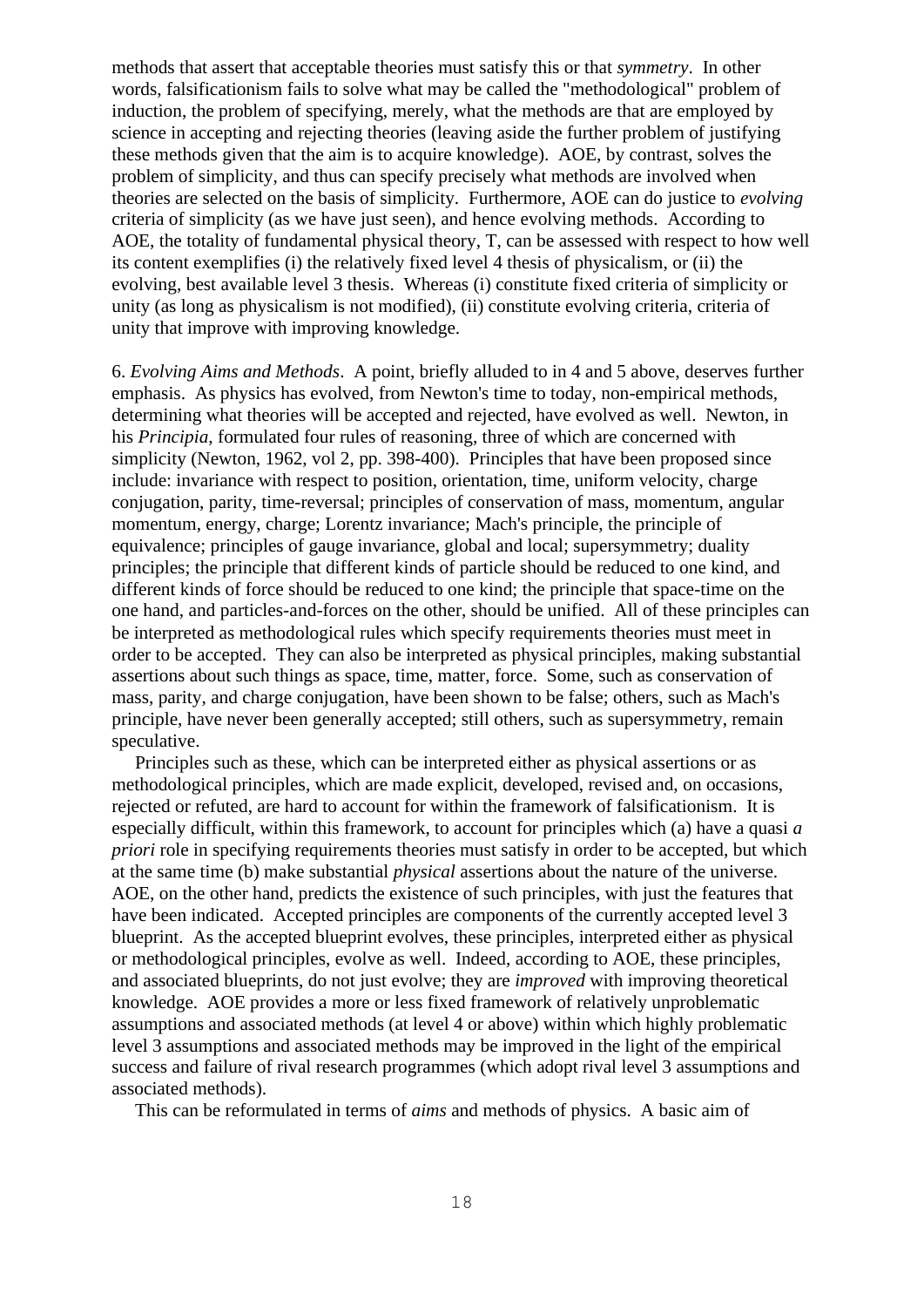theoretical physics is to discover the true theory of everything. This aim can be characterized in a range of ways, depending on how broadly or narrowly "theory of everything" is construed, what degree of unity such a theory must have in order to be a theory at all, and thus how much metaphysics is built into, or is presupposed by, the aim so characterized. The aim might be construed in such a way that no more than the truth of the thesis at level 7, or at level 6, is presupposed. Or, more specifically, the truth of the thesis at level 5 might be presupposed, or even more specifically, the truth of physicalism at level 4; or a range of increasingly specific blueprints at level 3 might be presupposed. Corresponding to these increasingly specific *aims* there are increasingly restrictive *methods*. As the aim becomes more specific, so it becomes more problematic, in that the presupposed metaphysics becomes increasingly likely to be false, which would make the corresponding aim unrealisable. AOE can thus be construed as providing a kind of nested framework of aims and methods, the aims becoming, as one goes down the hierarchy, increasingly problematic, and vulnerable to being unrealisable in principle, because the presupposed metaphysics is false. Within the framework of relatively unspecific, unproblematic, permanent aims and methods (high up in the hierarchy) much more specific, problematic, fallible aims and methods (low down in the hierarchy) can be revised and improved in the light of improving knowledge. There is, as I have already in effect said, something like positive feedback between improving scientific knowledge and improving aims and methods. As knowledge improves, knowledge-abouthow-to-improve-knowledge improves as well. This capacity of science to adapt itself - its aims and methods (its philosophy of science) - to what it finds out about the universe is, according to AOE, the methodological key to the astonishing progressive success of science. Falsificationism, with its fixed aim and fixed methods, is quite unable to do justice to this positive feedback, meta-methodological feature of science, this capacity of science to learn about learning as it proceeds.

7. *Verisimilitude*. The so-called problem of verisimilitude arises because physics usually proceeds from one false theory to another, thus rendering obscure what it can mean to say that science makes progress. Popper (1963, chapter 10 and Addenda) tried to solve this problem within the framework of falsificationism but, as Miller (1974) and Tichy (1974) have shown, this attempted solution does not work. Not only does falsificationism fail to specify properly the methods that make progress in theoretical physics possible; it fails even to say what progress in theoretical physics *means*.

 AOE solves the problem without difficulty. First, the fact that physics does proceed from one false theory to another, far from undermining physicalism, and hence AOE as well, is just the way theoretical physics must proceed, granted physicalism (as I have already indicated). For, granted physicalism, any theory, T\*, which captures precisely how phenomena evolve in some restricted domain, must be generalizable to cover *all* phenomena. If T\* cannot be so generalized then, granted physicalism, it cannot be precisely true. In so far as physics proceeds by developing theories which apply to restricted, but successively increasing, domains of phenomena, it is bound (granted physicalism) to proceed by proposing one false theory after another.

Second, AOE solves the problem of what it can *mean* to say that theories,  $T_0$ , ...  $T_N$ , get successively closer and closer to the true theory-of-everything, T, as follows. For this we require that  $T_N$  can be "approximately derived" from T (but not vice versa),  $T_{N-1}$  can be "approximately derived" from  $T_N$  (but not vice versa), and so on down to  $T_0$  being "approximately derivable" from  $T_1$  (but not vice versa).

 The key notion of "approximate derivation" can be indicated by considering a particular example, the "approximate derivation" of Kepler's law that planets move in ellipses around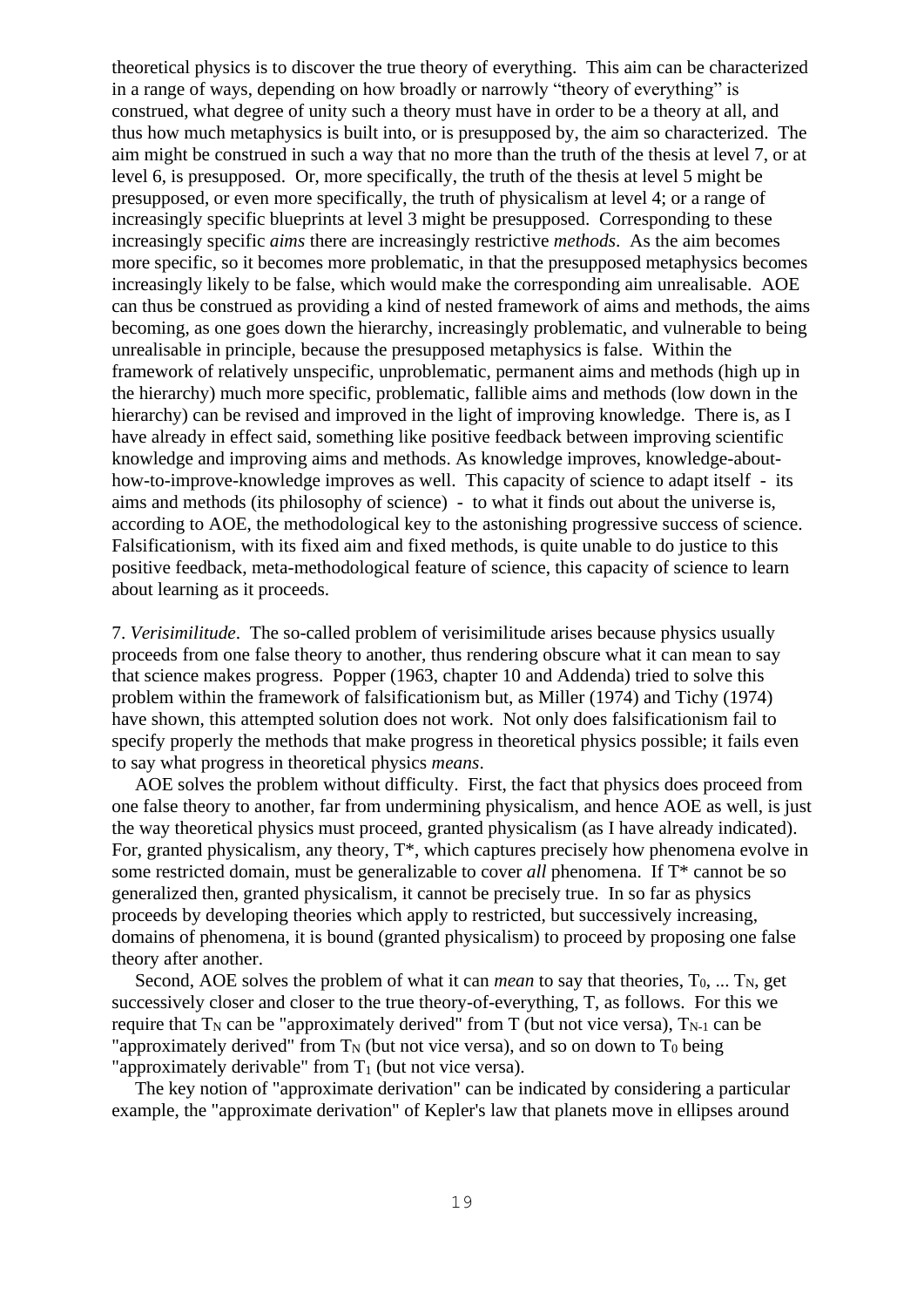the sun (K) from Newtonian theory (NT).

 The "derivation" is done in three steps. *First*, NT is restricted to N body systems interacting by gravitation alone within some definite volume, no two bodies being closer than some given distance r. *Second*, keeping the mass of one object constant, we consider the paths followed by the other bodies as their masses tend to zero. According to NT, in the limit, these paths are precisely those specified by K for planets. In this way we recover the *form* of K from NT. *Third*, we reinterpret this "derived" version of K so that it is now taken to apply to systems like that of our solar system. (It is of course this *third* step of reinterpretation that introduces error: mutual gravitational attraction between planets, and between planets and the sun, ensure that the paths of planets, with masses greater than zero, must diverge, however slightly, from precise Keplerian orbits.)

Quite generally, we can say that  $T_{r-1}$  is "approximately derivable" from  $T_r$  if and only if a theory empirically equivalent to  $T_{r-1}$  can be extracted from  $T_r$  by taking finitely many steps of the above type, involving (a) restricting the range of application of a theory, (b) allowing some combination of variables of a theory to tend to zero, and (c) reinterpreting a theory so that it applies to a wider range of phenomena.

 This solution to the problem of what progress in theoretical physics *means* requires AOE to be presupposed; it does not work if falsificationism is presupposed. This is because the solution requires one to assume (a) that the universe is such that a yet-to-be-discovered, true theory of everything, T, exists, and (b) current theoretical knowledge can be approximately derived from T. Both assumptions, (a) and (b), are justified granted AOE; neither assumption is justifiable granted falsificationism.<sup>13</sup>

8. *Discovery of New Fundamental Theories*. Given falsificationism, the discovery of new fundamental physical theories that turn out, subsequently, to meet with great empirical success, is inexplicable. (One thinks here of Newton's discovery of his mechanical theory and theory of gravitation, Maxwell's discovery of classical electromagnetism, Einstein's discovery of the special and general theories of relativity, Bohr's discovery of "old" quantum theory, Heisenberg's and Schrödinger's discovery of "new" quantum theory, Dirac's discovery of the relativistic quantum theory of the electron and, in more recent times, the discovery of quantum electrodynamics, the electroweak theory, quantum chromodynamics and the standard model.) Granted that a new theory is required to explain a range of phenomena, there are, on the face of it, infinitely many possibilities. In the absence of rational guidance towards good conjectures, it would seem to be infinitely improbable that anyone should, in a finite time, be able to come up with a theory that successfully predicts new phenomena. The only guidance that falsificationism can provide is to think up new theories that "proceed from some simple, new, and powerful, unifying idea", in accordance with Popper's (1963) requirement of simplicity, but this is so vague and ambiguous as to be almost useless. Famously, Popper explicitly denied that a rational method of discovery is possible at all: see Popper (1959, p. 31). But if discovery is not rational, it becomes miraculous that good new theories are ever discovered. Scientific progress becomes all but inexplicable.

 AOE, by contrast, provides physics with a rational, if fallible and non-mechanical, method for the discovery of new fundamental physical theories. This method involves modifying the current best level 3 blueprint so that:

(a) the new blueprint exemplifies physicalism better than its predecessor;

(b) the new blueprint promises, when made sufficiently precise to become a testable theory, to unify clashes between predecessor theories;

(c) the new theory promises to exemplify the new blueprint better than the predecessor theories exemplify the predecessor blueprint.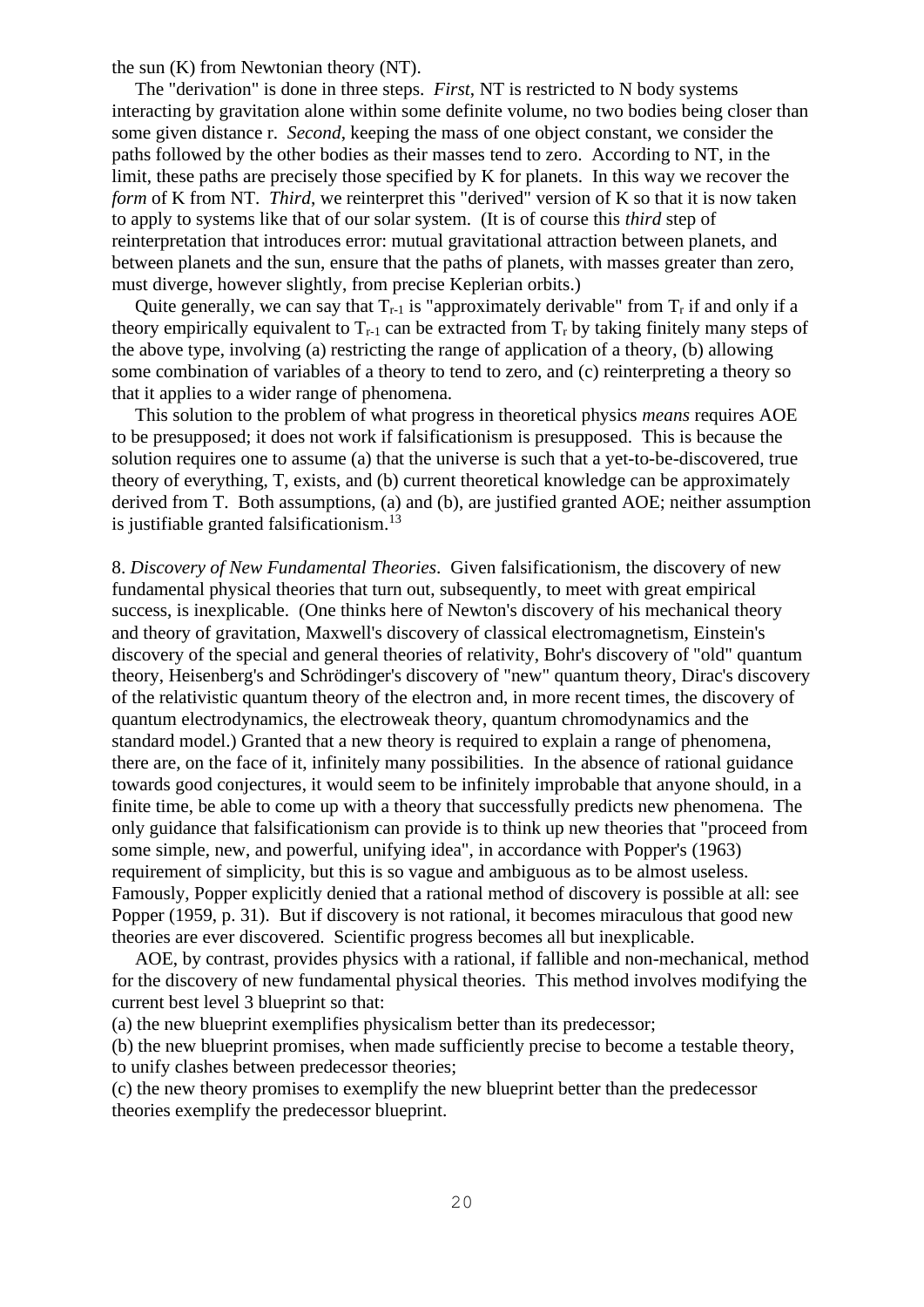(a), (b) and (c) provide means for assessing how good an idea for a new theory is which do not involve empirical testing (which is brought in once the new theory has been formulated). The level 4 thesis of physicalism provides continuity between the state of knowledge before the discovery of the new theory, and the state of knowledge after this discovery. Modifying the current level 3 blueprint ensures that the new theory will be incompatible with its predecessors; it will postulate new kinds of entities, forces, space-time structure, and will exhibit new symmetries. In other words, because of the hierarchical structure of AOE, there is (across revolutions) both continuity (at level 4) and discontinuity (at levels 2 and 3), something that is not possible given falsificationism. AOE provides physics with specific non-empirical tasks to perform, specific non-empirical problems to be solved, and nonempirical methods for the assessment of ideas for new theories, all of which adds up to a rational, if fallible, method of discovery. It all stems from recognizing that physicalism is a part of current scientific knowledge. The discovery of new fundamental physical theories ceases to be inexplicable. None of this is possible granted falsificationism.<sup>14</sup>

 The fact that AOE is able to provide a rational method of discovery, while falsificationism is not, is due to the greater rigour of AOE (a point mentioned in 3 above). AOE has greater rigour because AOE acknowledges, while falsificationism denies, metaphysical assumptions implicit in persistent scientific preference for simple, explanatory theories. It is precisely the explicit acknowledgement of these metaphysical assumptions which makes the rational method of discovery of AOE possible.

9. *Diversity of Scientific Method*. One striking feature of natural science, often commented on, is that different branches of the natural sciences have somewhat different methods. Experimental and observational methods, and methods or principles employed in constructing and assessing theories, vary as one moves from theoretical to phenomenological physics, from physics to chemistry, from astronomy to biology, from geology to ethology. Falsificationism can hardly do justice to this striking diversity of method within the natural sciences. Popper, indeed, tends to argue that there is unity of method, not only in natural science, but across the whole of science, including social science as well: see Popper (1961). AOE, by contrast, predicts diversity of method throughout natural science, overlaid by unity of method at a meta-methodological level. AOE can do justice to the diversity of methods to be found in diverse sciences, without underlying unity and rationality being sacrificed.

 It is important to appreciate, first, that different branches of the natural sciences are not isolated from one another: they form an interconnected whole, from theoretical physics to molecular biology, neurology and the study of animal behaviour. Different branches of natural science, even different branches of a single science such as physics, chemistry or biology, have, at some level of specificity, different aims, and hence different methods. But at some level of generality all these branches of natural science have a common aim, and therefore common methods: to improve knowledge and understanding of the natural world. All (more or less explicitly) put AOE into practice, but because different scientific specialities have different specific aims, at the lower end of the hierarchy of methods different specialities have somewhat different methods, even though some more general methods are common to all the sciences. Furthermore, all natural sciences apart from theoretical physics presuppose and use results from other scientific specialities, as when chemistry presupposes atomic theory and quantum theory, and biology presupposes chemistry. The results of one science become a part of the presuppositions of another, implicit in the aims of the other science (equivalent to the level 3 blueprint of physics, or the level 4 thesis of physicalism). This further enhances unity throughout diversity, and helps explain the need for diversity of method.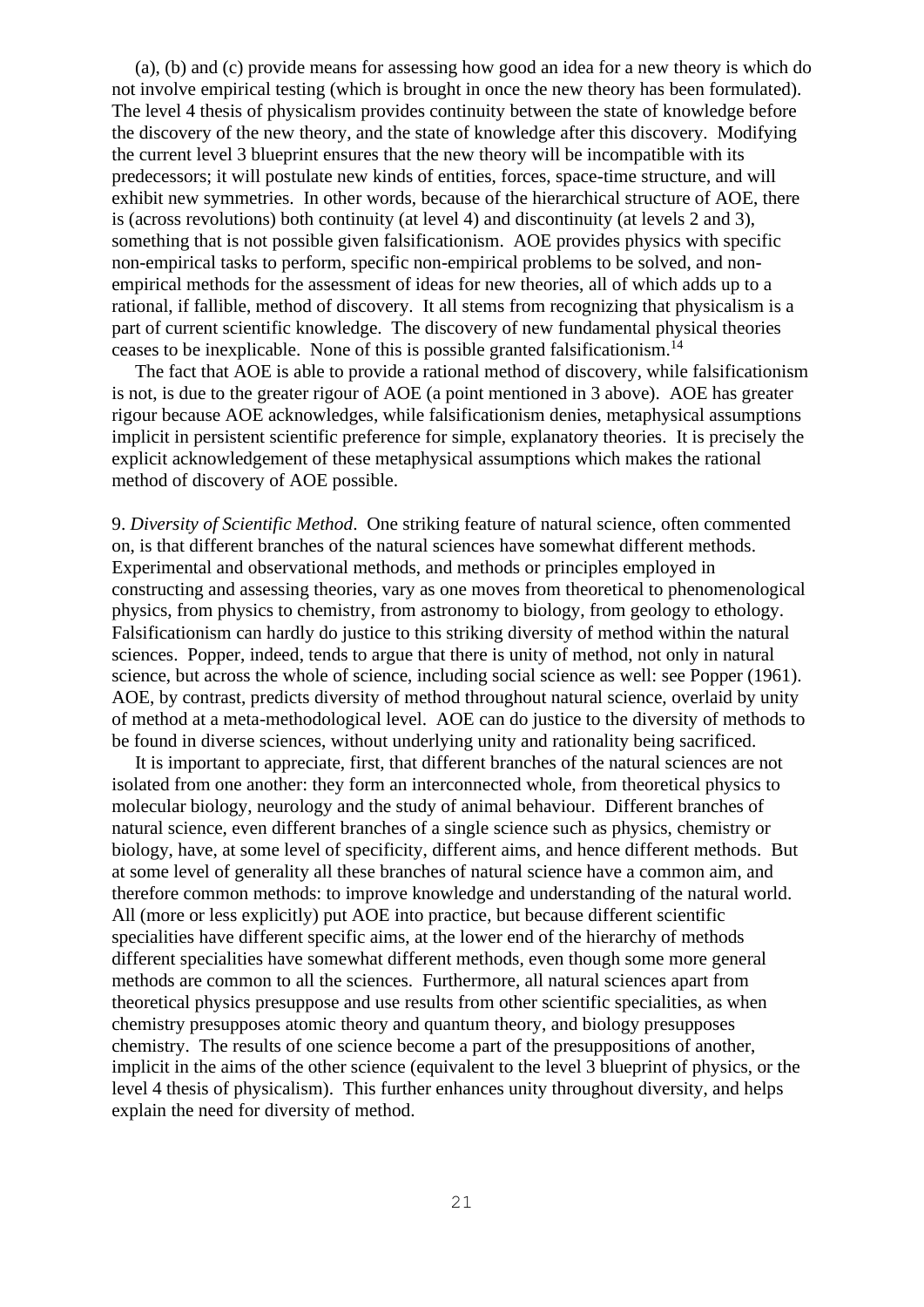But in order to exhibit the rationality of the diversity of method in natural science, apparent in the evolution of methods of a single science, and apparent as one moves, at a given time, from one scientific speciality to another, it is essential to adopt the metamethodological, hierarchical standpoint of AOE, which alone enables one to depict methodological unity (high up in the hierarchy) throughout methodological diversity (low down in the hierarchy). Falsificationism, lacking this hierarchical structure, cannot begin to do justice to this key feature of scientific method, diversity at one level, unity at another; nor can it begin to do justice to the rational *need* for this feature of scientific method.

 There is a further, important point. Any new conception of science which improves our understanding of science ought to enable us to improve scientific practice. It would be very odd if our ability to do science well were wholly divorced from our understanding of what we are doing. A test for a new theory of scientific method ought to be, then, that it improves scientific practice, and does not merely accurately depict current practice. AOE passes this test. In providing a framework for the articulation and scrutiny of level 3 metaphysical blueprints, as an integral part of science itself, thus providing a rational means for the development of new non-empirical methods, new symmetry principles, and new theories, AOE advocates, in effect, that current practice in theoretical physics be modified. AOE makes explicit what is at present only implicit. And more generally, in depicting scientific method in a hierarchical, meta-methodological fashion, AOE has implications for method throughout the natural sciences, and not just for theoretical physics.

 In case it should seem miraculous that science has made progress without AOE being generally understood and accepted, I should add that good science has always put something close to AOE into practice in an implicit, somewhat covert way, and it is this which has made progress possible.

### **7 Thomas Kuhn**

 As I remarked in section 1 above, the main difference between Kuhn's (1962, 1970) picture of science and Popper's is that, whereas Kuhn stresses that, within normal science, paradigms are dogmatically protected from refutation, from criticism, Popper holds that theories must always be subjected to severe attempted refutation. AOE is even more Popperian than Popper's falsificationism, in that AOE exposes to criticism assumptions that falsificationism denies, and thus shields from criticism. One might think, therefore, that AOE would differ even more from Kuhn's picture of science than falsificationism does.

 It is therefore rather surprising that exactly the opposite is the case. In some important respects, AOE is closer to Kuhn than to Popper.

 The picture of science that emerges from Kuhn (1970) may be summarized like this. There are three stages to consider. First, there is a pre-scientific stage: the discipline is split into a number of competing schools of thought which give different answers to fundamental questions. There is debate about fundamental questions between the schools, but no overall progress, and no science.

 Second, the ideas of one such school begin to meet with empirical success; these ideas become a "paradigm", and the pre-scientific school becomes normal science (competing schools withering away). Within normal science, no attempt is made to refute the paradigm (roughly, the basic theory of the science); indeed, the paradigm may be accepted even though there are well known apparent refutations. When the paradigm fails to predict some phenomenon, it is not the paradigm, but the skill of the scientist, that is put to the test. The task of the normal scientist is to solve puzzles, rather than problems. The paradigm specifies what is to count as a solution, specifies what methods are to be employed in order to obtain the solution, and guarantees that the solution exists: these are all characteristics of puzzles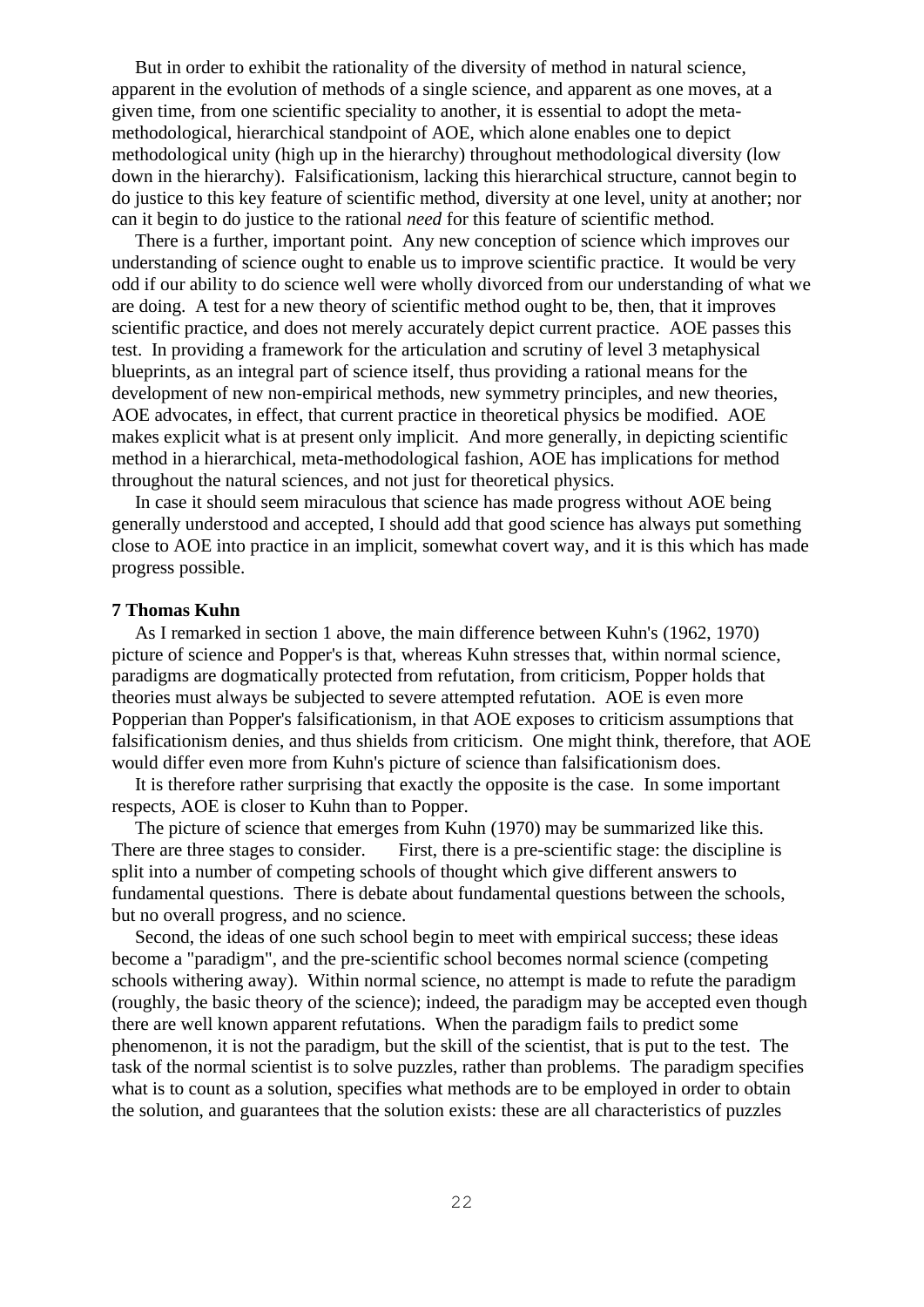rather than open-ended problems. The task is gradually to extend the range of application of the paradigm to new phenomena, textbook successes being taken as models of how to proceed. Methods devolve from paradigms.

 Third, the paradigm begins to accumulate serious failures of prediction; these resist all attempts at resolution, and some scientists lose faith in the capacity of the paradigm to overcome these "anomalies". A new paradigm is proposed, which does resolve these recalcitrant anomalies, but which may not, initially, successfully predict all that the old paradigm predicted. Empirical considerations do not declare that the new paradigm is, unequivocally, better than the old. Normal science gives way to a period of revolutionary science. Scientists again debate fundamentals, arguments for and against the rival paradigms often presupposing what they seek to establish. Rationality breaks down. If the revolution is successful, the new paradigm wins out, and becomes the basis for a new phase of normal science. Many old scientists do not accept the new paradigm; they die holding onto their convictions.

 Kuhn argues that the dogmatic attitude inherent in normal science is necessary if science is to make progress. Applying a paradigm to new phenomena, or to old phenomena with increasing accuracy, is often extremely difficult. If every failure was interpreted as a failure of the paradigm, rather than of the scientist, paradigms would be rejected before their full range of successful application had been discovered. By refusing to reject a paradigm until the limits of its successes have been reached, scientists put themselves into a much better position to develop and apply a new paradigm. For reasons such as these, normal science, despite being ostensibly designed to discover only the expected, is actually uniquely effective in disclosing novelty. Popper (1970), in criticizing Kuhn on normal science, ignored these arguments in support of the necessity of normal science for scientific progress.

 AOE holds that much scientific work ought indeed to resemble Kuhn's normal science, in part for reasons just indicated. But there are even more important considerations. According to AOE, and in sharp contrast with falsificationism, theoretical physics accepts a level 3 metaphysical blueprint, which exercises a powerful constraint on what kind of new theories physicists can try to develop, consider or accept. The blueprint has a role reminiscent, in some respects, of Kuhn's paradigm, and theoretical physics, working within the constraints of the blueprint, its non-empirical methods set by the blueprint, has some features of Kuhn's normal science.

 Furthermore, according to AOE, other branches of natural science less fundamental than theoretical physics invariably presuppose relevant parts of more fundamental branches. Thus chemistry presupposes relevant parts of atomic theory and quantum theory; biology relevant parts of chemistry; astronomy relevant parts of physics. Such presuppositions of a science have a role, for that science, that is analogous to the role that the current level 3 blueprint, or the level 4 thesis of physicalism, has for theoretical physics. The presuppositions act as a powerful constraint on theorizing within the science. They set non-empirical methods for that science. Such presuppositions have a role, in other words, which is similar, in important respects, to Kuhn's paradigms. Viewed from an AOE perspective, one can readily see how and why much of science is Kuhnian puzzle-solving rather than Popperian problem-solving.

 There are also, it must be emphasized, major differences between Kuhn and AOE. The chief difference is that, according to AOE, science has a paradigm for paradigms - to put it in Kuhnian terms. In order to be acceptable, level 3 blueprints must exemplify the level 4 thesis of physicalism (which in turn must exemplify the level 5 thesis of comprehensibility and so on, up to level 7). This means that, as long as physicalism continues to be accepted as the best available level 4 thesis for science, metaphysical blueprints can be assessed in a quasi non-empirical way, in terms of how well they accord with physicalism. Natural science is,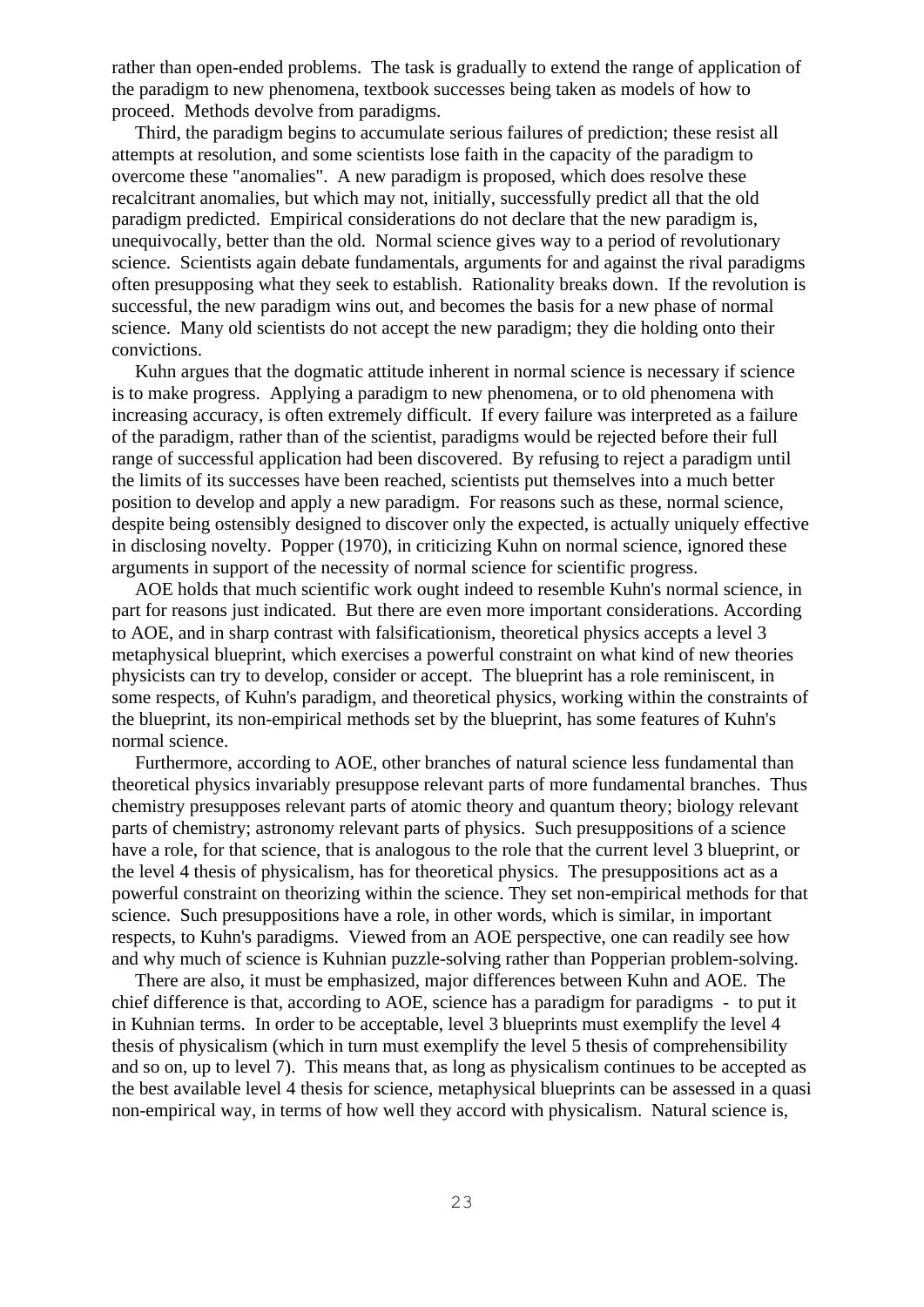according to AOE, one sustained, gigantic chunk of normal science, with physicalism as its paradigm. In this respect, AOE is more Kuhnian than Kuhn (in addition to being more Popperian than Popper!).

 Like falsificationism, Kuhn's picture of science is hardly tenable. In the first place, it does not fit scientific practice very well. Normal science undoubtedly exists, as even Popper recognized; it may well be that most scientific activity has the character of Kuhn's normal science. But even when a discipline seems most like normal science, almost always there are a few scientists actively engaged in developing alternatives to the reigning paradigm. And on occasions, it is from the work of these few that a new paradigm, and a new phase of normal science springs, often in a way that is quite different from Kuhn's account. It is not obvious that accumulation of anomalies, resulting in a crisis in biology, led to Darwin's theory of evolution. Quantum theory did not emerge, initially, from a crisis in classical physics. Planck's work around 1900 on black body radiation engendered the quantum revolution. It is true that classical physics, applied to a so-called black body emitting electromagnetic radiation, made a drastically incorrect prediction, but no one, not even Planck, thought that this posed a serious problem for classical physics. The fallacious prediction of classical physics was dubbed "the ultra-violet catastrophe"; but this phrase was coined by Ehrenfest, after the quantum revolution was under way, around 1912, as propaganda for the new theory. It was Einstein who first recognized that Planck's work spelled the downfall of classical physics; but general recognition of this only came later, probably with Bohr's quantum theory of the atom, around 1913. Again, Einstein's general theory of relativity emerged, not because Newton's theory had accumulated anomalies and was in a state of crisis, but because it contradicted special relativity. Einstein sought a theory of gravitation compatible with special relativity, and it was this that led him to general relativity. These three revolutions, resulting in Darwinian theory, quantum theory and general relativity, are among the biggest and most important in the history of science; and yet they do not fit Kuhn's pattern.

 Failure to fit scientific practice in detail does not, however, provide decisive grounds for rejecting a normative account of scientific method. One can always reply that the account specifies how science *ought* to proceed, not how it has in fact proceeded. Much more serious are the objections of principle to Kuhn's account. Kuhn, like Popper, provides no account of the creation of new paradigms. And given Kuhn's insistence that a new paradigm, after a successful revolution, is incommensurable with its pre-revolutionary predecessor, it would seem impossible to provide rational (if fallible) procedures for the creation of good new paradigms while maintaining consistency with the rest of Kuhn's views. Kuhn does allow that non-empirical criteria, or values, such as consistency and simplicity, are employed by science permanently (and therefore, presumably, across revolutions) to assess theories or paradigms; but Kuhn also emphasizes that these criteria are flexible, and open to different interpretations (Kuhn, 1970, p. 155; 1977, ch. 13). There is no account of what simplicity is, and no advance over Popper's "requirement of simplicity". Furthermore, Kuhn's appeal to simplicity faces the same difficulty we have seem arising in connection with Popper's appeal to simplicity. If "simplicity" is interpreted in such a way that it has real content, and is capable of excluding "complex" or disunified and aberrant theories or paradigms from science, then its permanent employment by science commits science to a permanent metaphysical assumption that persists through revolutions, something Kuhn explicitly rejects (and could not, in any case, provide a rationale for). If "simplicity" is interpreted sufficiently loosely and flexibly to ensure that no such metaphysical thesis is involved, invoking simplicity must fail to exclude complex, disunified, aberrant paradigms from science. Any Kuhnian requirement of simplicity, in short, must either be incompatible with the rest of Kuhn's views, or toothless and without content. Either way, Kuhn has no consistent method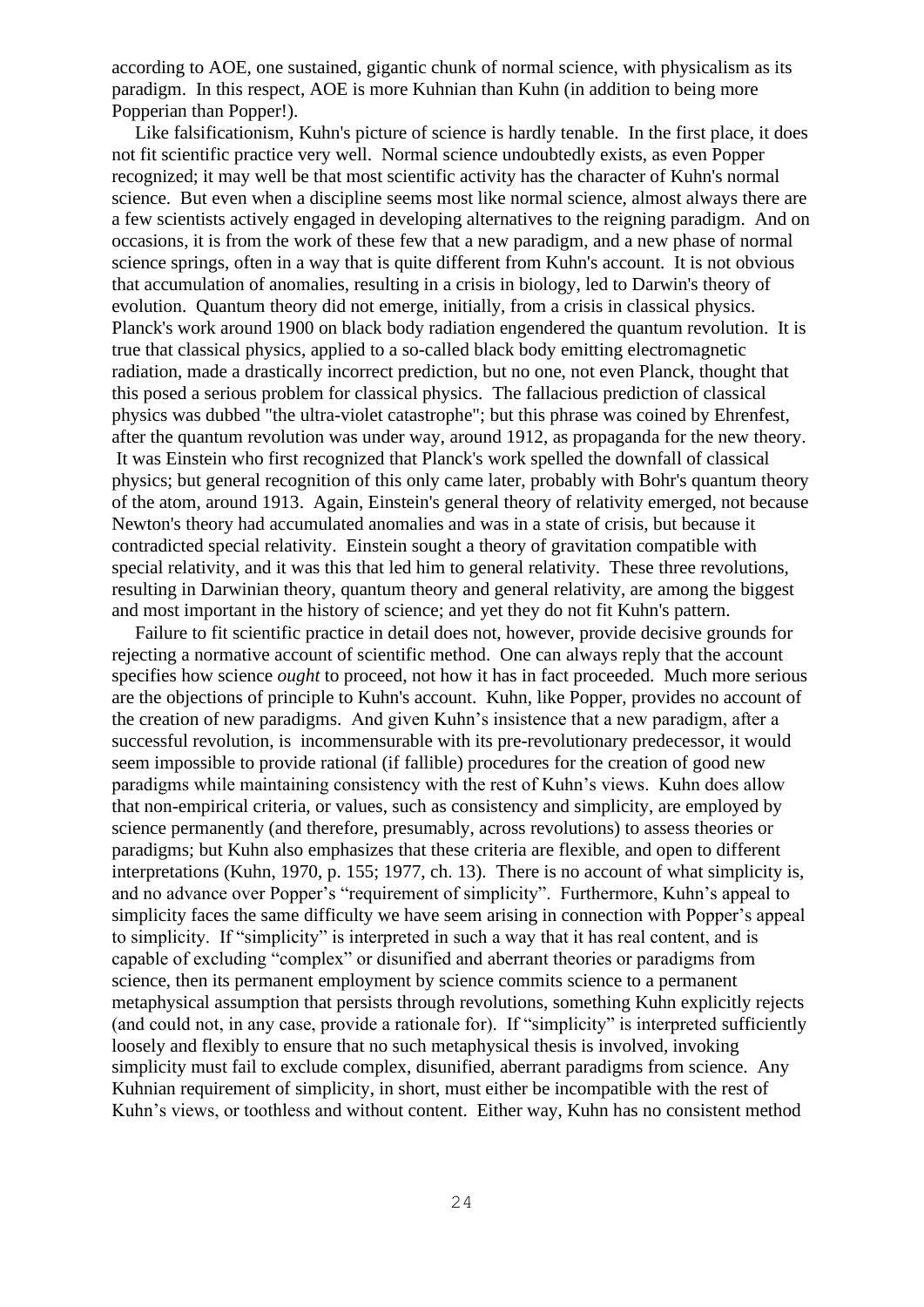for excluding complex, aberrant paradigms from consideration. It should be noted that Kuhn is emphatic that no sense can be made of the idea that there is progress in knowledge across revolutions, the new paradigm being better, closer to the truth, than the old one: see Kuhn (1970, chapter XIII). But this is a disaster for Kuhn's whole view. Why engage in normal science if the end result is the rejection of all that has been achieved, all the progress in knowledge of that period of normal science being sacrificed when the science adopts a new paradigm? Kuhn's arguments for the progressive character of normal science, indicated above, are all defeated.

 Perhaps the most serious objection to Kuhn's picture of science is the obvious basic unintelligence of its prescriptions for scientific research. Suppose we have the task of crossing on foot difficult terrain, containing ravines, cliffs, rivers, swamps, thickets. Kuhn's view, applied to this task, would be as follows. After debate about which route to follow (pre-science), one particular route is chosen and then followed with head down, no further consideration being given to changing the route (normal science). Eventually, this leads to an impasse: one comes face to face with an unclimbable cliff, or finds oneself waist deep in a swamp, and in danger of drowning (crisis). Finding oneself in these dire circumstances, a new route is taken (new paradigm), and again, with head down, this new route is blindly followed (normal science) until, again, one finds oneself unable to proceed, about to drown in a river, or tumble into a ravine.

 This is clearly a stupid way to proceed. It would be rather more intelligent if, as one tackles immediate problems of wading through this stream, climbing down this scree (puzzlesolving of normal science), one looks ahead, whenever possible, and reconsiders, in the light of the terrain that has been crossed, what adjustments one needs to make to the route one has opted to follow. Exactly the same point holds for science. There can be division of labour. Even if a majority of scientists tackle the multitude of puzzles that go to make up normal scientific research, taking the current theory, or paradigm, for granted, there ought also to be some scientists who are concerned to look ahead, consider more fundamental problems, explore alternatives to the current paradigm. In this way new paradigms may be developed before science plunges deep into crisis. And just this does go on in scientific practice, as I have already indicated in the brief discussion of the work of Darwin and Einstein (and somewhat less convincingly, Planck). Another example of a new, revolutionary theory or paradigm being proposed in the absence of crisis is Wegener's advocacy of the movement of continents, anticipating the plate tectonic revolution by decades. Science is, in practice, more intelligent than Kuhn allows.

 In sharp contrast to Kuhn, AOE does not merely stress the importance of "looking ahead", of trying to develop new theories, new paradigms before science has plunged into crisis; even more important, AOE provides a framework for theoretical physics (and therefore, in a sense, for the whole of natural science) within which ideas for fundamental new theories may be developed and assessed.

 According to Kuhn, successful revolutions mark radical discontinuities in the advancement of science, to the extent, indeed, that old and new paradigms are "incommensurable" (i.e. so different that they cannot be compared). This Kuhnian view is most likely to be correct when applied to revolutions in fundamental theoretical physics, where radical discontinuity seems most marked. But it is precisely here that Kuhn's claim turns out to be seriously inadequate. As I have already emphasized, all revolutions in theoretical physics, despite their diversity in other respects, reveal one common theme: they are all gigantic steps in unification. From Newton, via Maxwell, Einstein, Bohr, Schrödinger and Dirac, to Salam, Weinberg and Gell-Mann, all new revolutionary theories in physics bring greater unity to physics. (And Darwinian theory, one might add, brings a kind of unity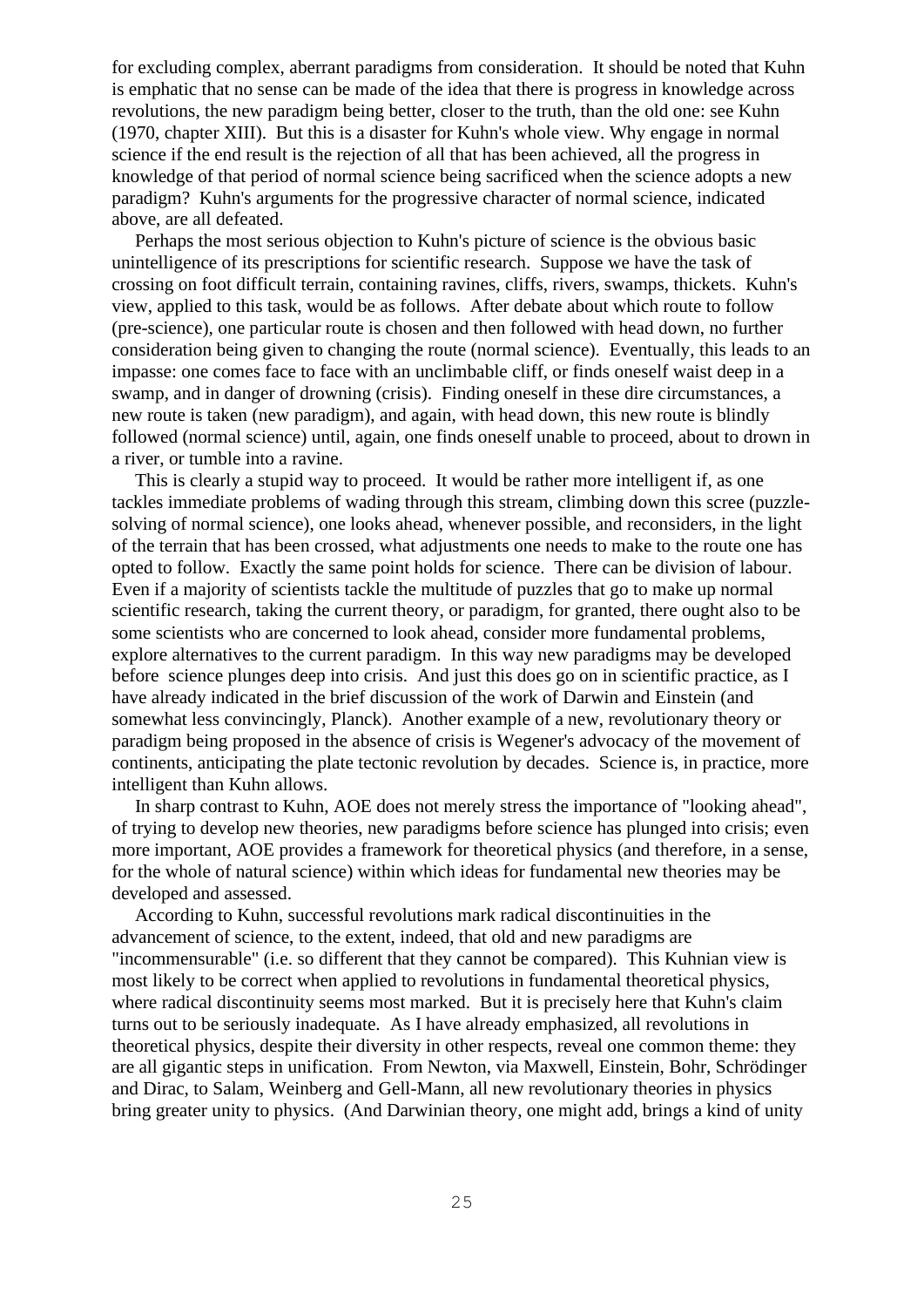to the whole of biology.) The very phenomenon that Kuhn holds to mark discontinuity, namely revolution, actually also reveals continuity - continuity of the search for, and the successful discovery of, underlying theoretical unity.

 This aspect of natural science, to which Kuhn fails entirely to do justice, is especially emphasized by AOE. According to AOE, revolutions in theoretical physics mark discontinuity at the level of theory, at level 2, and even discontinuity at level 3, but continuity at level 4. Physicalism, which asserts that underlying dynamic unity exists in nature, persists through revolutions - or, at least, has persisted through all revolutions in physics since Galileo. In order to make rational sense of natural science, we need to interpret the whole enterprise as seeking to turn physicalism, the assertion of underlying dynamic unity in nature, into a precise, unified, testable, physical "theory of everything". That, in a sentence, is what AOE asserts. Physicalism, according to AOE, despite its metaphysical (untestable) character, is the most secure item of theoretical knowledge in science; it is *the* most fruitful idea that science has come up with, at that level in the hierarchy of assumptions.

 Because of its recognition that, despite the discontinuity of revolutions at levels 2 and 3, there is the continuity of the persistence of physicalism at level 4 (and of other theses at levels higher up in the hierarchy), AOE is able to resolve problems concerning the discovery and assessment of paradigms which Kuhn's view is quite unable to solve. Both fundamental physical theories, and level 3 blueprints, can be partially ordered with respect to how well they exemplify physicalism, entirely independent of ordinary empirical assessment. Assessing progress through revolution poses no problem for AOE. As we have seen, AOE solves the problem of verisimilitude.

 I have already mentioned that AOE does not merely describe scientific practice; it carries implications as to how scientific practice can be improved. One such implication concerns scientific revolutions. Kuhn (1970) gives a brilliant description of the way, during a scientific revolution, there is a breakdown of rationality, competing arguments for the rival paradigms being circular, each presupposing what is being argued for. This is a feature of actual science. Scientists do not know how to assess competing theories objectively, when empirical considerations are inconclusive. But all this can be seen to be a direct consequence of trying to do science without persisting metaphysical assumptions concerning the comprehensibility of the universe, there thus being nothing available to constrain acceptance of theories when empirical considerations are inconclusive. Consider Kuhn's breakdown of rationality. A substantial revolution will involve, not just two rival paradigms or theories,  $T_1$ and  $T_2$ , but two rival blueprints,  $B_1$  lurking behind  $T_1$ , and  $B_2$  lurking behind  $B_2$ . Granted  $B_1$ ,  $T_1$  is far more acceptable than  $T_2$ , but the reverse granted  $B_2$ . But  $B_1$  and  $B_2$ , being untestable, metaphysical theses, are not explicitly discussable, and objectively assessable, within science: so they are more or less repressed, excluded from discussion. Nevertheless, scientists do think in terms of  $B_1$  and  $B_2$ . Kuhn's Gestalt switch, involved in switching allegiance from  $T_1$  to  $T_2$ , can be pin-pointed as the act of abandoning the old blueprint and adopting the new one. Non-empirical arguments in favour of  $T_1$  or  $T_2$  can only take the form of an appeal to  $B_1$  or  $B_2$ , in however a muffled a way (due to the point that blueprints are not open to explicit discussion). Such arguments will be circular, and entirely unconvincing to the opposition, in just the way described by Kuhn. Accept  $B_1$ , and  $T_1$  becomes the only possible choice; accept  $B_2$  and  $T_2$  is the only choice. Each side in the dispute is convinced that the other side is wrong, even incoherent. What needs to be done, and cannot be done, of course, is to discuss the relative merits of  $B_1$  and  $B_2$ . Just this can be done, granted AOE.  $T_1$ ,  $B_1$ ,  $T_2$  and  $B_2$  can all be assessed from the standpoint of adequacy in exemplifying physicalism. When the scientific community adopts AOE, the Kuhnian irrationality of revolutions will disappear from science.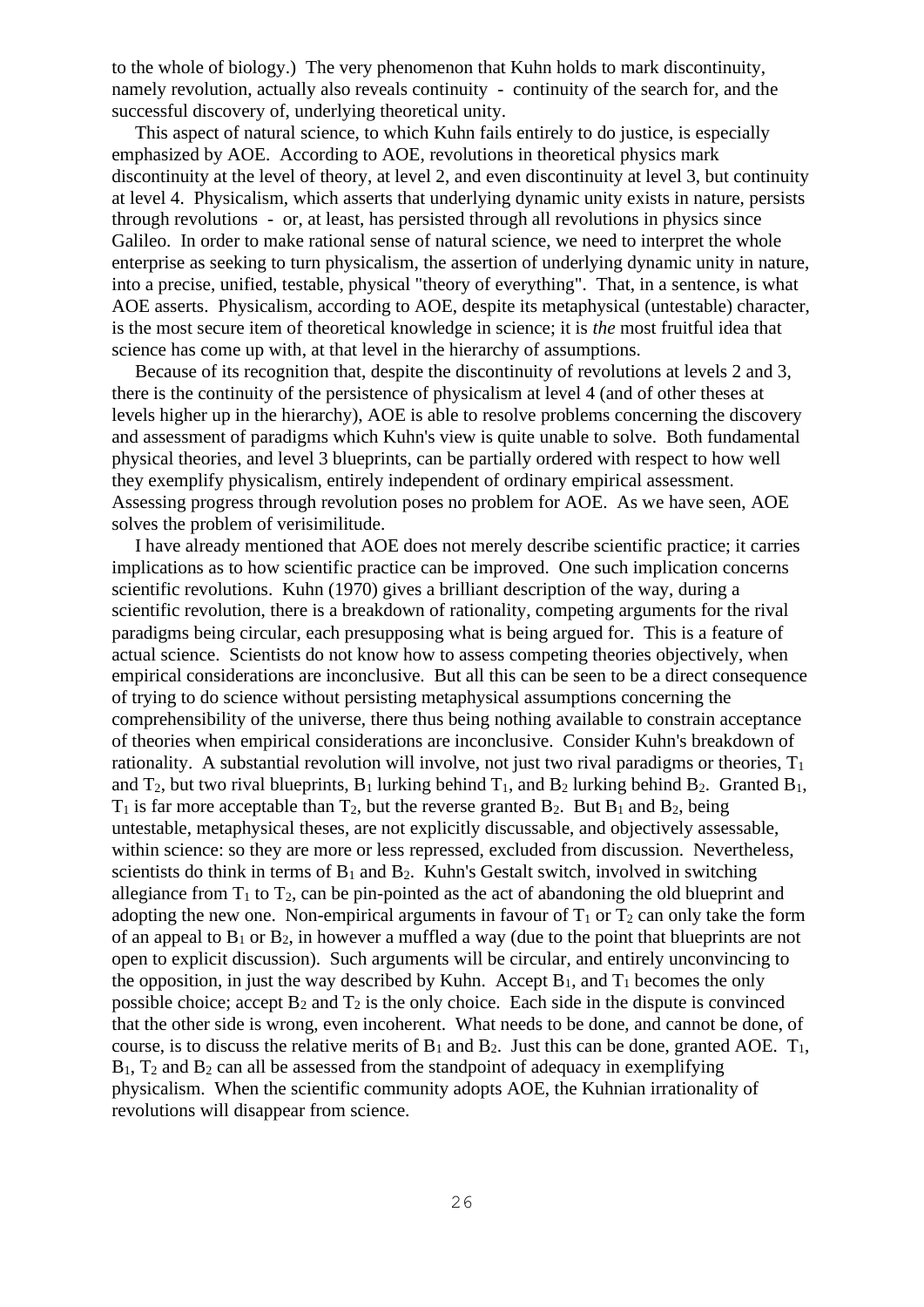It may be asked: How is it possible for AOE to be *both* more Popperian than Popper, and more Kuhnian than Kuhn? The answer is that AOE is more Popperian that Popper in making explicit, and so criticizable, metaphysical theses which falsificationism denies, and thus leaves implicit and uncriticizable within science. But AOE is also more Popperian than Popper in insisting we need to exploit criticism *critically*, so that it furthers, and does not sabotage, the growth of knowledge. Criticism needs to be marshalled and directed at that part of our conjectural knowledge which it is, we conjecture, the most fruitful to criticize. This means directing critical fire at level 2 theories and level 3 blueprints, it being less likely, though still possible, that criticism of the level 4 thesis of physicalism will aid the growth of empirical knowledge. Physicalism has played an extraordinarily fruitful role in the advancement of scientific knowledge; it should not be abandoned unless an even more apparently fruitful idea is forthcoming, or unless the empirical and explanatory success that physicalism appears to have engendered turns out to be illusory. It is this persistence of physicalism, for good Popperian reasons, which gives to theoretical physics, and indeed to the whole of natural science, something of the character of Kuhn's normal science, with physicalism as its quasi-permanent "paradigm".

# **8 Imre Lakatos**

 Lakatos sought to reconcile the very different views of science held by Popper and Kuhn. According to Kuhn, far from seeking falsifications of the best available theory, as Popper held, scientists protect the accepted theory, or "paradigm", from refutation for most of the time, the task being to fit recalcitrant phenomena into the framework of the paradigm. Only when refutations become overwhelming, does crisis set in; a new paradigm is sought for and found, a revolution occurs, and scientists return to doing "normal science", to the task of reconciling recalcitrant phenomena with the new paradigm. Lakatos sought to reconcile Popper and Kuhn by arguing that science consists of competing fragments of Kuhnian normal science, or "research programmes", to be assessed, eventually, in terms of their relative empirical success and failure. Instead of research programmes running in series, one after the other, as Kuhn thought, research programmes run in parallel, in competition, this doing justice to Popper's demand that there should be competition between theories (a point emphasized especially by Feyerabend).<sup>15</sup> Lakatos became so impressed with the Kuhnian point that theories always face refutations, the empirical successes of a theory being a far more important guide to scientific progress than refutation, that he finally came to the conclusion that Popper's philosophy of science was untenable.

 AOE has a number of features in common with Lakatos's methodology of scientific research programmes. AOE makes extensive use of the notion of scientific research programme. Like Lakatos's view, AOE exploits the idea that such research programmes can, sometimes, be compared with respect to how empirically progressive they are. AOE, again like Lakatos's view, sees the whole of science as a gigantic scientific research programme. And like Lakatos's view, AOE can be construed as synthesizing Popper's and Kuhn's views.

 But there are also striking differences. There are differences in the way scientific research programmes are conceived, especially research programmes in fundamental physics. For Lakatos, main components of a research programme are the "hard core" (corresponding to Kuhn's "paradigm"), and the "protective belt" of "auxiliary hypotheses", which facilitate the application of the hard core to empirical phenomena. The main business of a research programme is to develop the protective belt, thus extending, and making more accurate, the empirical predictions of the hard core. The hard core is a testable theory rendered metaphysical by the methodological decision not to allow it to be refuted, refutations being directed at the protective belt rather than the hard core.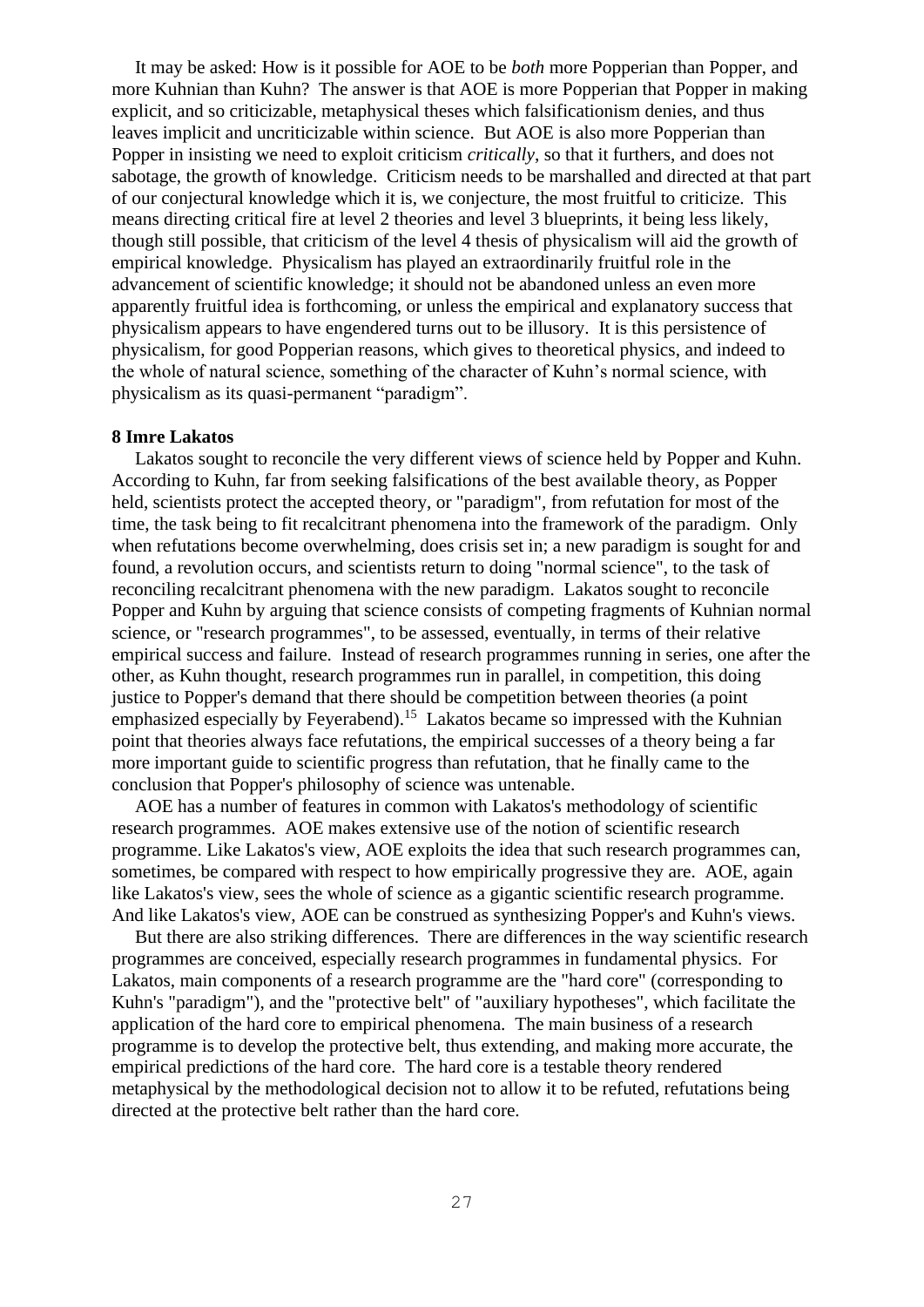According to AOE, by contrast, the metaphysical kernel of a research programme is not a testable theory but rather a thesis that is genuinely metaphysical (i.e. more or less unspecific, and usually untestable) - a thesis such as the corpuscular hypothesis, Boscovich's point-atom blueprint, Einstein's unified field blueprint, and so on. The basic aim of the programme is to turn the relatively unspecific blueprint into a precise, testable (and true) physical theory. The research programme thus consists of a succession of theories,  $T_1, T_2,...T_n$ , which can be compared, not only with respect to empirical success, but also with respect to how adequately each theory encapsulates, or exemplifies, the blueprint of the programme. (The latter is not possible within a Lakatosian programme.) Whereas a Lakatosian programme has a fixed basic theory (or hard core), and seeks to improve auxiliary hypotheses (the protective belt), an AOE programme strives to capture the blueprint more and more adequately by means of testable physical theories.

 Both Lakatos's view and AOE permit one to see natural science as one gigantic research programme, but how this programme is construed is very different. For Lakatos "science as a whole can be regarded as a huge research programme with Popper's supreme heuristic rule: 'devise conjectures with more empirical content than their predecessors'" (1970, p. 132). The huge research programme of natural science has, for Lakatos, no hard core; to this extent, Lakatos's view is a variant of Popper's.<sup>16</sup> According to AOE, however, if natural science is viewed as one gigantic research programme, then it does have something like a hard core. First, there is physicalism at level 4, a metaphysical but nevertheless substantial thesis about the nature of the universe. And then there is the current blueprint at level 3, an even more substantial metaphysical thesis about the nature of the universe. These provide severe constraints on what theories are acceptable that are not straightforwardly empirical,  $17$ something that is not possible given the views of Popper or Lakatos<sup>18</sup> (or even Kuhn).

 Lakatos and AOE have very different motivations for taking scientific research programmes so seriously. For Lakatos, the motivation comes from appreciating that a scientific theory, T, cannot be decisively refuted at an instant, as it were, partly because auxiliary hypotheses can always be invented to salvage T from a refutation, partly because early applications of a new theory, such as Newton's, may make simplifying assumptions which may well lead to false predictions (the fault lying with the simplifying, auxiliary hypotheses rather than the basic theory). Only by looking at a series of theories, a given  $T_1$ (the hard core) plus changing auxiliary hypotheses (the protective belt), and comparing this with a rival series based on a different hard core,  $T_2$ , and comparing the extent to which the two series are empirically progressive or degenerating, can one assess the relative empirical merits of  $T_1$  and  $T_2$ . For AOE, the situation is very different. A research programme in theoretical physics consists of a blueprint, B, and a succession of theories,  $T_1$ ,  $T_2...T_n$  (each equivalent to a Lakatosian hard core), successive attempts to capture B as a testable theory. If  $T_1, T_2...T_n$  are increasingly empirically successful (in a roughly Popperian sense) and also increasingly successful at capturing B, then this means that B is empirically fruitful. A rival blueprint,  $B^*$ , might be such that the series  $T_1, T_2...T_n$  moves further and further away from  $B^*$ : this would mean that  $B^*$  is empirically sterile. A major part of the point of research programmes, for AOE, is to assess the relative empirical fruitfulness of rival metaphysical theses, at levels 3 and 4 (and above, if necessary). Though mostly untestable, nevertheless metaphysical theses can be assessed in a quasi-empirical way, in terms of the empirical progressiveness or degeneracy of the research programmes with which they are associated (or can be regarded as being associated).<sup>19</sup> This is, according to AOE, a key feature of scientific method, one which makes scientific progress possible. It makes it possible for improving theoretical knowledge to lead to a reassessment of what is the best available blueprint, which in turn leads to a reassessment of the best available non-empirical methodological rules, such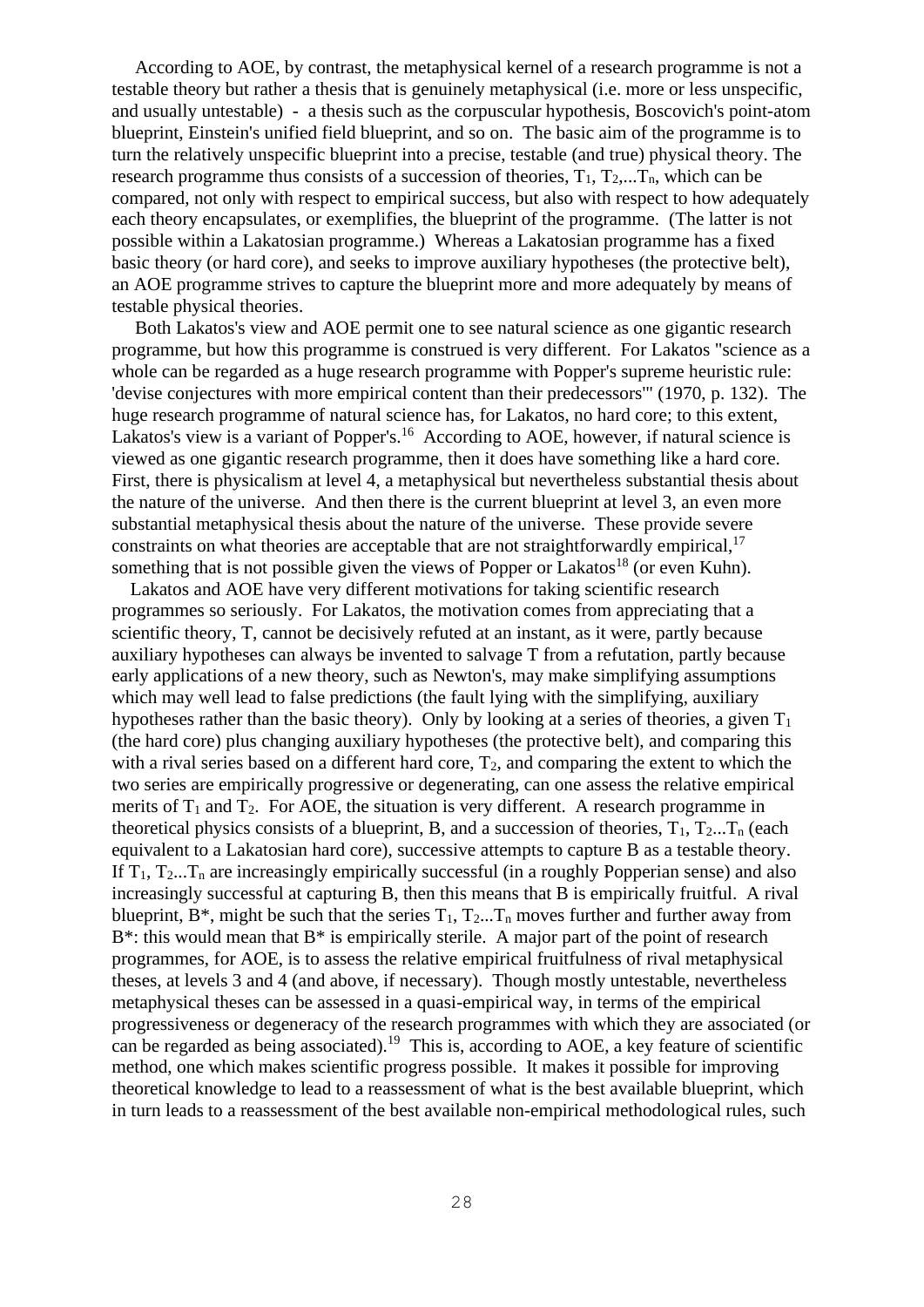as symmetry principles. In other words, it makes it possible for there to be positive feedback between improving knowledge and improving aims-and-methods (improving knowledgeabout-how-to-improve-knowledge), a vital feature of scientific rationality according to AOE.

 The differences indicated enable AOE to overcome problems which Lakatos's view cannot solve. Lakatos insists that there is no such thing as instant rationality: however apparently decisive the refutation of a theory may be, it is always possible to salvage it from refutation in a content increasing way by the invention of an appropriate auxiliary hypothesis. It is this consideration which leads Lakatos to argue that only series of theories, competing research programmes, can be assessed rationally, in terms of relative empirical progressiveness. But in practice in science there do seem to be instant refutations. A famous example is the refutation of parity. This is a symmetry which declares, roughly, that if a process can occur, then so can its mirror image. This was decisively refuted by Wu et al. (1957), by means of an experiment which showed that electrons were emitted in a preferential direction from cobalt nuclei undergoing radioactive decay in a magnetic field. Parity conservation implied that this would not occur. Strictly speaking, it was not parity conservation on its own that was refuted, but parity plus quantum theory plus the theory of weak interactions plus the theory of nuclear structure plus a highly theoretical description of the experiment. One would think there was plenty of scope, here, for auxiliary hypotheses to be invented to salvage parity from refutation. No such hypothesis was forthcoming; the refutation of parity conservation was accepted immediately by the physics community, despite strong resistance to accepting such a conclusion (because of the implausibility of supposing that nature distinguishes between left-handedness and right-handedness at the level of fundamental physical theory). Allan Franklin, who has produced what is probably the best account of the downfall of parity conservation, has put the matter like this: "It is fair to say that as soon as any physicist saw the experimental result they were convinced that parity was not conserved in the weak interactions" (Franklin, 1990, p. 66).<sup>20</sup> Scientific practice seems almost to refute Lakatos's view.

 But it does not refute AOE. According to Lakatos, in the end only empirical considerations, plus considerations of empirical content, restrict choice of theory; few restrictions are placed on how a body of theory may be modified to salvage it from refutation. AOE places much more severe restrictions on choice of theory. In addition to those that it has in common with Lakatos's view, AOE demands of a fundamental physical theory that it, together with other such theories, exemplifies physicalism, to a sufficient degree. This makes it very much more difficult to modify a body of theory so as to salvage it from refutation. Instant refutation is not surprising, granted AOE.

 Lakatos's view requires that science consists of competing research programmes. Unquestionably, the history of science reveals that competing research programmes have, on occasions existed. But it is not clear that all science has this character, as Lakatos's view would seem to require. After Heisenberg and Schrödinger had developed quantum theory in the mid 1920's, there continued to be debate about how the new theory should be interpreted, and whether the new theory, interpreted along the orthodox lines advocated by Bohr, Heisenberg and others, was ultimately acceptable. But there was nothing like a competing research programme. Viewed from the perspective of AOE, all this makes perfect sense. There were indeed serious grounds for regarding the new theory as unsatisfactory (see Maxwell, 1998, chapter 7). But the new theory had achieved such striking successes, it was rational to conjecture that progress lay in developing the new theory, applying it to new phenomena, reconciling it with special relativity - in doing something like Kuhnian normal science, in other words - rather than in trying to develop a rival theory, a rival research programme. (To say this is not to say that serious attention should not have been given to the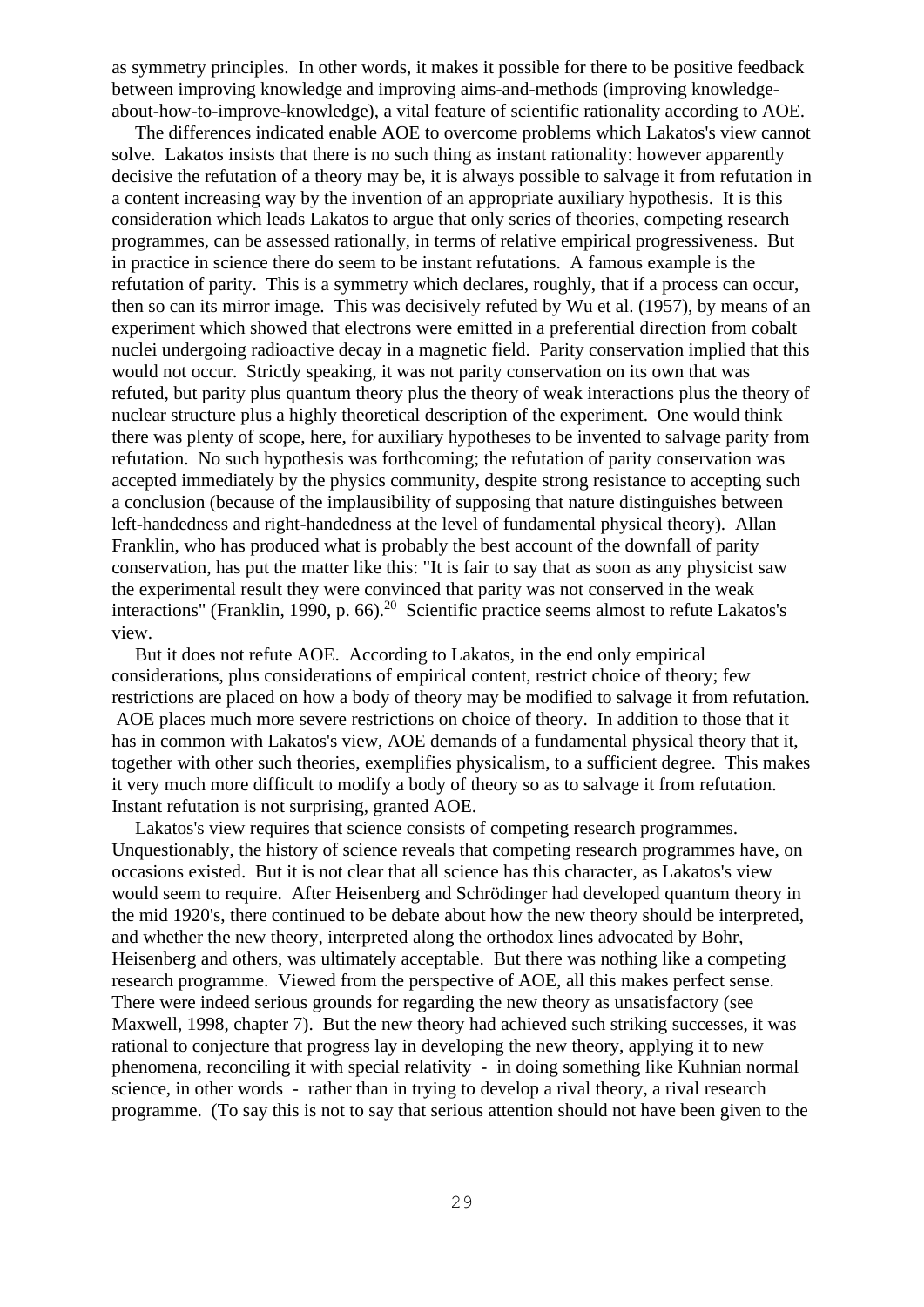theoretical defects of orthodox quantum theory.) Not only does the history of science fail to reveal that there are always competing research programmes; whenever a new theory arrives on the scene that meets with extraordinary empirical success and no refutation, no good rationale may exist for inventing a rival research programme. (As we have seen, unlike Popper's falsificationism and Lakatos's research programme view, AOE holds that something like Kuhn's normal science may well be rational, as long as it is accompanied by some sustained tackling of problems associated with the currently accepted blueprint. This may, eventually, but not immediately, lead to the development of a new fundamental theory, a new research programme.)

 There are other, much more decisive ways in which AOE is an improvement over Lakatos's view. Lakatos's methodology of research programmes inherits a number of unsolved problems from its two sources, Popper and Kuhn. Like Popper and Kuhn, Lakatos has no solution to the problem of what the simplicity, unity or explanatory character of a theory, or hard core, is; AOE, as I have indicated briefly above, solves the problem without difficulty. In failing to say what simplicity *is*, Lakatos also fails to articulate with any precision that part of scientific method concerned with simplicity; AOE faces no difficulty here either. Like Popper and Kuhn, Lakatos can say nothing useful about how new theories, new hard cores, are created or discovered; AOE, as a result of including levels 3 and 4 within the domain of scientific knowledge, is able to specify a rational, if fallible and nonmechanical, method for the creation of new theories, even new fundamental theories of physics. Finally, Lakatos's view fails to solve the problem of verisimilitude, a problem which can be readily solved granted AOE.

 Popper, Kuhn and Lakatos, despite their differences, have one big failure in common (the source of almost all the others). All three take for granted that: (A) In science no untestable but nevertheless substantial thesis about the world can be accepted as a part of scientific knowledge in such a firm way that theories which clash with it, even if highly successful empirically, are nevertheless rejected.

 Popper accepts (A) in that, for him, untestable theses are metaphysical, and therefore not a part of scientific knowledge. Kuhn holds it, because, for Kuhn, nothing theoretical survives a revolution. Kuhn's acceptance of (A) is also apparent in his whole treatment of revolutions: precisely because Kuhn accepts (A), Kuhn cannot invoke anything like the level 4 thesis of physicalism to assess rival paradigms during a revolution, when empirical considerations are inconclusive. The Kuhnian irrationality of revolutions is a consequence of scientists accepting (A); and in so far as Kuhn thinks this irrationality is inevitable, Kuhn accepts (A) as well.

 A case could be made out for saying that Lakatos came near to rejecting (A) in arguing for the need for science to adopt a conjectural metaphysical inductive principle which, if true, would more or less guarantee that Popperian, or rather Lakatosian, methods deliver authentic theoretical knowledge.

 But Lakatos here missed the fundamental point, central to AOE, and highly Popperian in spirit, that our current methods are all too likely to be more or less the *wrong* methods to adopt, the metaphysics implicit in these methods being *false*, there thus being a vital need, for scientific progress, to make the metaphysics explicit so that it can be criticized, so that alternatives can be developed and considered, leading to *improved* metaphysics and methods, this in turn requiring the development of a hierarchy of metaphysical theses to form a framework of relatively unproblematic theses within which more specific problematic theses may be developed and assessed.

 Interestingly enough, Lakatos himself was aware of this deficiency in his "plea to Popper for a whiff of 'inductivism'" (1978, p. 159). Discussing his proposal that one should appeal to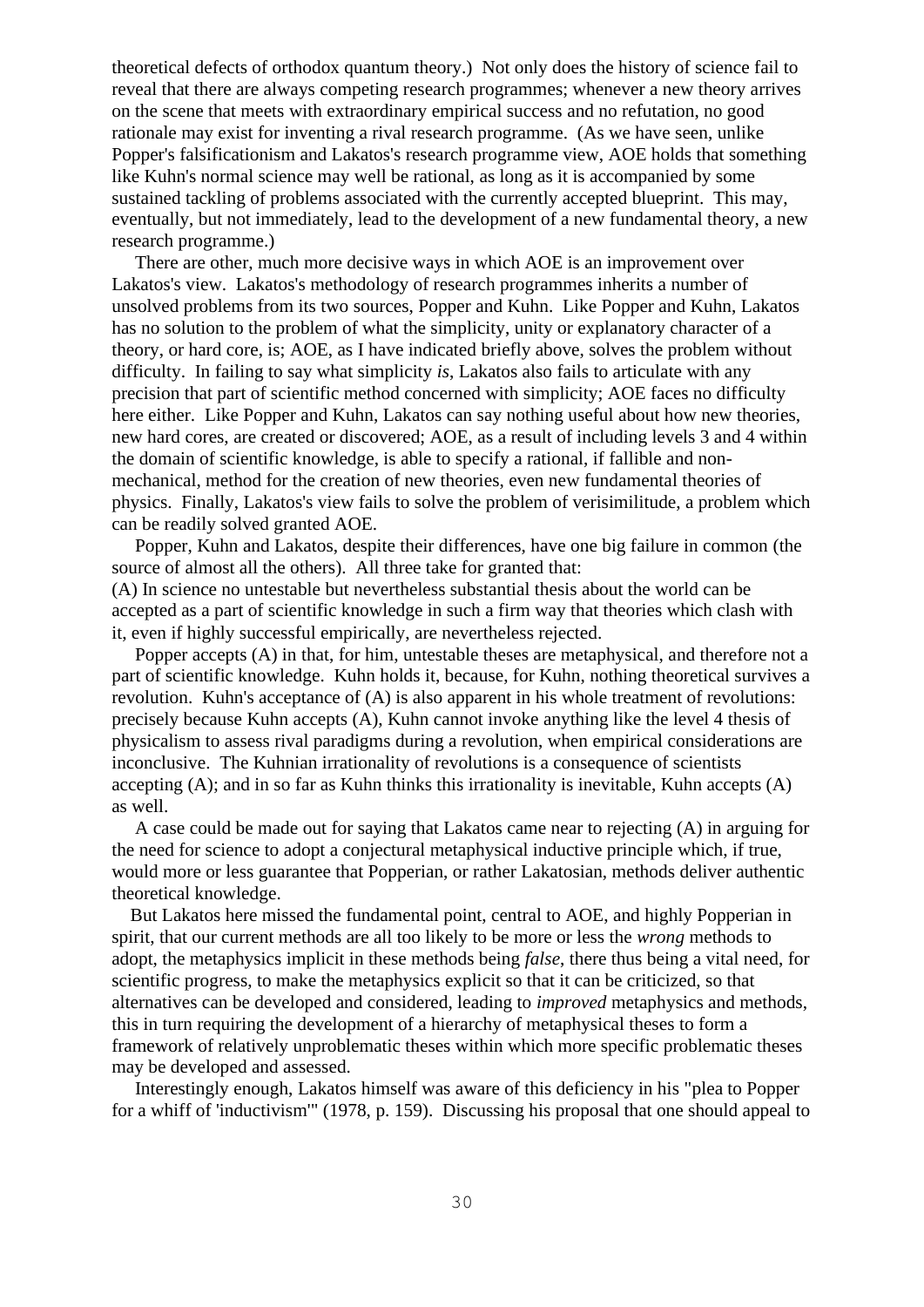a metaphysical inductive principle as a conjecture as a part of the solution to the problem of induction, Lakatos says:

 "Alas, a solution is interesting only if it is embedded in, or leads to, a major research programme; if it creates new problems - and solutions - in turn. *But this would be the case only if such an inductive principle could be sufficiently richly formulated so that one may, say criticize our scientific game from its point of view*. My inductive principle tries to explain why we 'play' the game of science. But it does so in an *ad hoc*, not in a 'fact-correcting (or, if you wish, 'basic value judgment correcting') way" (Lakatos, 1978, p. 164).

 Lakatos highlights, here, the difference between his own position and that of AOE. The (revisable) AOE thesis of physicalism is indeed "sufficiently richly formulated so that one may...criticize our scientific game from its point of view". AOE not only offers a new research programme for the philosophy of science; it modifies the research programme of science, one modification being that the philosophy of science becomes an integral part of science itself. The passage above makes me wonder whether Lakatos might not have gone on to develop or endorse AOE if he had lived.

> Nicholas Maxwell University College London

# **References**

- Cartwright, N. (1999) *The Dappled World*, Cambridge: Cambridge University Press.
- Dupré, J., (1995) *The Disorder of Things*, Cambridge, Mass.: Harvard University Press.

Feyerabend, P., (1965) "Problems of Empiricism I", in C. Colodny, ed., *Beyond the Edge of Certainty*, University of Pittsburgh Series in the Philosophy of Science, vol. 2, Englewood Cliffs, NJ: Prentice Hall, pp. 145-260.

\_\_\_\_\_\_\_\_ (1978) *Against Method*, London: Verso.

Franklin, A., (1986) *The Neglect of Experiment*, Cambridge: Cambridge University Press. \_\_\_\_\_\_\_\_ (1990) *Experiment: Right or Wrong*, Cambridge: Cambridge University Press.

Glymour, C., (1980) *Theory and Evidence*, Princeton: Princeton University Press.

- Holton, G., (1973) *Thematic Origins of Modern Science*, Cambridge, Mass.: Harvard University Press.
- Hooker, G. A. (1987) *A Realistic Theory of Science*, Albany, State University of New York Press.
- Howson, C. and Urbach, P. (1993) *Scientific Reasoning*, La Salle: Open Court.
- Hull, D. L., (1988) *Science as a Process*, Chicago: University of Chicago Press.
- Kitcher, P. (1993) *The Advancement of Science*, New York: Oxford University Press.
- Kuhn, T. S., (1970) *The Structure of Scientific Revolutions*, Chicago: University of Chicago Press, (first published in 1962).
- \_\_\_\_\_\_\_\_ (1977) *The Essential Tension*, Chicago: University of Chicago Press.
- Lakatos, I., (1970) "Falsification and the Methodology of Scientific Research
- Programmes", in Lakatos and Musgrave (1970), pp. 91-195.
- \_\_\_\_\_\_\_\_ (1978) *The Methodology of Scientific Research Programmes*, ed. J. Worrall and G. Currie, Cambridge: Cambridge University Press.
- Lakatos, I. and Musgrave, A., eds., (1970) *Criticism and the Growth of Knowledge*, London: Cambridge University Press.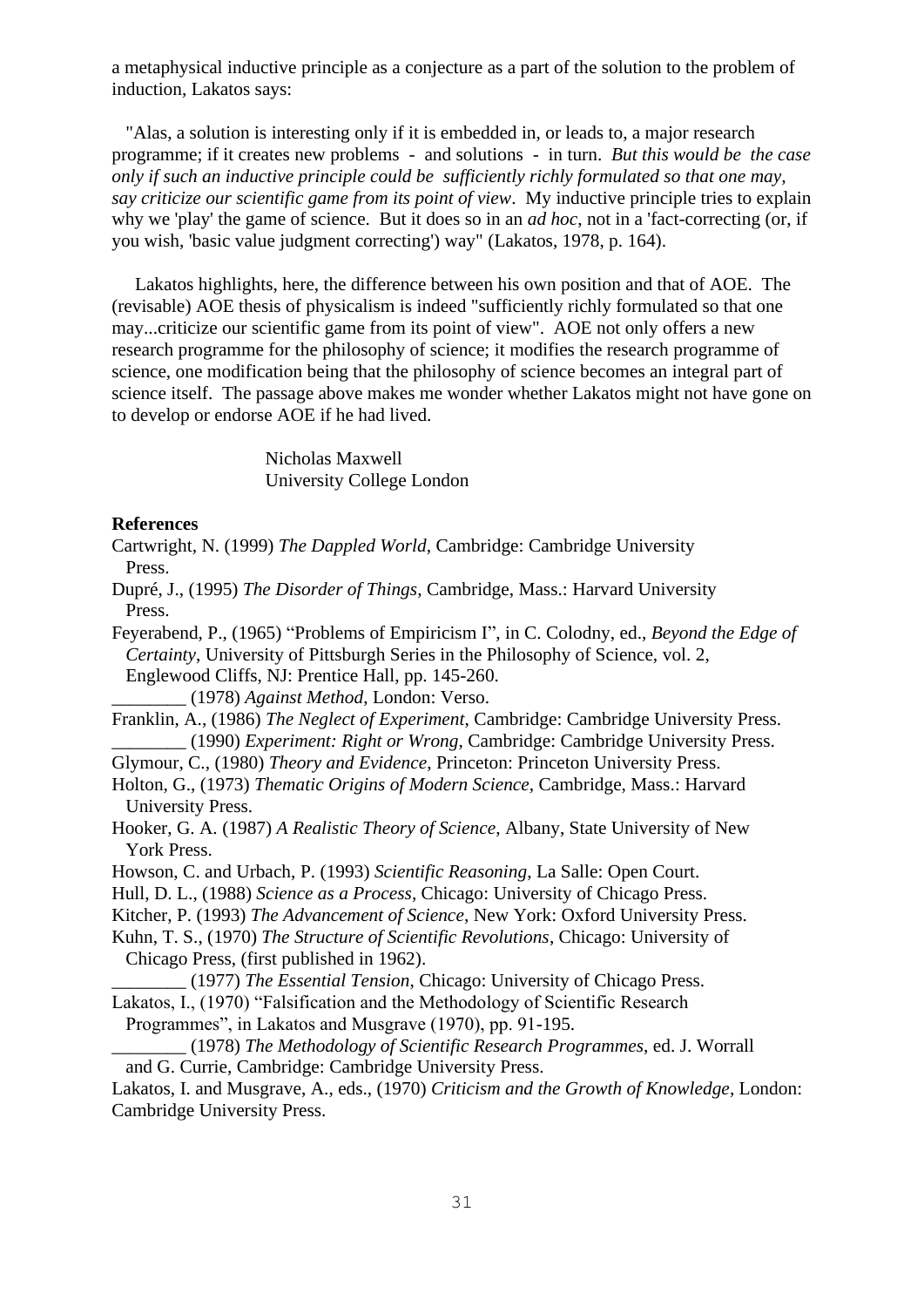Laudan, L. (1984) *Science and Values*, Berkeley: University of California Press.

Maxwell, N. (1972) "A Critique of Popper's Views of Scientific Method", *Philosophy of Science 39*, pp. 131-152.

- \_\_\_\_\_\_\_\_ (1974) "The Rationality of Scientific Discovery", *Philosophy of Science 41*, pp. 123-153 and 247-295.
- \_\_\_\_\_\_\_\_ (1979) "Induction, Simplicity and Scientific Progress", *Scientia 114*, pp. 629- 653.

\_\_\_\_\_\_\_\_ (1984) *From Knowledge to Wisdom*, Oxford: Blackwell.

\_\_\_\_\_\_\_\_ (1993) "Induction and Scientific Realism: Einstein versus van Fraassen", *The British Journal for the Philosophy of Science 44*, pp. 61-79, 81-101, and 275-305.

(1997) "Must Science Make Cosmological Assumptions if it is to be Rational?", in *The Philosophy of Science: Proceedings of the Irish Philosophical Society*

 *Spring Conference*, ed., T. Kelly, Irish Philosophical Society, Maynooth, pp. 98-146.

\_\_\_\_\_\_\_\_ (1998) *The Comprehensibility of the Universe*, Oxford: Oxford University Press.

\_\_\_\_\_\_\_\_ (1999) "Has Science Established that the Universe is Comprehensible?", *Cogito 13*, pp. 139-145.

\_\_\_\_\_\_\_\_ (2000) "A new conception of science", *Physics World 13*, No. 8, pp. 17-18.

\_\_\_\_\_\_\_\_ (2002a) "Is Science Neurotic?" *Metaphilosophy 33*, pp. 259-99.

\_\_\_\_\_\_\_\_ (2002b) "The Need for a Revolution in the Philosophy of Science", *Journal for General Philosophy of Science 33*, pp. 381-408

\_\_\_\_\_\_\_\_ (2005) *Is Science Neurotic?*, London: Imperial College Press.

- McAllister, J. W. (1996) *Beauty and Revolution in Science*, Ithaca: Cornell University Press.
- Miller, D. (1974) "Popper's Qualitative Theory of Verisimilitude", *The British Journal for the Philosophy of Science 25, pp. 166-177.*
- Musgrave, A. (1993) *Common Sense, Science and Scepticism*, Cambridge: Cambridge University Press.

Newton, I. (1962) *Principia, vol. II,* trans. A. Motte and F. Cajori, California: California University Press (first published 1687).

- Nola, R. and Sankey, H. (2000) "A Selective Survey of Theories of Scientific Method", in R. Nola and H. Sankey (eds.) *After Popper, Kuhn and Feyerabend*, Dordrecht: Kluwer.
- North, J. (1965) *The Measure of the Universe*, Oxford: Clarendon Press.
- Popper, K. (1959) *The Logic of Scientific Discovery*, London: Hutchinson.
- \_\_\_\_\_\_\_\_ (1961) *The Poverty of Historicism*, London: Routledge and Kegan Paul.
	- \_\_\_\_\_\_\_\_ (1963) *Conjectures and Refutations*, London: Routledge and Kegan Paul.

\_\_\_\_\_\_\_\_ (1970) "Normal Science and its Dangers", in Lakatos and Musgrave (1970), pp. 51-58.

\_\_\_\_\_\_\_\_ (1972) *Objective Knowledge*, Oxford: Oxford University Press.

\_\_\_\_\_\_\_\_ (1974) "Replies to Critics", in P. A. Schilpp, ed., *The Philosophy of Karl Popper*, La Salle, Illinois: Open Court, vol. 2, pp. 961-1197.

\_\_\_\_\_\_\_\_ (1982) *Quantum Theory and the Schism in Physics*, London: Hutchinson.

\_\_\_\_\_\_\_\_ (1983) *Realism and the Aim of Science*, London: Hutchinson.

- Smart, J. J. C. (1963) *Philosophy and Scientific Realism*, London: Routledge and Kegan Paul.
- Tichy, P. (1974) "On Popper's Definition of Verisimilitude", *The British Journal for the Philosophy of Science 25*, pp. 155-160.
- van Fraassen, B. (1980) *The Scientific Image*, Oxford: Clarendon Press.

Watkins, J. (1984) *Science and Scepticism*, Princeton: Princeton University Press.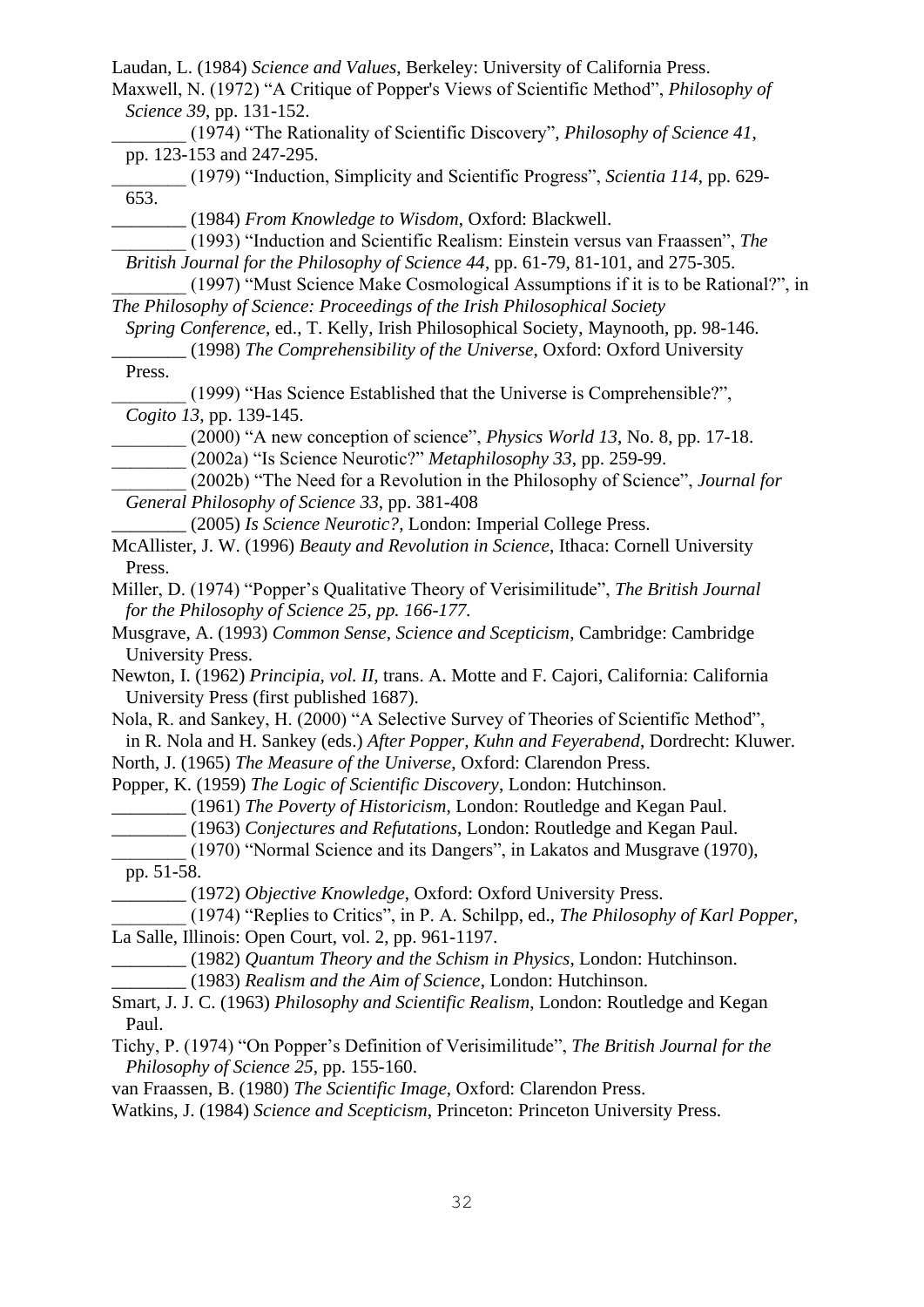Wu, C. S. et al, (1957) *Physical Review 105*, p. 1413.

# **Notes**

1. The version of AOE defended here is a simplification and improvement of the version expounded in Maxwell (1998), in turn an improvement of versions of the view expounded in Maxwell (1972, 1974, 1979, 1984, 1993 and 1997). For summaries of (1998) see Maxwell (1999, 2000, 2002a, 2002b).

2. See Popper (1959, 1963, 1983)

3. See Lakatos (1970, 1978).

4. For Popper's replies to such criticisms: see Popper (1972), chapter 1; (1974), sections II and III; and (1983), Introduction and chapter 1.

5. Popper discusses such "silly" rival theories in Popper (1983, pp. 67-71). He argues that they deserve to be rejected on the grounds that they create more problems than they solve, problems of explanation. This is a relevant consideration granted dressed falsificationism, but not granted bare falsificationism. He also argues that it does not matter if such "silly" theories become potential rivals, since it can be left to scientists themselves to criticize them. But what this ignores is that it is precisely Popper's methodology which should be providing guidelines for such criticism. Far from condemning such a "silly" theory as worthy of rejecting, bare falsificationism holds such a theory to be better than the accepted theory (if it has greater empirical content, is not falsified where the accepted theory appears to be, and some of the excess content of the "silly" theory is corroborated). Popper fails to appreciate that it his methodology, not he himself, which needs to declare that silly theories are indeed "silly". The fact that his methodology declares these silly theories to be highly acceptable is a devastating indictment of his methodology. To argue that these silly theories, refuting instances of his methodology, do not matter and can be discounted, is all too close to a scientist arguing that evidence, that refutes his theory, should be discounted, something which Popper resoundingly condemns. The falsificationist stricture that scientists should not discount falsifying instances, ought to apply to methodologists as well!

6. In fact even the methodological rules of bare falsificationism are such that persistent application of these rules commits one to making implicit metaphysical assumptions (which may be false). Bare falsificationism, as formulated by Popper, requires of an acceptable theory that it is strictly universal in that it makes no reference to any specific time, place or object. This makes it impossible for science to discover that the laws of nature just are different within specific space-time regions, or that there is a specific object with unique dynamical properties. There is no scope, within bare falsificationism, for the rejection of these metaphysical theses, even though circumstances could conceivably arise such that progress in knowledge would require this. (AOE, by contrast, allows for this remote possibility: that which is dogmatically upheld by bare falsificationism becomes criticizable granted AOE.) Popper recognizes that the methodological rule requiring any theory to be strictly universal does have a metaphysical counterpart (1959, sections 11 and 79), but fails to appreciate how damaging this is for falsificationism.

7. Smart (1963) has used the term 'physicalism' to stand for the view that the world is made up entirely of physical entities of the kind postulated by fundamental physical theories electrons, quarks and so on. As I am using the term, 'physicalism' stands for the very much stronger doctrine that the universe is physically comprehensible, that it is such that some yetto-be-discovered, unified "theory of everything" is true.

8. This talk of "justifying" may seem thoroughly unPopperian in character, but it is not. What is at issue is not the justification of the truth, or probable truth, of some thesis, but only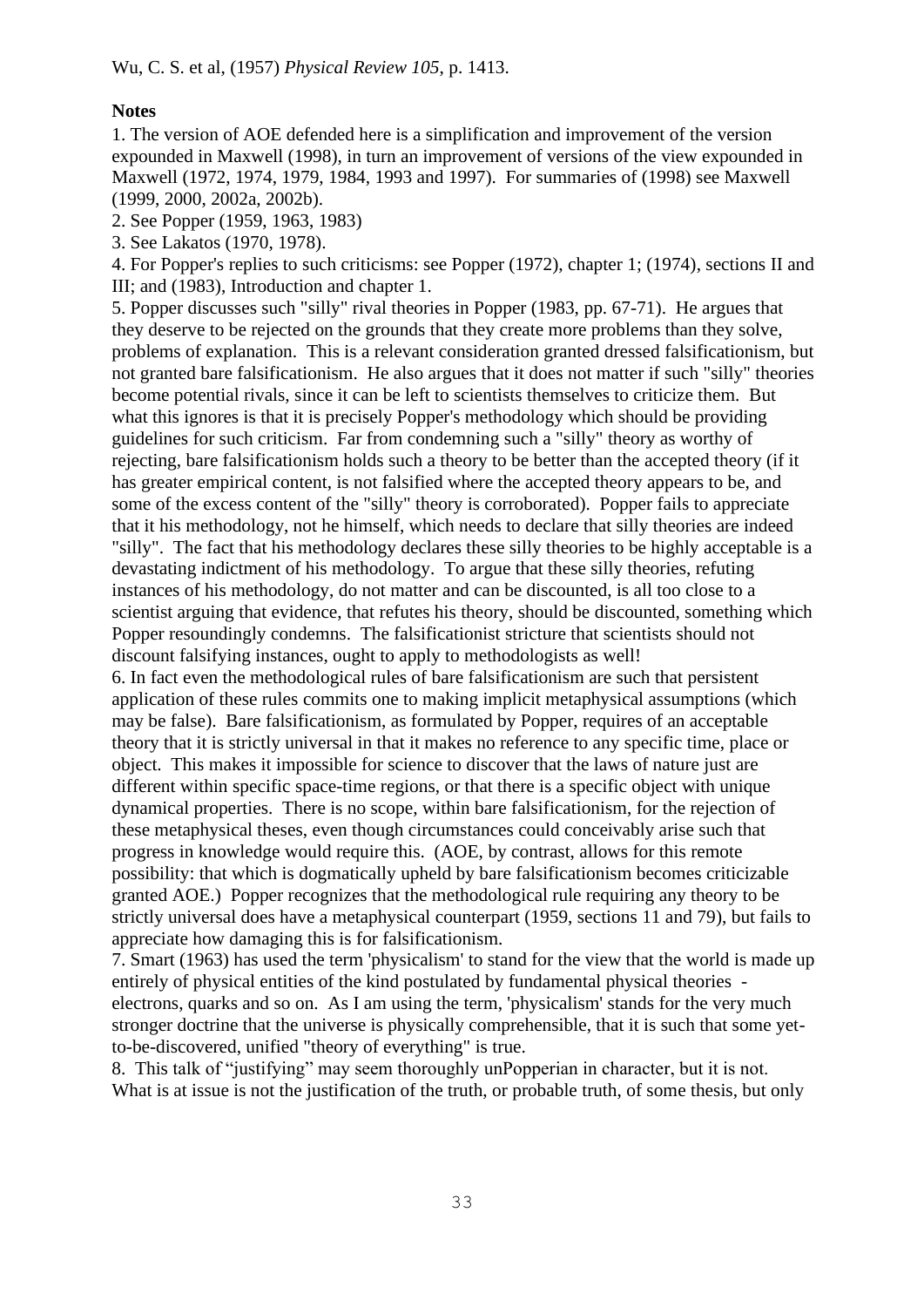the justification of *accepting* the thesis (granted our aim is truth). Within Popper's falsificationism, there is just such a "justification" for accepting highly falsifiable (and unfalsified) theories: such theories, being most vulnerable to falsification, facilitate the discovery of error, and thus give the most hope of progress (towards truth). Acceptance of such theories is justified (according to falsificationism) because it promotes error detection and progress.

9. For a more detailed rebuttal of this objection see Maxwell (2005, pp. 207-210). 10. In holding that metaphysical theses and philosophies of science are an integral part of science itself, AOE implies that Popper's principle of demarcation (Popper, 1963, chapter 11) is to be rejected. Popper's demarcation proposal, apart from being untenable, is in any case too simplistic, in that it reduces to one a number of distinct demarcation issues. Popper rolls into one the distinct tasks of demarcating (a) good from bad science, (b) science from nonscience, (c) science from pseudo-science, (d) rational from irrational inquiry, (e) knowledge from mere speculation, (f) knowledge from dogma (or superstition, or prejudice, or popular belief), (g) the empirical from the metaphysical, and (h) factual truth from non-factual (analytic) truth. (a) to (d) involve demarcating between disciplines, whereas (e) to (h) involve demarcating between propositions.

11. Dynamical theories are partially ordered with respect to the extent that they exemplify physicalism, with respect to their degree of unity, in other words. For further details see Maxwell (1998, chapter 4).

12. For a very much more detailed exposition of this solution of the problem of simplicity, together with an account of the way in which great unifying theories of physics illustrate the solution, see Maxwell (1998, chapters 3 and 4). See also Maxwell (2005, pp. 160-174). 13. It may be objected that if T is assumed to be the true *unified* theory of everything, no meaning can be given to the idea that theoretical physics is making progress, by means of a succession of false theories, to a more or less *disunified* theory of everything. But T does not need to be assumed to be unified; all that is required is that T is such that the notion of "partial derivation" from T makes sense. For further discussion of the inability of any standard empiricist view such as falsificationism to solve the problem of verisimilitude, and the ability to AOE to solve the problem, see Maxwell (1998, pp. 70-72, 211-217 and 226-227). 14. For further discussion of the method of discovery provided by AOE see Maxwell (1974, Part II; (1993, Part III); and (1998, pp. 159-163 and 219-223).

15. See Lakatos (1970, 1978). For Feyerabend's argument that severe testing requires the development of rival theories see Feyerabend (1965).

16. Granted Lakatos's overall view, the research programme of science cannot have a hard core, for then, in order to ensure Popperian severe testing, there would need to be a rival research programme with a rival hard core - and that would mean the original research programme was not the whole of science. Actually, Lakatos is not quite consistent here; after the sentence quoted in the text, Lakatos goes on "Such methodological rules may be formulated, as Popper has pointed out, as metaphysical principles. For instance, the *universal* anti-conventionalist rule against exception-barring may be stated as the metaphysical principle: 'Nature does not allow exceptions'" (1970, p. 132). That this admission is damaging for Popper's bare falsificationism was pointed out in footnote 6; it is equally damaging for Lakatos's version of Popperianism.

17. I say "not straightforwardly empirical" because both physicalism and the best available blueprint are themselves accepted on the grounds that they support a more empirically progressive research programme than any rival theses. Long-term empirical considerations influence choice of theses at levels 3 and 4, while at the same time these theses can lead to the